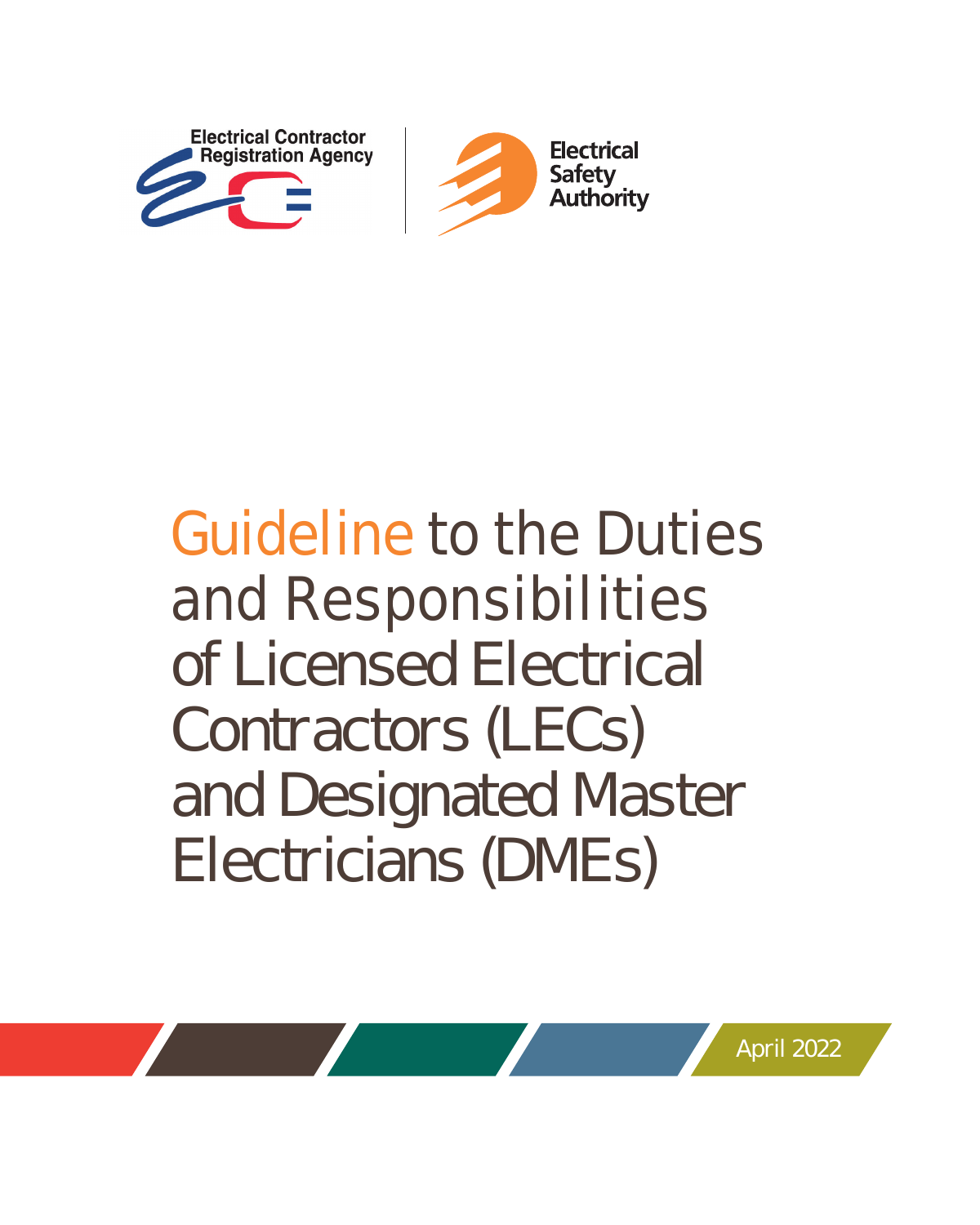## **LEGAL DISCLAIMER**

This document has been prepared as a guideline only to assist Licensed Electrical Contractors, Designated Master Electricians, and prospective licence applicants with understanding their roles and responsibilities under Part VIII of the Electricity Act and the licensing regulation, Ontario Regulation 570/05. This Guideline, provided by the Electrical Safety Authority (ESA), is intended for professional education and may be used for informational, non-commercial purposes only. Although the information and materials are carefully prepared and are believed to be reliable and accurate, the ESA does not accept any legal responsibility for the contents herein or for any consequences, including direct or indirect liability, arising from reliance on the information or use thereof. The information set forth through the Guideline may be revised or withdrawn at any time without notice. In no event shall the ESA, its employees, directors, or officers, be liable for any direct, indirect or incidental damages, injury, loss, costs or expenses related to reliance on the information provided or its use, however caused, including but not limited to, special or consequential damages, lost revenue, business interruption, lost or damaged data or any other commercial or economic loss howsoever caused irrespective of whether ESA is advised of the possibility of such damages, injury, loss, cost or expense. **ESA does not** provide any legal advice and users of the Guideline should consult with their own lawyer for legal advice.

The guidelines contained herein do not have the force of law. Where there is a conflict between information in this Guideline and any legislation or regulation which may apply, the relevant law prevails.

The legislation and regulation included in appendices B and C of this Guideline are current and accurate as of January 2018 and have been included for legal reference only. Please refer to www.e-laws.gov.on.ca for the official and most current copy. The legislation and regulation are copyrights owned by the Queen's Printer of Ontario and are used with authorization.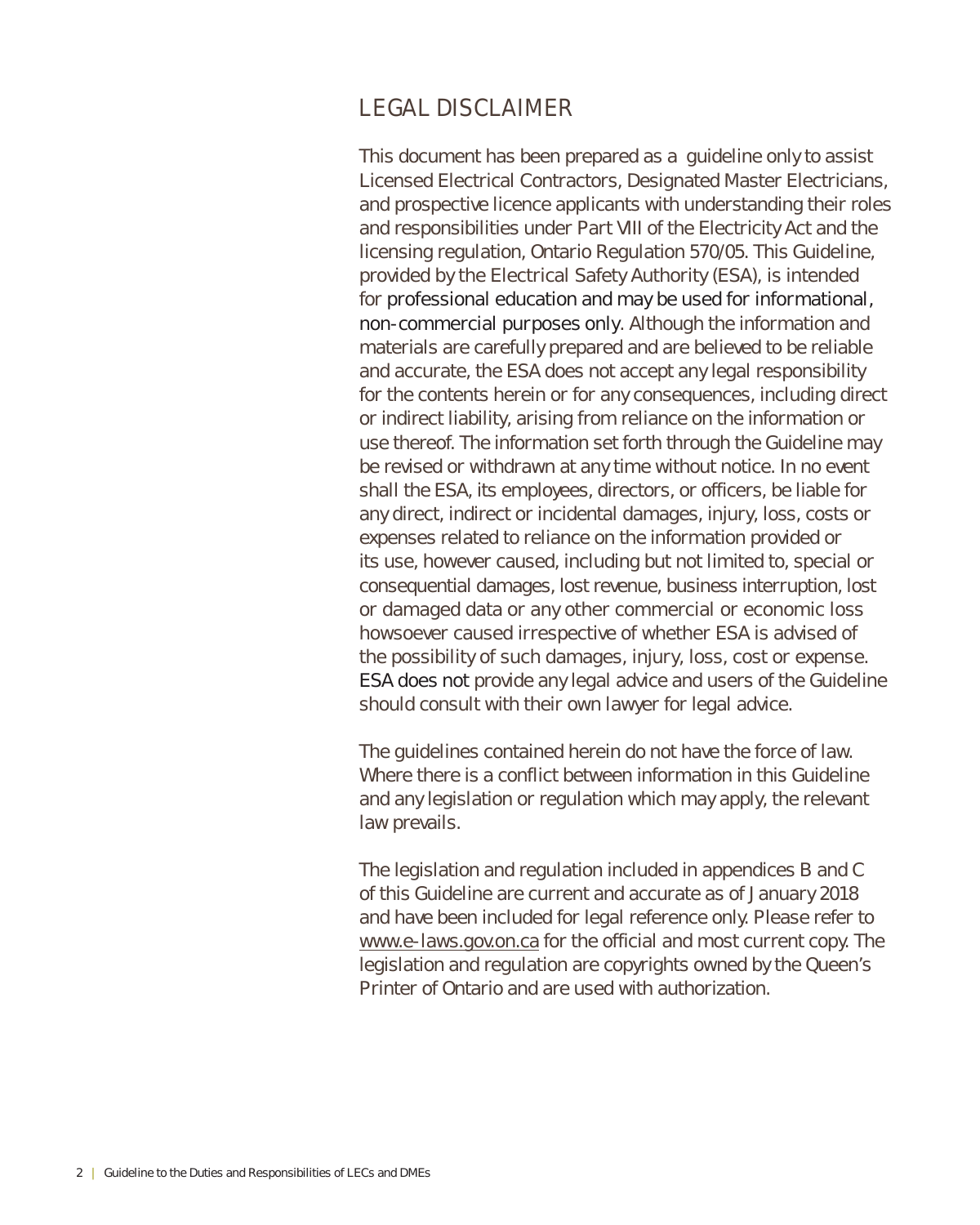## **TABLE OF CONTENTS**

|    | <b>Definitions</b> |                                                                                                                                                       |
|----|--------------------|-------------------------------------------------------------------------------------------------------------------------------------------------------|
| 1. |                    |                                                                                                                                                       |
| 2. |                    |                                                                                                                                                       |
|    |                    |                                                                                                                                                       |
|    |                    | Industrial or Farm Establishment Work by Owner, Operator, Employee 8<br>Maintenance, Service or Repair of Electrical Equipment Not Involving Wiring 9 |
|    |                    |                                                                                                                                                       |
|    | ii)                | Licence Certificate to be Prominently Posted at Place of Business 16                                                                                  |
|    | V)                 |                                                                                                                                                       |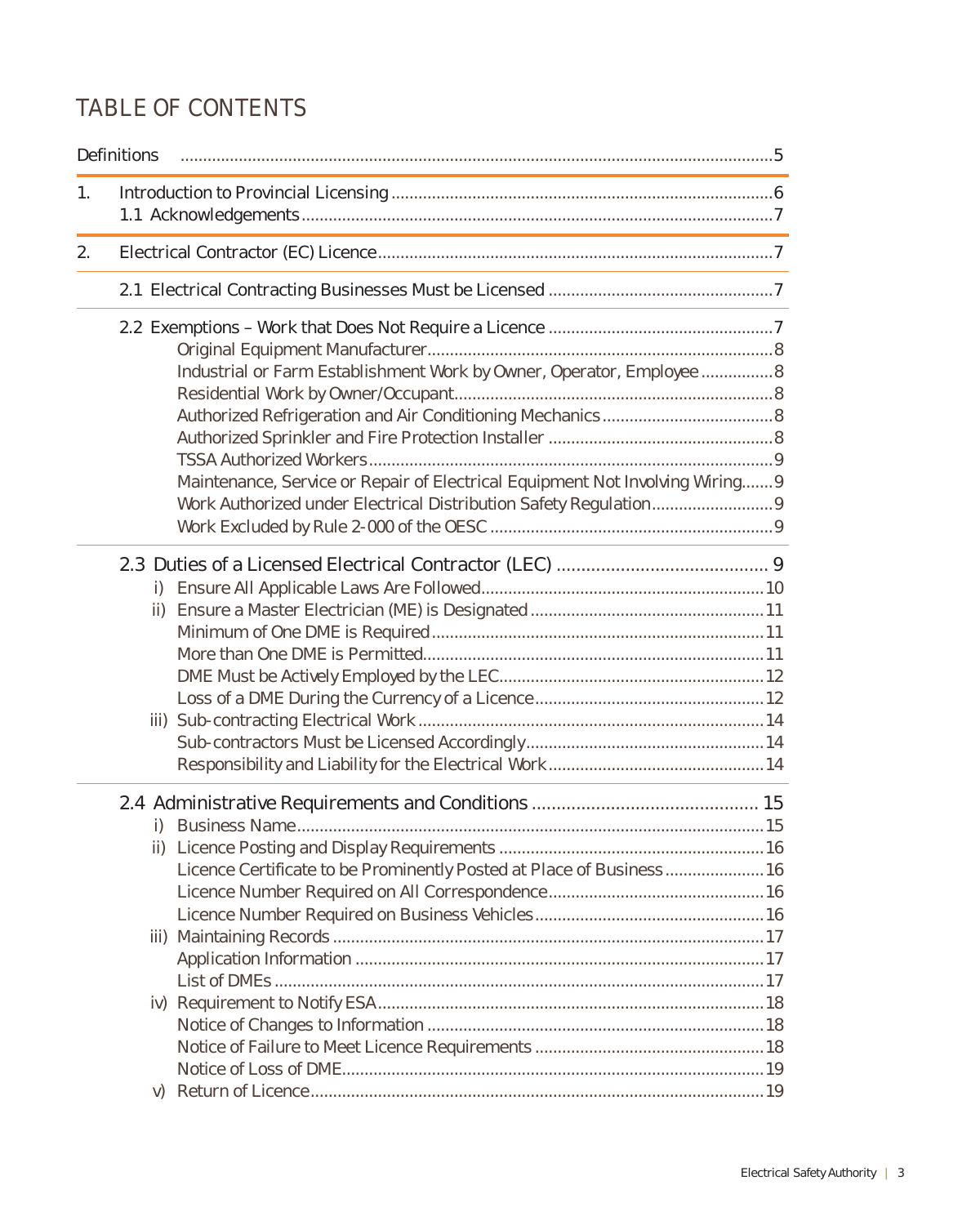| 3. |                                                                                 |  |
|----|---------------------------------------------------------------------------------|--|
|    |                                                                                 |  |
|    |                                                                                 |  |
|    | i) Personal Planning and Direct Supervision of Electrical Work22                |  |
|    |                                                                                 |  |
|    |                                                                                 |  |
|    | Ensure Electrical Work is Carried Out in<br>ii)                                 |  |
|    |                                                                                 |  |
|    |                                                                                 |  |
|    | $\vert$ )                                                                       |  |
|    |                                                                                 |  |
|    | iii) A DME/ME Can Only Carry Out Electrical Work for which They Are Certified26 |  |
|    |                                                                                 |  |
|    |                                                                                 |  |
|    |                                                                                 |  |
|    |                                                                                 |  |
|    |                                                                                 |  |
|    |                                                                                 |  |
|    |                                                                                 |  |
| 4. |                                                                                 |  |
|    |                                                                                 |  |
| 5. |                                                                                 |  |
|    |                                                                                 |  |
|    | i)                                                                              |  |
|    |                                                                                 |  |
|    | iii) Basic Resources, Training, Experience, Qualifications,                     |  |
|    |                                                                                 |  |
|    |                                                                                 |  |
|    | Unauthorized Persons Carrying Out Activities that Require a Licence 34<br>V)    |  |
|    | vi) Meet Licensing Requirements and Comply with Restrictions,                   |  |
|    |                                                                                 |  |
|    |                                                                                 |  |
|    | 5.2 Appeal of a Director's Proposal to Refuse, Suspend or Revoke a Licence 35   |  |
|    | i)                                                                              |  |
|    |                                                                                 |  |
|    |                                                                                 |  |
|    |                                                                                 |  |
|    | Appendix B - Electricity Act 1998, Part VIII; Licensing s.113.2 to s.113.12 39  |  |
|    |                                                                                 |  |
|    |                                                                                 |  |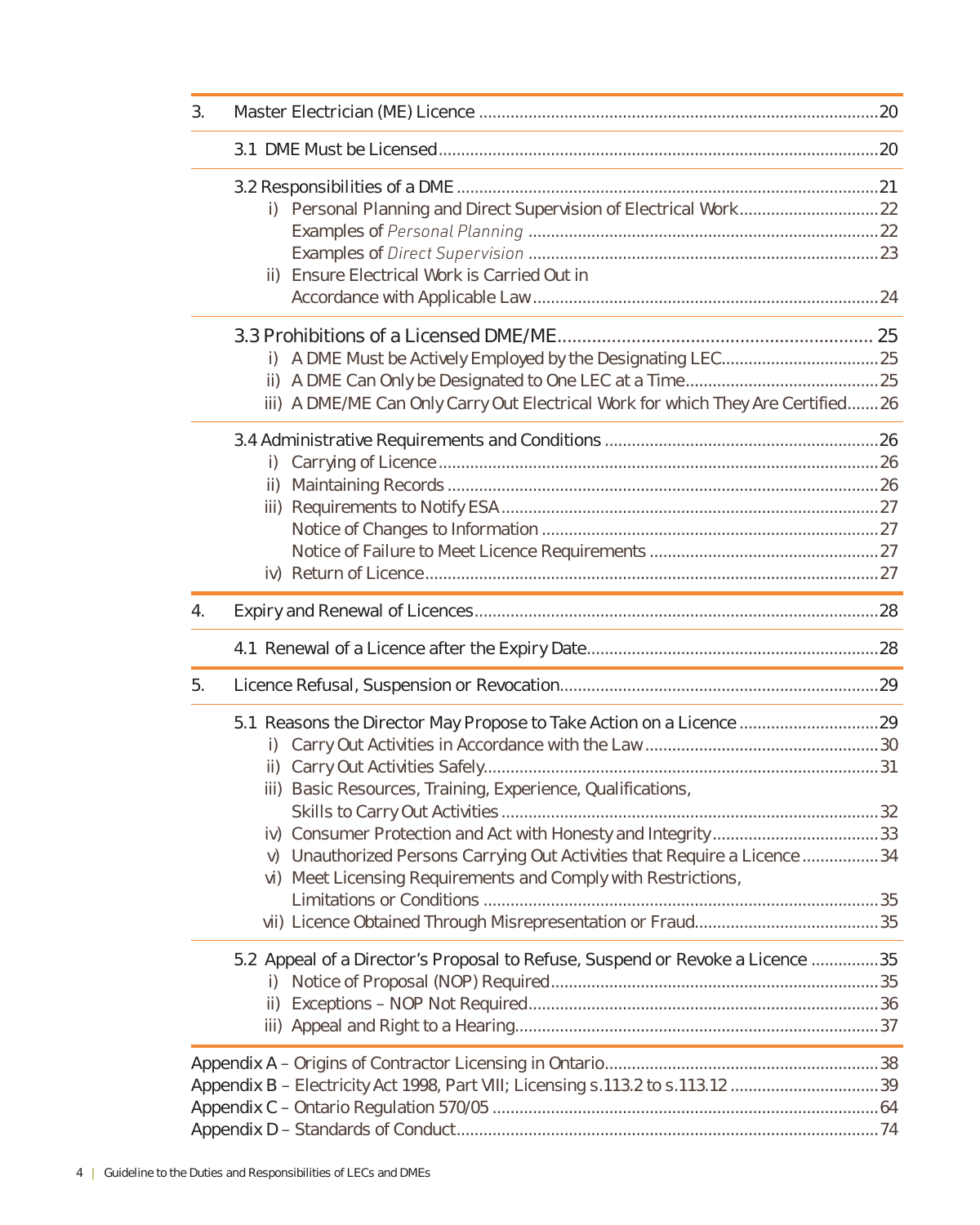## **DEFINITIONS**

Designated Master Electrician (DME) – an individual who is licensed in accordance with the licensing regulation; Ontario Regulation 570/05 made under Part VIII of the *Electricity Act*; and who has accepted a designation by a Licensed Electrical Contractor to assume the responsibilities prescribed in the regulation for overseeing the electrical work carried out on behalf of the electrical contractor.

Director of Licensing – person(s) appointed by ESA as a Director, under subsection 113.1 of the *Electricity Act*, for the purposes of administering and ensuring compliance of the legislative and regulatory licensing requirements.

Electrical Contracting Business – a business that is engaged in the carrying out of electrical work.

Electrical Equipment – any apparatus, appliance, device, instrument, fitting fixture, machinery, material or thing used in or for, or capable of being used in or for, the generation, transformation, transmission, distribution, supply or utilization of electric power or energy, and, without restricting the generality of the foregoing, includes any assemblage or combination of materials or things which is used, or is capable of being used or adapted, to serve or perform any particular purpose or function when connected to an electrical installation, notwithstanding that any of such materials or things may be mechanical, metallic or non-electric in origin.

Electrical Installation – the installation of any wiring in or upon any land, building or premises from the point or points where electric power or energy can be supplied from any source to the point or points where such power or energy can be used in or on the land, building or premises by any electrical equipment, including the connection of any such wiring with any of that equipment, and any part of the wiring, and the maintenance, alteration, extension and repair of such wiring.

Electrical Work – work within the scope of the Ontario

Electrical Safety Code that consists of constructing, installing, protecting, maintaining, repairing, extending, altering, connecting or disconnecting any electrical installation or electrical equipment.

Employ / Employee – in the licensing regulation the use of the terms "employ" and "employee" refers to the employer-employee relationship and not to an arrangement whereby a person engages an independent contractor to work on the person's behalf.

Industrial Establishment – an office building, factory, arena, shop or office, and any land, buildings and structures appertaining thereto.

Licensed Electrical Contractor (LEC) – an individual or business that is licensed to operate an electrical contracting business in accordance with the licensing regulation; Ontario Regulation 570/05 made under Part VIII of the *Electricity Act*.

Master Electrician (ME) – an individual licensed in accordance with the licensing regulation; Ontario Regulation 570/05 made under Part VIII of the *Electricity Act*; who is permitted to assume the responsibilities prescribed in the regulation and accept a designation by a Licensed Electrical Contractor to oversee the electrical work being carried out on behalf of the electrical contractor.

Ontario Electrical Safety Code (OESC) – the Electrical Safety Code adopted by reference in section 1 of Ontario Regulation 164/99 (Electrical Safety Code) made under Part VIII of the *Electricity Act*.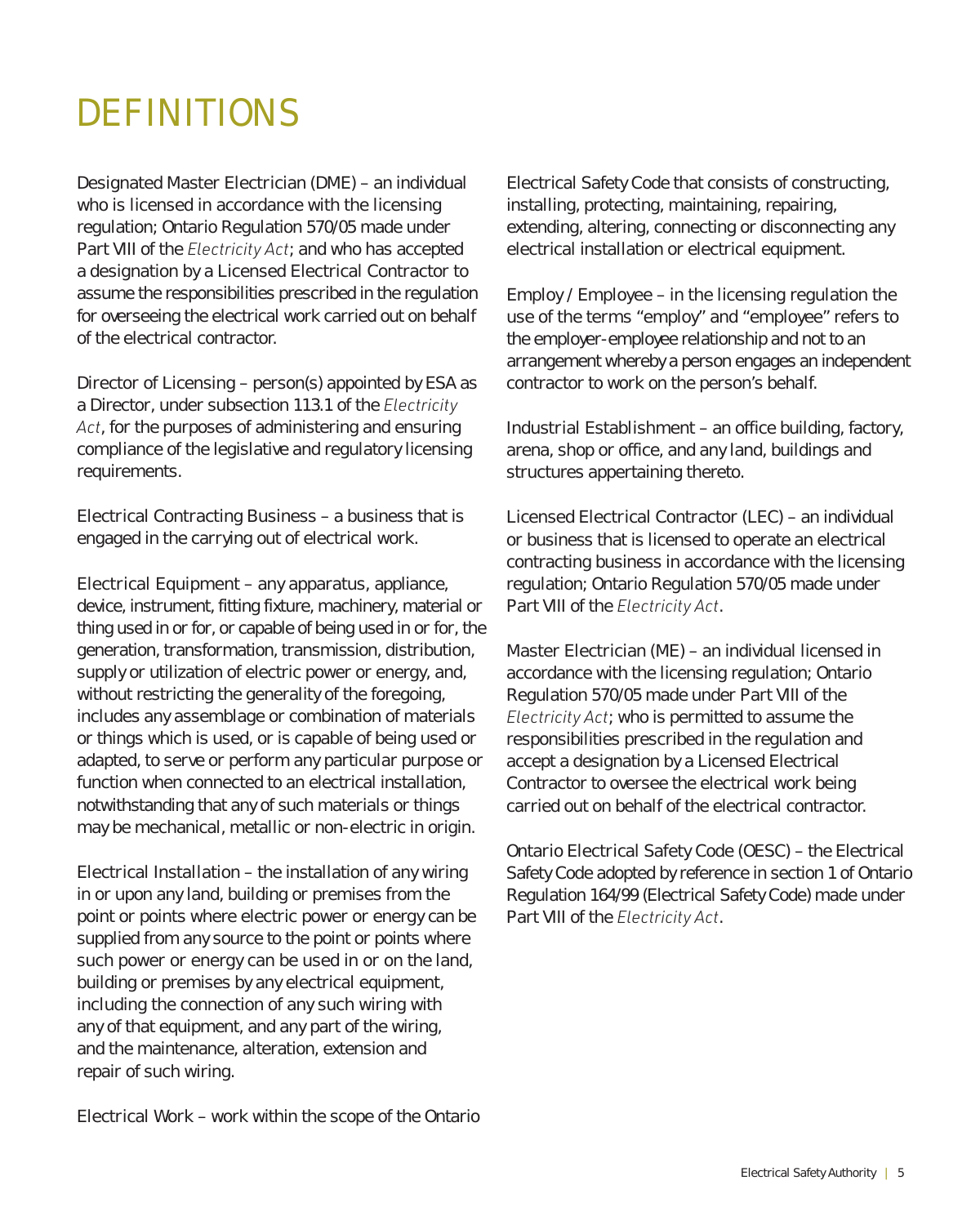## **1. INTRODUCTION TO PROVINCIAL LICENSING**

ESA, on behalf of the Provincial Government, is responsible for administering the electrical contractor and Master Electrician licensing requirements in Ontario.

The ECRA Advisory Council provides an important advisory role in support of the licensing system and is a key contributor in recommending and developing licensing guidelines and policies.

The licensing of electrical contractors and Master Electricians in the Province of Ontario is defined by Part VIII of the Electricity Act (the "*Act*") [Appendix B] and Ontario Regulation 570/05 (the "*Regulation*") [Appendix C]. These provincial statutes can be viewed online at www.e-laws.gov.on.ca.

The Electrical Safety Authority (ESA) is an administrative authority acting on behalf of the Government of Ontario with specific responsibilities under the *Electricity Act* and the *Safety and Consumer Statutes Administration Act*. As part of its mandate, ESA is responsible for administering the provincial licensing requirements which include ensuring that Licensed Electrical Contractors and Master Electricians are in compliance with their obligations as licence holders.

ESA is supported in this function by the Electrical Contractor Registration Agency (ECRA) Advisory Council which includes representatives from the electrical contracting industry, Licensed Electrical Contractors, Master Electricians, municipalities, consumers, and other ESA appointed representatives. ECRA provides an important advisory role in support of the licensing program through the development of the Master Electrician examination, and in developing and recommending guidelines and policies to strengthen the licensing of electrical contractors and Master Electricians in the province.

Unless exempted by the *Regulation*, any contracting business that offers or performs electrical work in Ontario must be licensed by ESA. Similarly, any person who plans on assuming the responsibilities established in the *Regulation* for overseeing the electrical work carried out on behalf of an electrical contractor must be licensed by ESA as a Master Electrician and be designated by the electrical contracting business.

The purpose of this Guideline is to assist businesses and individuals to understand and comply with their licensing obligations arising from the *Act* and *Regulation*.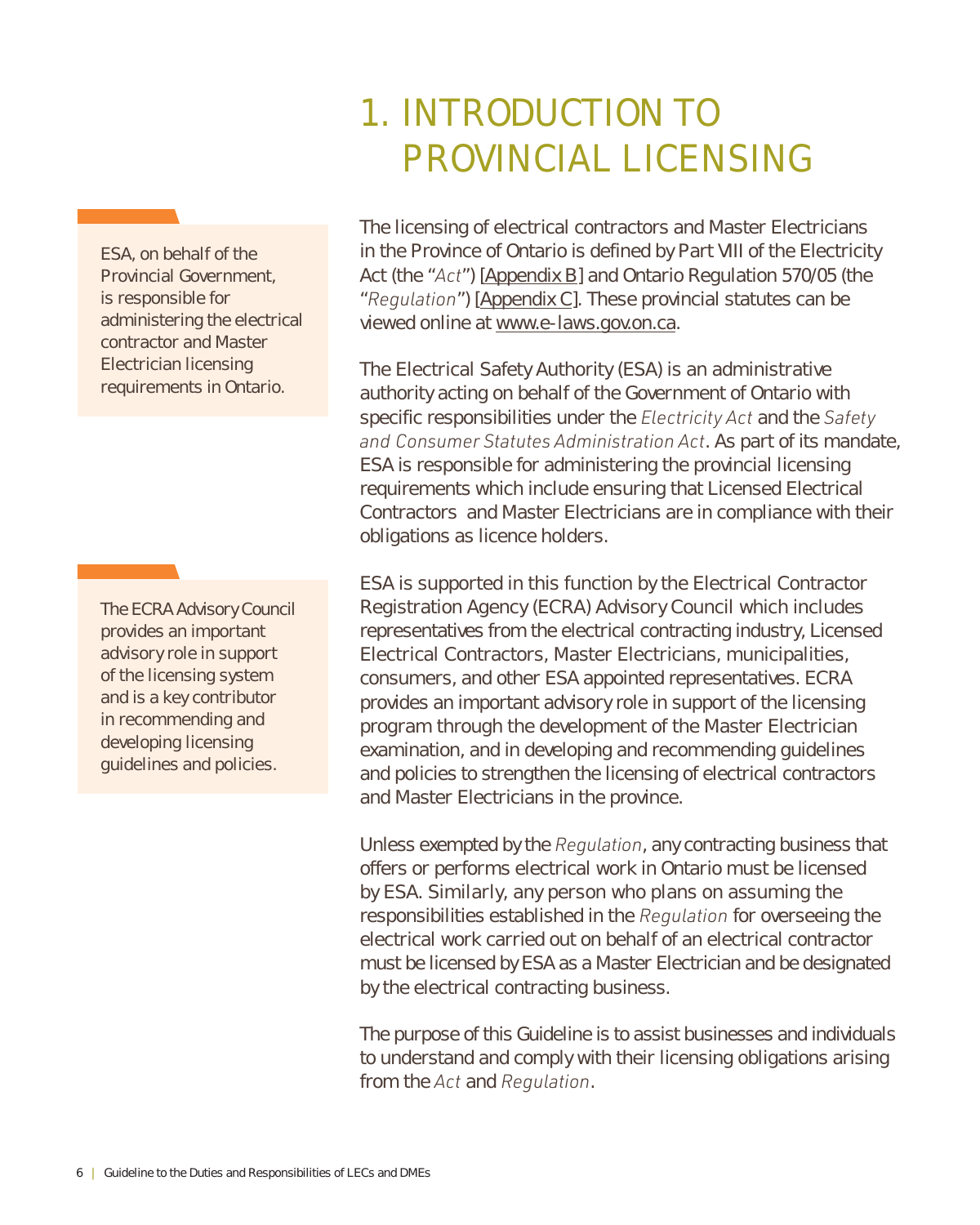## **1.1 ACKNOWLEDGEMENTS**

ESA gratefully acknowledges the contributions of current and past members of the ECRA Advisory Council in the development of this Guideline.

## **2. ELECTRICAL CONTRACTOR (EC) LICENCE**

## **2.1 ELECTRICAL CONTRACTING BUSINESSES MUST BE LICENSED**

Unless exempted by the *Regulation*, every electrical contracting business engaged in or proposing to engage in the carrying out of electrical work governed by the Ontario Electrical Safety Code (OESC) is required to hold a valid electrical contractor licence issued by ESA. This requirement has been in effect since January 1, 2007.

Section 1 of the *Regulation* [page 64] defines an electrical contracting business as "a business that is engaged in the carrying out of electrical work," and electrical work means "work within the scope of the Electrical Safety Code that consists of constructing, installing, protecting, maintaining, repairing, extending, altering, connecting or disconnecting any electrical installation or electrical equipment".

## **2.2 EXEMPTIONS – WORK THAT DOES NOT REQUIRE A LICENCE**

Some types of electrical work fall outside the scope of the *Regulation* and are thus exempt from the licensing requirements. It is the responsibility of the persons listed below to ensure that all electrical work is carried out in accordance with all applicable laws and with the understanding that some of the work listed below still requires an application for inspection (electrical permit) be

Every electrical contracting business engaged in or proposing to engage in the carrying out of electrical work that is governed by the OESC is required to hold a valid EC licence issued by ESA. *Refer to subsection 113.2 (1) of the Act,* [page 43] *and section 3 of the Regulation* [page 66].

Individuals or companies performing electrical work without a licence as required, can be prosecuted pursuant to the Act and could be subject to penalties and fines.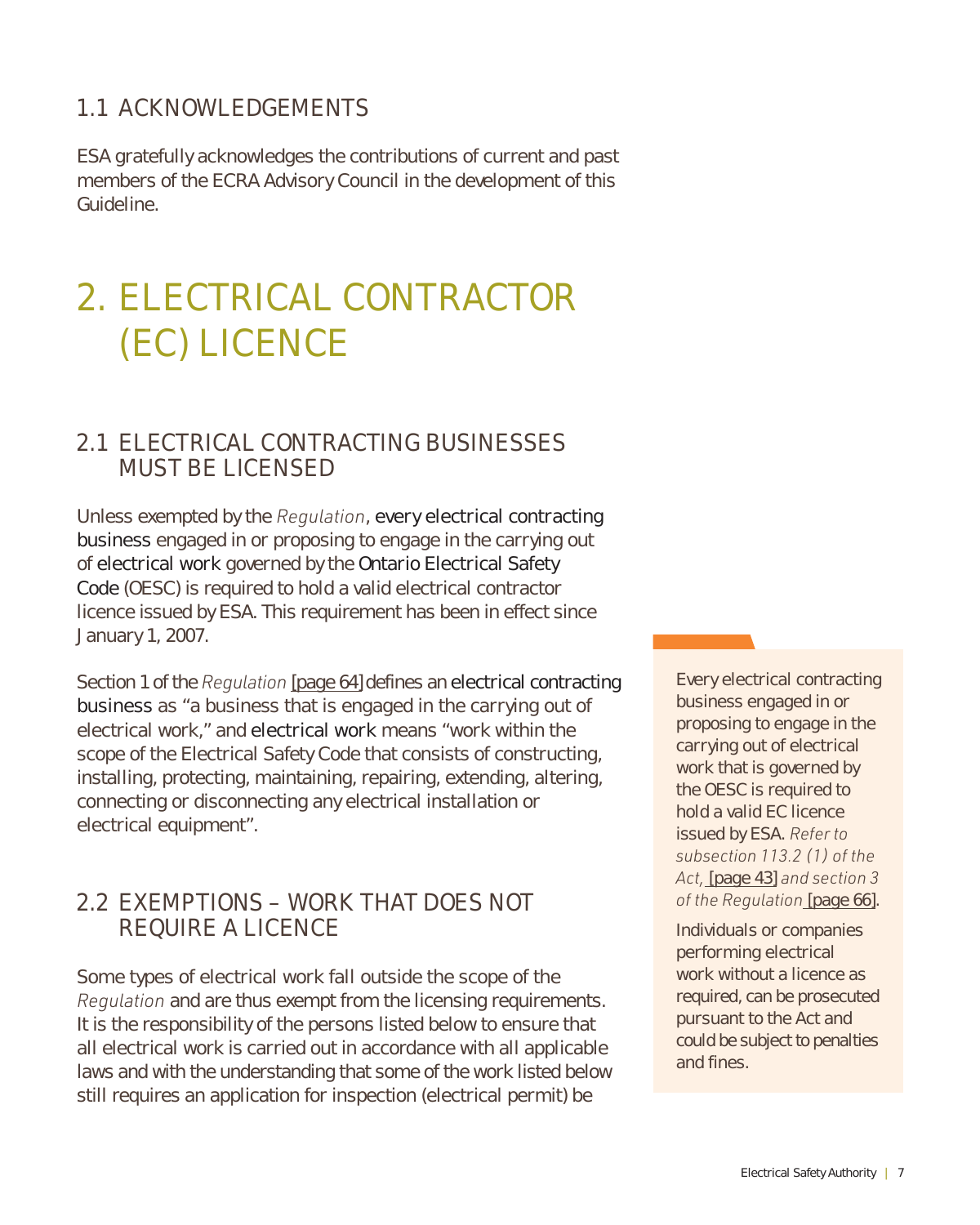filed with ESA and inspections requested in accordance with the requirements of the OESC, Rule 2-004.

As defined in section 2 of the *Regulation* [page 65], an EC Licence is not required by persons engaged in the following types of electrical work:

### ORIGINAL EQUIPMENT MANUFACTURER

1. Work done on original equipment of a manufacturer if done by an employee or agent of the original equipment manufacturer who has been trained by the manufacturer to perform maintenance, service or repair on the equipment and if the work being done does not include extending or altering the equipment or installing, extending, altering or repairing any electrical wiring connected to that equipment.

## INDUSTRIAL OR FARM ESTABLISHMENT WORK BY OWNER, OPERATOR, EMPLOYEE

2. Work done on equipment or electrical installations within an industrial establishment or on a farm if done by an owner, an operator or an employee of the owner or operator.

### RESIDENTIAL WORK BY OWNER/OCCUPANT

3. Work done on electrical equipment or installations within a residential dwelling if done by an owner or occupant of the dwelling.

## AUTHORIZED REFRIGERATION AND AIR CONDITIONING MECHANICS

4. Work done within the scope of practice for the trade of refrigeration and air conditioning systems mechanic or residential air conditioning systems mechanic by a person authorized under the *Ontario College of Trades and Apprenticeship Act, 2009* to practice the applicable trade.

## AUTHORIZED SPRINKLER AND FIRE PROTECTION INSTALLER

5. Work done within the scope of practice for the trade of sprinkler and fire protection installer by a person authorized under the *Ontario College of Trades and Apprenticeship Act*, 2009 to practice that trade.

If a business performs electrical work that is not specifically exempted from section 2 of the *Regulation* [page 65], the business is required to apply for and obtain an EC licence from ESA.

Information on the application and eligibility requirements for an EC licence can be found on ESA's website at www. esasafe.com/licensing or by calling ESA at 1-877-372-7233.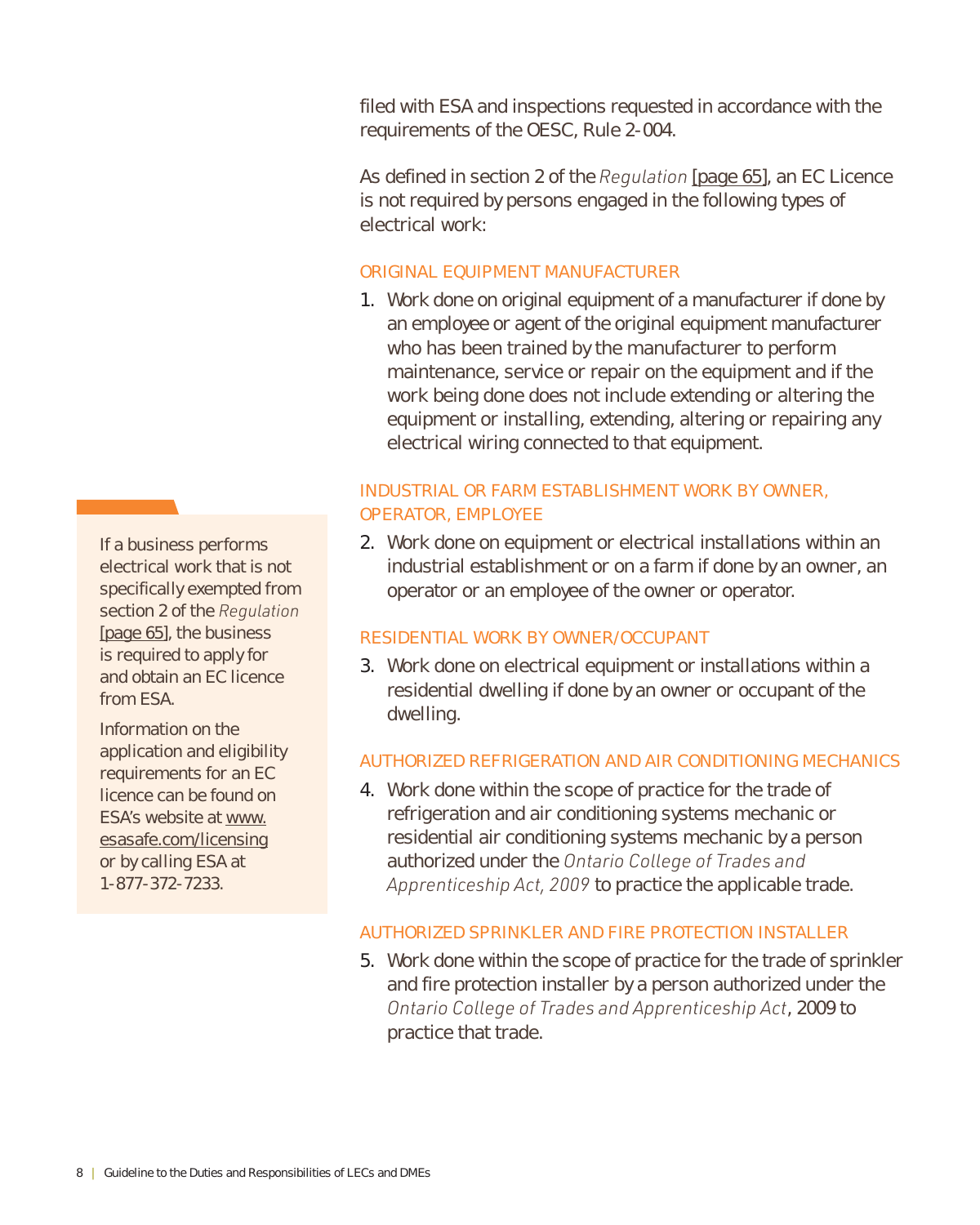## TSSA AUTHORIZED WORKERS

- 6. Work done on elevators and escalators by a person authorized to do such work under Ontario Regulation 209/01 (Elevating Devices) made under the *Technical Standards and Safety Act, 2000* (TSSA).
- 7. Work done on electrical components of appliances by a person authorized to do such work under Ontario Regulation 210/01 (Oil and Gas Pipeline Systems), Ontario Regulation 211/01 (Propane Storage and Handling) and Ontario Regulation 215/01 (Fuel Industry Certificates) made under the *Technical Standards and Safety Act, 2000* (TSSA).

## MAINTENANCE, SERVICE OR REPAIR OF ELECTRICAL EQUIPMENT NOT INVOLVING WIRING

8. Work done on electrical equipment that plugs into an electrical source if the work being done constitutes maintenance, service or repair of the equipment that does not include extending or altering the equipment or installing, extending, altering or repairing any electrical wiring connected to that equipment.

## WORK AUTHORIZED UNDER ELECTRICAL DISTRIBUTION SAFETY REGULATION

9. Work done that falls within the scope of Ontario Regulation 22/04 (Electrical Distribution Safety) made under the *Electricity Act, 1998*.

### WORK EXCLUDED BY RULE 2-000 OF THE OESC

10. Work done on any electrical equipment or electrical installation that is specifically excluded by Rule 2-000 of the Ontario Electrical Safety Code.

## **2.3 DUTIES OF A LICENSED ELECTRICAL CONTRACTOR (LEC)**

LECs have a number of duties and responsibilities that they must be aware of and integrate into their business operations. Failure to do so could result in the LEC being in breach of the legislation which could result in disciplinary action. *Refer to section 5 of this Guideline* [page 66*] for more information on the reasons a licence may be refused, suspended or revoked*.

Although section 2 of the *Regulation* [page 65] provides a licensing exemption for certain types of electrical installations, an electrical permit and inspection may still be required in accordance with the OESC Rule 02-004.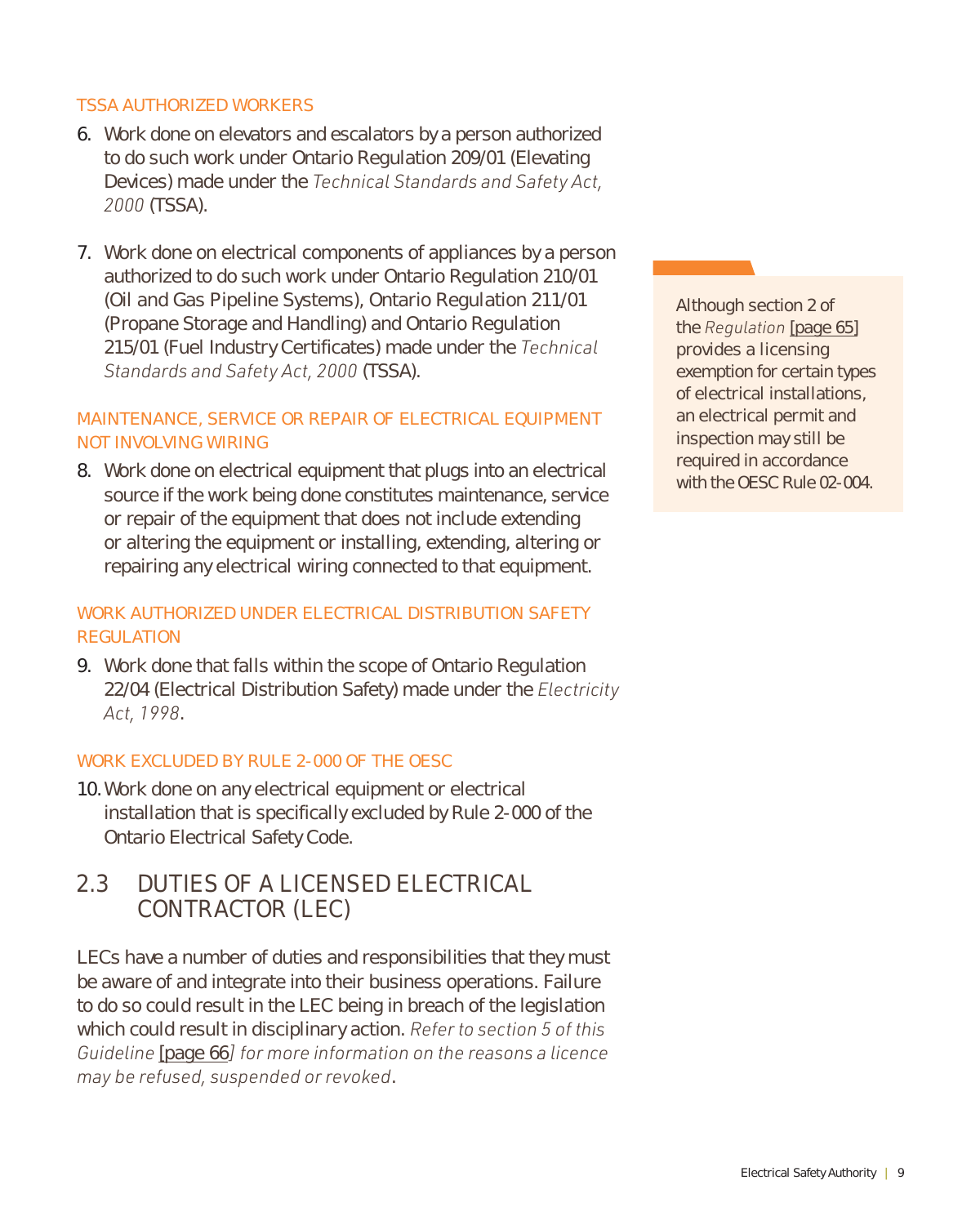Two key duties established by section 4 of the *Regulation [page 66]*

require an LEC to ensure that:

- All electrical work is carried out in accordance with all applicable laws; and
- At least one Master Electrician is designated at all times to oversee the electrical work carried out on behalf of the business.

## I) ENSURE ALL APPLICABLE LAWS ARE FOLLOWED

As licensed professionals, electrical contractors have a critical role to play in ensuring the safety of the public, consumers and employees. A number of laws in Ontario provide a framework to promote health and safety, as well as safe and fair business practices. Subsection 4(1) of the *Regulation [*page 66*]* requires LECs to ensure that all electrical work carried out on the contractor's behalf is carried out in accordance with all applicable laws; they include but are not limited to the following:

- § Ontario Electrical Safety Code
- *Electricity Act*, Part VIII
- § Ontario Regulation 570/05 (Licensing of Electrical Contractors and Master Electricians)
- § *Ontario College of Trades and Apprenticeship Act* and associated regulations
- § *Workplace Safety and Insurance Act* and associated regulations
- *Occupational Health and Safety Act* and associated regulations
- § *Employment Standards Act* and associated regulations
- *Consumer Protection Act* and associated regulations
- *Corporations Tax Act* and applicable laws relating to business tax

These and other laws can be found online at www.e-laws.gov.on.ca.

While the LEC has a responsibility for ensuring that electrical work is being carried out in accordance with all applicable laws as noted above, subsection 6(b) of the *Regulation* [page 67] sets out that the DME has a responsibility on behalf of the electrical contractor for also ensuring that the electrical work is carried out in accordance with applicable laws, including the OESC, and the

It is the LEC's duty to ensure that all electrical work is carried out in accordance with all applicable laws; and to ensure a Master Electrician is designated at all times to oversee the electrical work carried out on behalf of the electrical contracting business.

In addition to the LEC, the DME has a responsibility to also ensure electrical work is carried out in accordance with the OESC, and the laws relating to health and safety and consumer protection.

Applicable laws include: the OESC, and laws relating to health and safety, employment standards, consumer protection, business tax and business practices.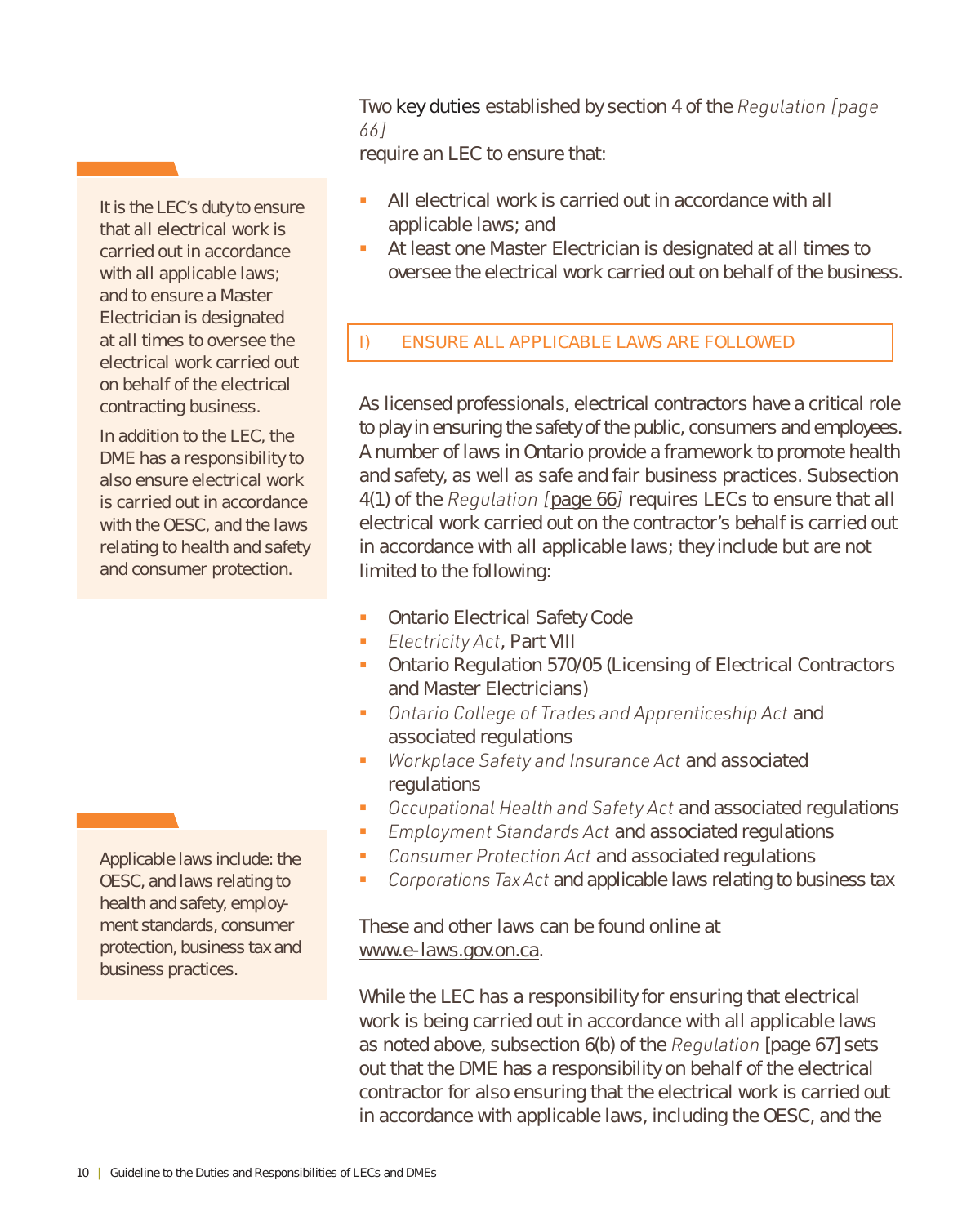laws relating to health and safety and consumer protection.

*Refer to subsection 3.2 of this Guideline [page 21] for more information on the responsibilities of a DME.*

## II) ENSURE A MASTER ELECTRICIAN (ME) IS DESIGNATED

The designation of a Master Electrician (ME) must be submitted at the time of applying for the EC licence or upon any changes of designation associated to a current EC licence. A Designated Master Electrician (DME) is required to complete an *Acknowledgement of Responsibility* form that asks the person to affirm that they meet the DME requirements and agree to assume the responsibilities of a DME on behalf of the designating electrical contractor. *Refer to subsection 3.2 of this Guideline [page 21] for more information on the responsibilities of a DME.*

Designation and change forms can be found on ESA's website at www.esasafe.com/licensing or by calling ESA at 1-877-372-7233.

## MINIMUM OF ONE DME IS REQUIRED

Subsection 4(2) of the *Regulation* [page 66] requires an electrical contractor to designate at least one licensed ME who has been assigned the DME role and responsibility to oversee the carrying out of electrical work on behalf of the business; and to assume the responsibilities for personal planning, direct supervision, and ensuring compliance with the OESC, worker safety, consumer protection and other applicable laws. An electrical contractor may themselves be the DME if they also hold a valid ME licence, or they must employ at least one DME. *Refer to subsection 3.2 of this Guideline [page 21] for more information on the responsibilities of a DME.*

In the case of a sole proprietor or small electrical contracting business this generally means that the owner must be licensed as both the DME and the LEC.

### MORE THAN ONE DME IS PERMITTED

Sometimes it may be prudent for an LEC to designate more than one ME. As the *Regulation* does not specifically prescribe when

A LEC is required to have a minimum of one licensed DME designated to the business.

The LEC themselves may be the DME or they must employ at least one DME.

A LEC is permitted to have multiple DMEs.

The LEC is responsible to determine the appropriate number of DMEs the business requires.

The *Regulation* requires an LEC to keep records of the effective dates and the scope of all DME designations.

*Refer to subsection 2.4 of this Guideline* [page 15] *for additional details on the requirements for maintaining records.*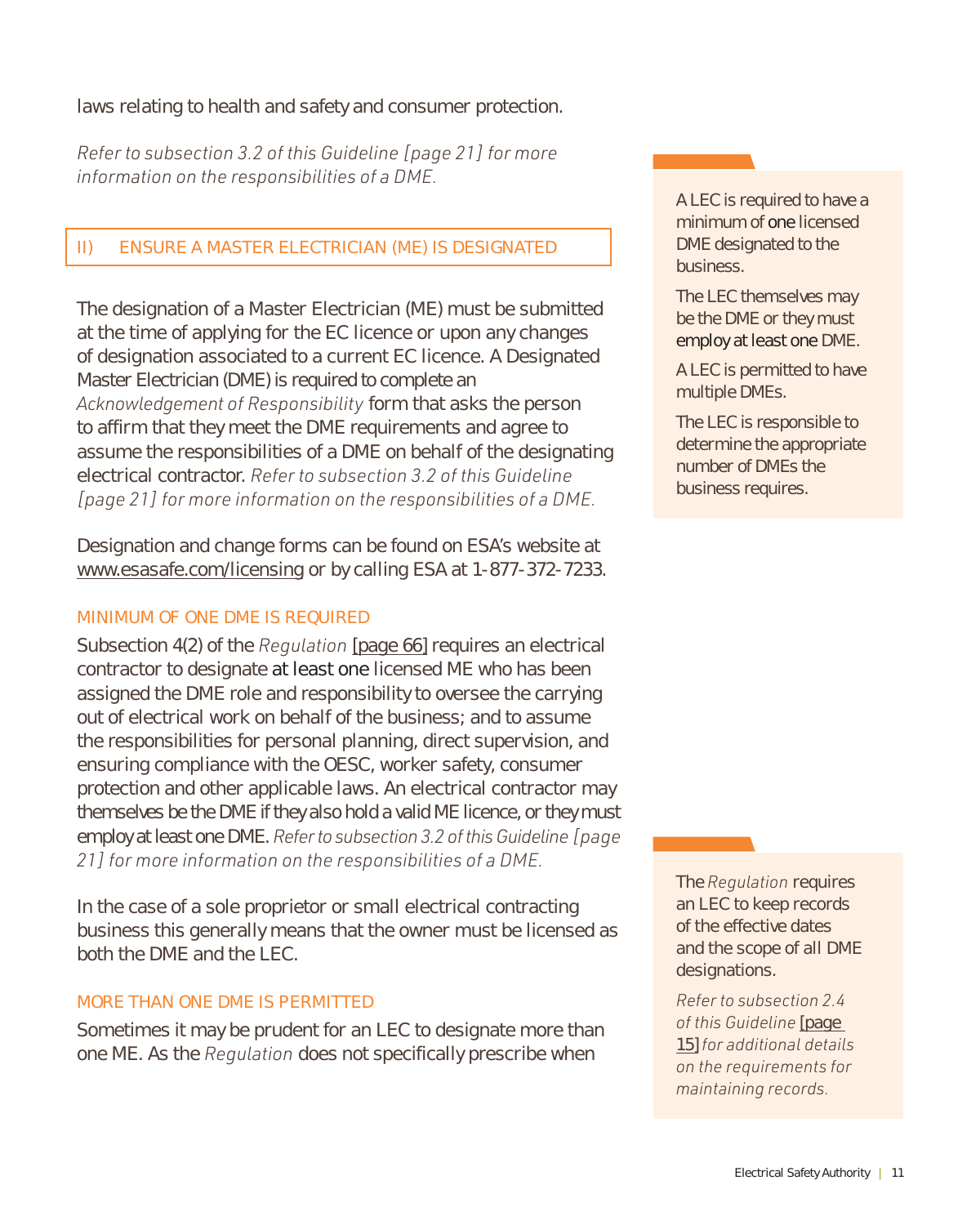an LEC is required to have multiple DMEs, it is thus the LEC's responsibility to determine and be satisfied that the number of DMEs they have on staff is sufficient to fulfil the oversight responsibilities for the electrical work carried out on behalf of the business.

Examples of when employing and designating more than one DME may be appropriate:

- Where an LEC has multiple lines of business, they may choose to have a separate DME responsible for the oversight of each line of business.
- Where an LEC has a large project, they may choose to designate multiple DMEs, each to oversee and be responsible for specific parts of the project.
- Where an LEC has multiple ongoing projects, they may choose to designate multiple DMEs, each to oversee and be responsible for specific projects.
- Where an LEC employs multiple MEs, the LEC may choose to designate all or several individual MEs as DMEs to share in the responsibility and oversight of electrical work on behalf of the business.

## DME MUST BE ACTIVELY EMPLOYED BY THE LEC

It is important to be aware that subsection 7(1) of the *Regulation* [page 67] specifically requires that the DME be actively employed by the LEC and not through an arrangement as an independent contractor. Subsection 4(3) of the *Regulation* [page 66] states that an LEC shall not designate an ME if the designation will result in the ME acting as a DME on behalf of more than one LEC at the same time.

## LOSS OF A DME DURING THE CURRENCY OF A LICENCE

Section 22 of the *Regulation* [page 72] requires an LEC to notify ESA of any changes to information, such as a loss or departure of a DME, during the currency of their licence within 5 business days of the occurrence, regardless of the number of DMEs the LEC employs.

The DME must hold a valid ME licence issued by ESA.

The DME must also be actively employed by the designating LEC and cannot act as the DME for more than one LEC at the same time.

An LEC is required to notify ESA if they lose a DME.

Upon notifying ESA's Director of Licensing of the loss of their last (only) DME, an LEC may continue to operate without any DME for a period of 60 days after the loss in order to find and employ a replacement DME; upon written application to ESA's Director of Licensing, the LEC may be granted up to an additional 60-day search period.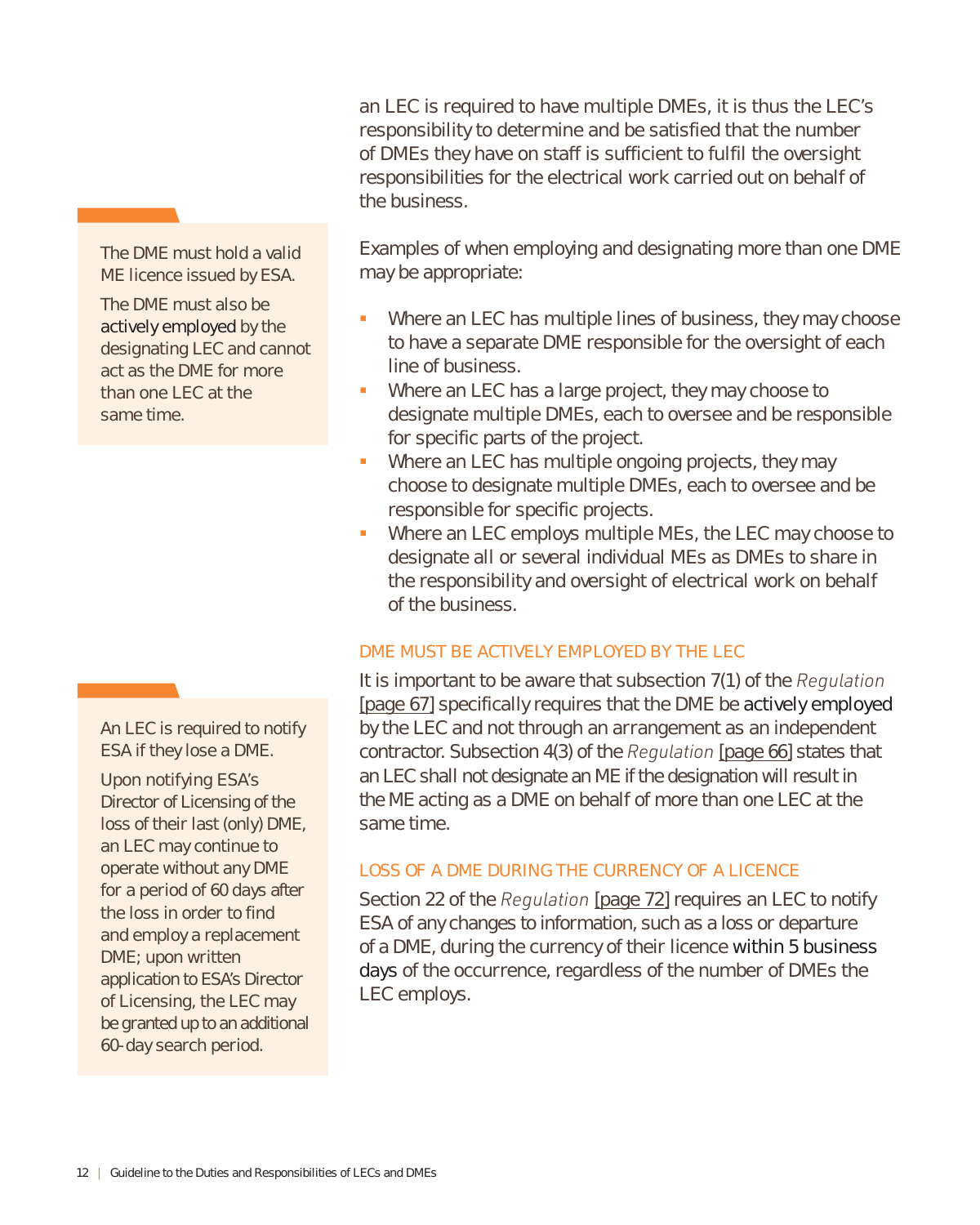Although the *Regulation* requires an LEC to have a minimum of one DME employed at all times, in circumstances where an LEC had only one DME and experiences a loss of that DME, the LEC will be permitted to continue to operate for a period of 60 calendar days after the date of the loss or departure of their last (only) DME in order to search for and designate a replacement DME, if they have notified ESA's Director of Licensing within 5 business days of the occurrence. The LEC is also required to notify ESA when a new DME has been employed and the new DME is required to complete an *Acknowledgement of Responsibility* form and submit it ESA.

Prior to the expiry of the initial 60-day search period, an LEC may apply for an extension of time by way of a written request to ESA's Director of Licensing. The Director may grant up to an additional 60 calendar days on being satisfied that the LEC has made all reasonable efforts to employ a new DME during the first 60-day period; and it is likely that the LEC will be able to employ a new DME within the period of the extension.

Where an LEC fails to employ at least one DME, either within the initial 60-day period or within a granted extension period, the LEC must immediately cease to operate the business for which the EC licence was granted until such time as a DME has been employed and the LEC has notified ESA of the new designation.

*Refer to subsections 14(2) through to (6) of the Regulation [page* 70]*.*

Forms for notifying ESA of the loss, departure or new designation of a DME can be found on ESA's website at www.esasafe.com/ licensing or by calling ESA at 1-877-372-7233.

A LEC must immediately cease to operate if they fail to employ a new DME within the initial 60-day search period or extension period, if granted; and is not permitted to resume operations until a new DME has been employed and ESA has been notified.

Sub-contractors are required to hold an EC licence if performing electrical work covered by the OESC and licensing regulation.

LECs should ensure that the sub-contractors they hire have an EC licence if required by the *Regulation*.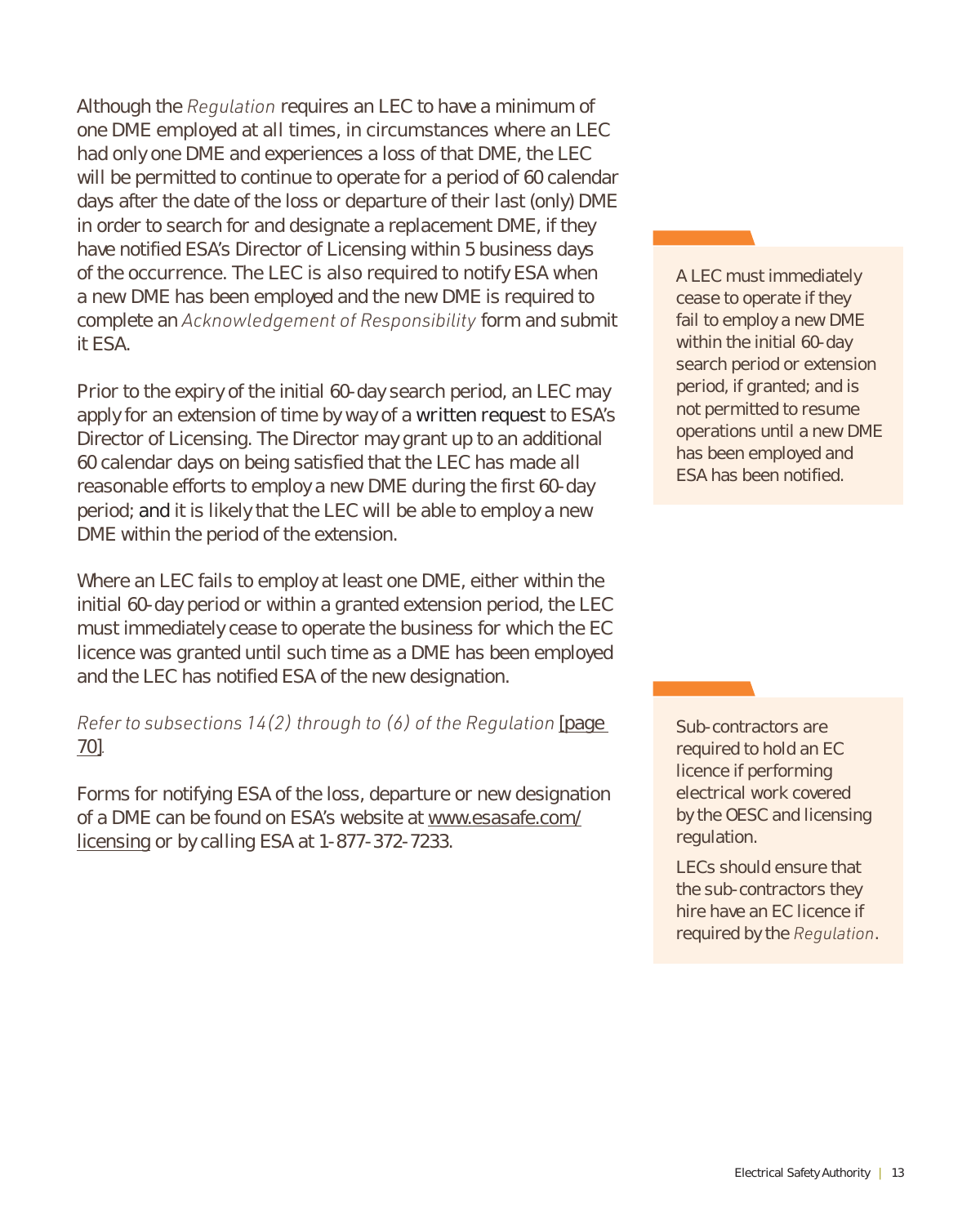## III) SUB-CONTRACTING ELECTRICAL WORK

Examples of contracting businesses that may be permitted to undertake limited electrical work without an EC licence include; work done by authorized persons within the scope of practice of a refrigeration and air conditioning systems mechanic or a sprinkler and fire protection installer.

*Refer to subsection 2.2 of this Guideline* [page 7] *for more information relating to licensing exemptions.*

The LEC who holds the electrical permit for a jobsite is responsible and liable for all aspects of the electrical work being carried out, including work performed by a subcontractor, unless the subcontractor has taken out a permit for the electrical work they are performing.

The practice of sub-contracting is complex and many of the legal requirements extend beyond the scope of the contractor licensing legislation. LECs need to ensure they are familiar with all laws that apply when sub-contracting electrical work.

The sections below describe the legal requirements established in the *Electricity Act, Licensing Regulation and OESC* pertaining to the sub-contracting of electrical work.

### SUB-CONTRACTORS MUST BE LICENSED ACCORDINGLY

Subsection 113.2(1) of the *Electricity Act* [page 43] and section 3 of the *Regulation* [page 66] requires any person operating a contracting business that is proposing to carry out or is engaged in carrying out electrical work to hold an EC licence in accordance with the *Regulation*.

Therefore, a person with a contracting business to whom electrical work has been subcontracted is required to have an EC licence in order to undertake the work, provided the work is not exempt by section 2 of the *Regulation* [page 65].

### RESPONSIBILITY AND LIABILITY FOR THE ELECTRICAL WORK

The LEC who holds the electrical permit for a jobsite is responsible and will be held liable by ESA for all aspects of the electrical work being carried out. This would include the electrical work being performed by a sub-contractor unless the sub-contractor has taken out their own permit for the portion of electrical work that they are responsible for.

The LEC holding the permit will also be held accountable for matters relating to consumer protection such as having the contractual agreement with the customer, issuing the invoice for the electrical work, as well as being held accountable for remedying any defects identified with the electrical installation, regardless of whether they were created by the sub-contractor working under the LEC's permit.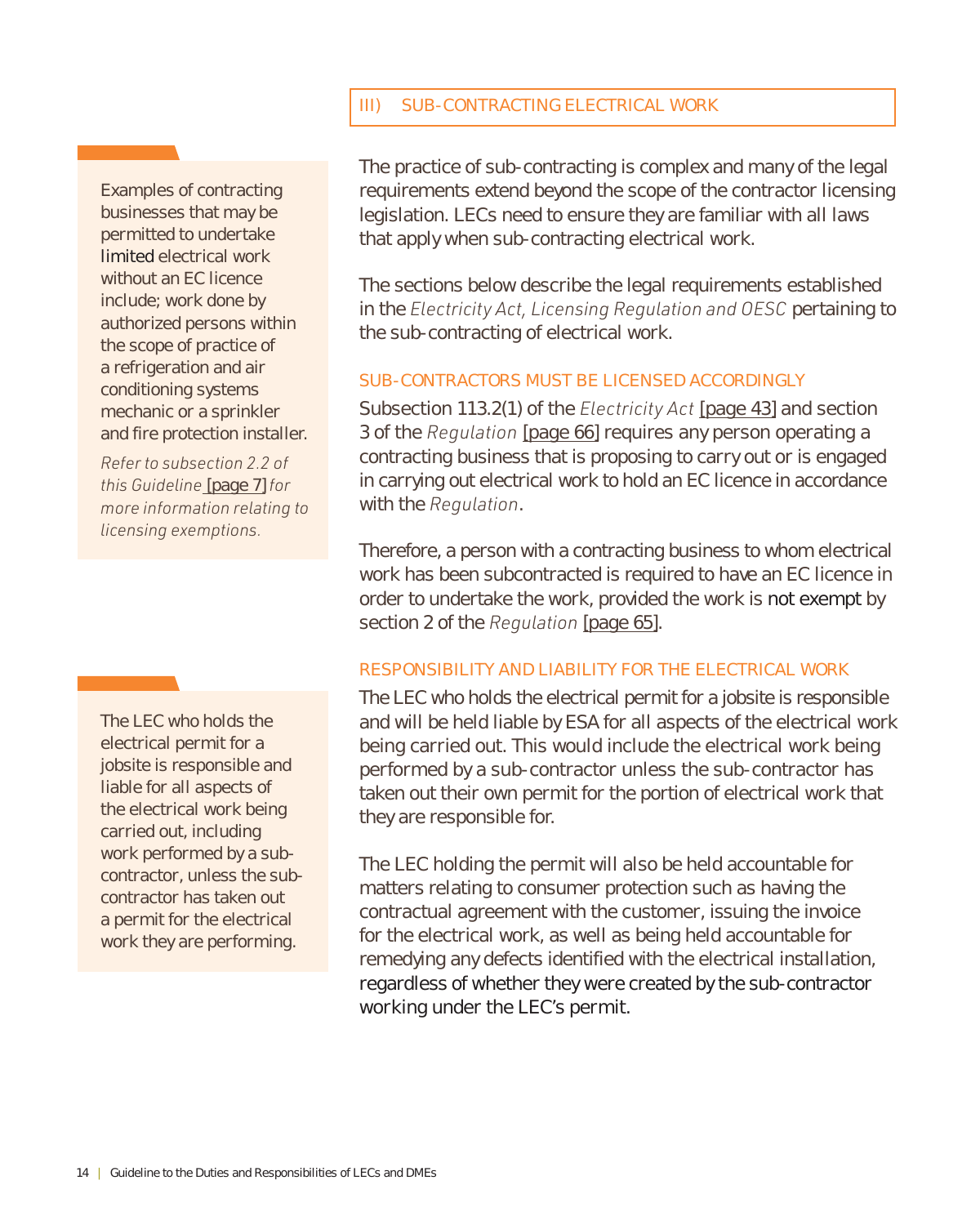It's important to also be aware that an LEC is prohibited from taking out electrical permits for unlicensed persons or businesses, or allowing unlicensed persons or businesses to operate under his/her EC Licence.

The failure to follow any of these requirements could result in an LEC, including a sub-contractor, being found in non-compliance with the legislation which could result in disciplinary action or, in some cases, prosecution. *Refer to section 5 of this Guideline* [page 29] *for more information on the reasons a licence may be refused, suspended or revoked.*

## **2.4 ADMINISTRATIVE REQUIREMENTS AND CONDITIONS**

Sections 17 to 24 of the *Regulation* [page 73] set out a number of administrative requirements that are conditions of an EC licence. These are important requirements for ensuring that the EC licence remains in good standing and that customers and the general public can be confident that they are hiring an electrical contractor that is qualified and licensed.

To ensure a licence is in good standing, appointed ESA staff and Inspectors have the authority to verify that LECs are satisfying the conditions and requirements of their licence.

## I) BUSINESS NAME

A LEC is only permitted to conduct business in the name(s) that are indicated on their EC licence certificate issued by ESA.

Where a business has more than one legal name, such as a numbered company that also uses an operating name, this information and supporting documentation must be submitted at the time of application so that all legal operating names can be listed on the EC licence.

All names under which a LEC operates must be indicated on their ESA issued EC licence certificate.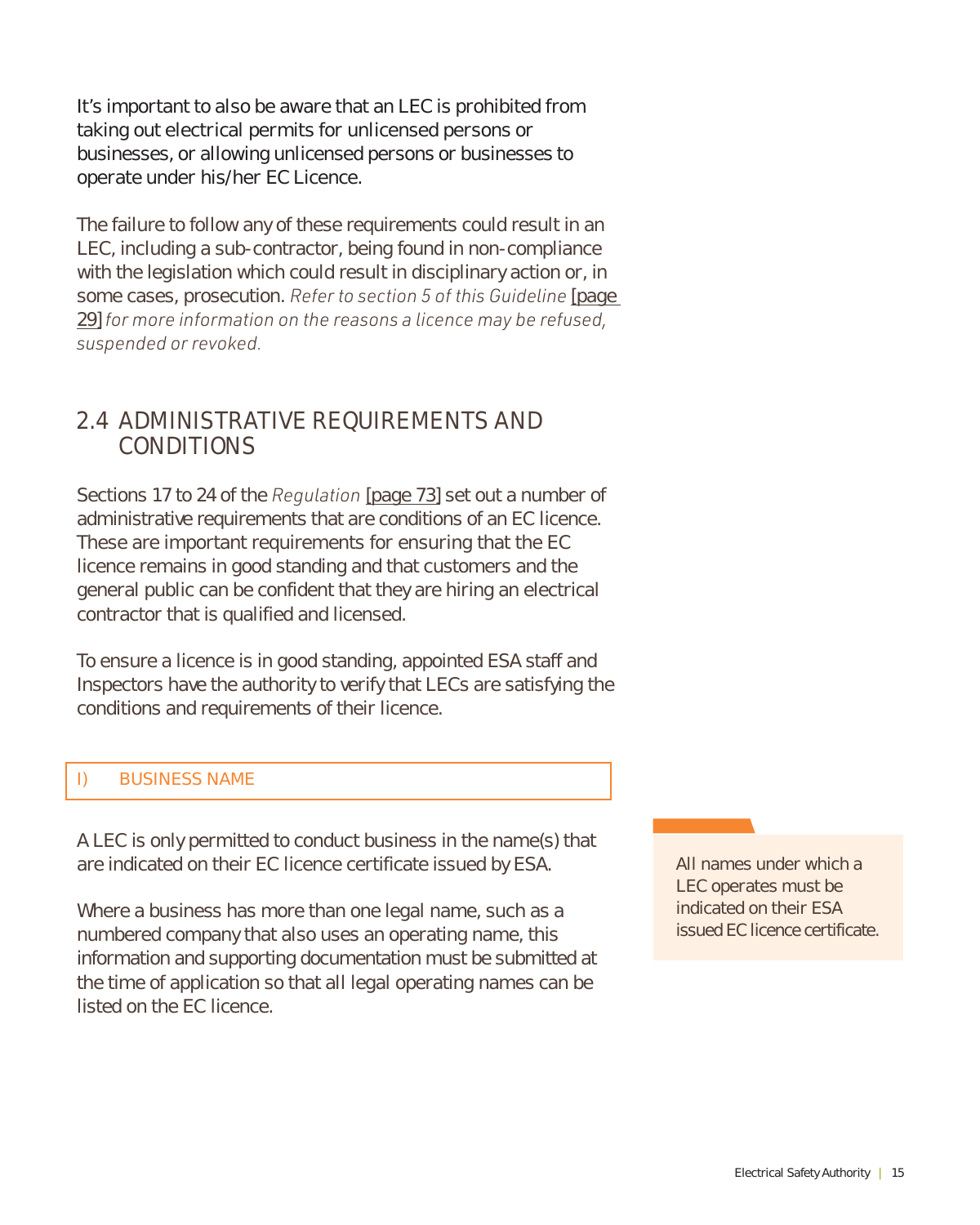## II) LICENCE POSTING AND DISPLAY REQUIREMENTS

### LICENCE CERTIFICATE TO BE PROMINENTLY POSTED AT PLACE OF **BUSINESS**

A LEC is required to post their EC licence at their principal place of business in a prominent location where the public is likely to see it. If an LEC has more than one location from which they carry on business, a copy of the EC licence must also be prominently posted at each location.

### LICENCE NUMBER REQUIRED ON ALL CORRESPONDENCE

The *Regulation* requires an LEC to prominently display their EC licence number in all correspondence, contracts and advertisements, on business vehicles and, generally, in all situations where they are communicating with the public.

Examples of correspondence include; business cards, invoices, quotes, estimates, receipts, letters, websites, etc.

### LICENCE NUMBER REQUIRED ON BUSINESS VEHICLES

The *Regulation* also requires an LEC to have their EC licence number posted on their business vehicles.

ESA has established the following guidelines for the display (placement) of the LEC's licence number on business vehicles:

- Minimum size is one inch high.
- Must be in either black or white lettering so that the licence number is easily visible.
- Can be placed either on the back of the vehicle or on both sides.
- **Must say ECRA/ESA Lic or ECRA/ESA** before the number unless the ECRA/ESA Logo is incorporated into the design.
- The name of the company should also be displayed on the vehicle.
- If the name of the company does not appear on the vehicle then the ECRA/ESA Logo may not be used.

A LEC is required to prominently post their EC licence at their principal place of business and to post a copy at any other location from which they carry on business.

A LEC is required to display their EC licence number in all communications with the public; including correspondence, contracts, advertisements, and on business vehicles.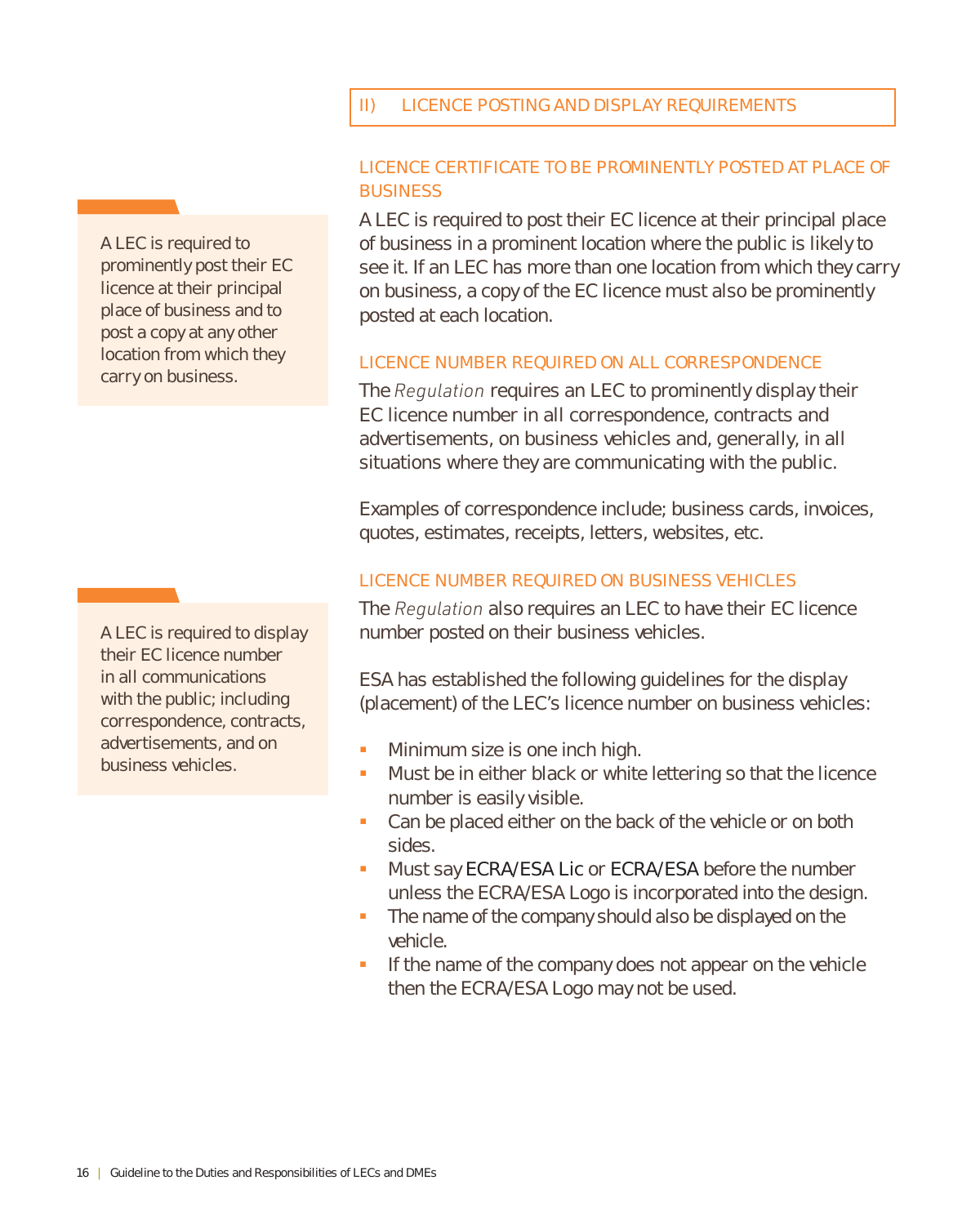For further guidelines relating to the display and placement of the EC licence number on business vehicles, the usage of the ECRA/ESA Logo, or for copies of approved logos, visit www.esasafe.com/licensing.

ESA recognizes that a newly licensed EC will require a period of time in order to meet the posting and display requirements, thus ESA has granted a 90-day period from the date the EC licence is issued to be in compliance with these requirements.

## III) MAINTAINING RECORDS

The *Regulation* requires an LEC to retain and maintain certain records associated with their EC licence, this includes the following:

### APPLICATION INFORMATION

An electrical contractor is required to keep every document provided in the initial application or renewal of the EC licence until the expiry of the licence or renewal.

### LIST OF DMES

A LEC must keep a record of each DME at their company. The record must include the name of the DME, the date on which the designation was made, the period of time for which the designation is effective, and the scope of designation as it relates to the responsibilities prescribed by section 6 of the *Regulation* [page 66].

A LEC is required to notify ESA of any loss or departure of DMEs within 5 business days of the occurrence, as well as promptly notify ESA of any newly designated DMEs.

A LEC is required to keep records of all DMEs; including their name, the date and period of time for which the designation is effective and the scope of designation relating to the responsibilities in section 6 of the *Regulation* [page 66].

LECs must also retain a copy of all documents provided to ESA as part of the application or renewal of their licence.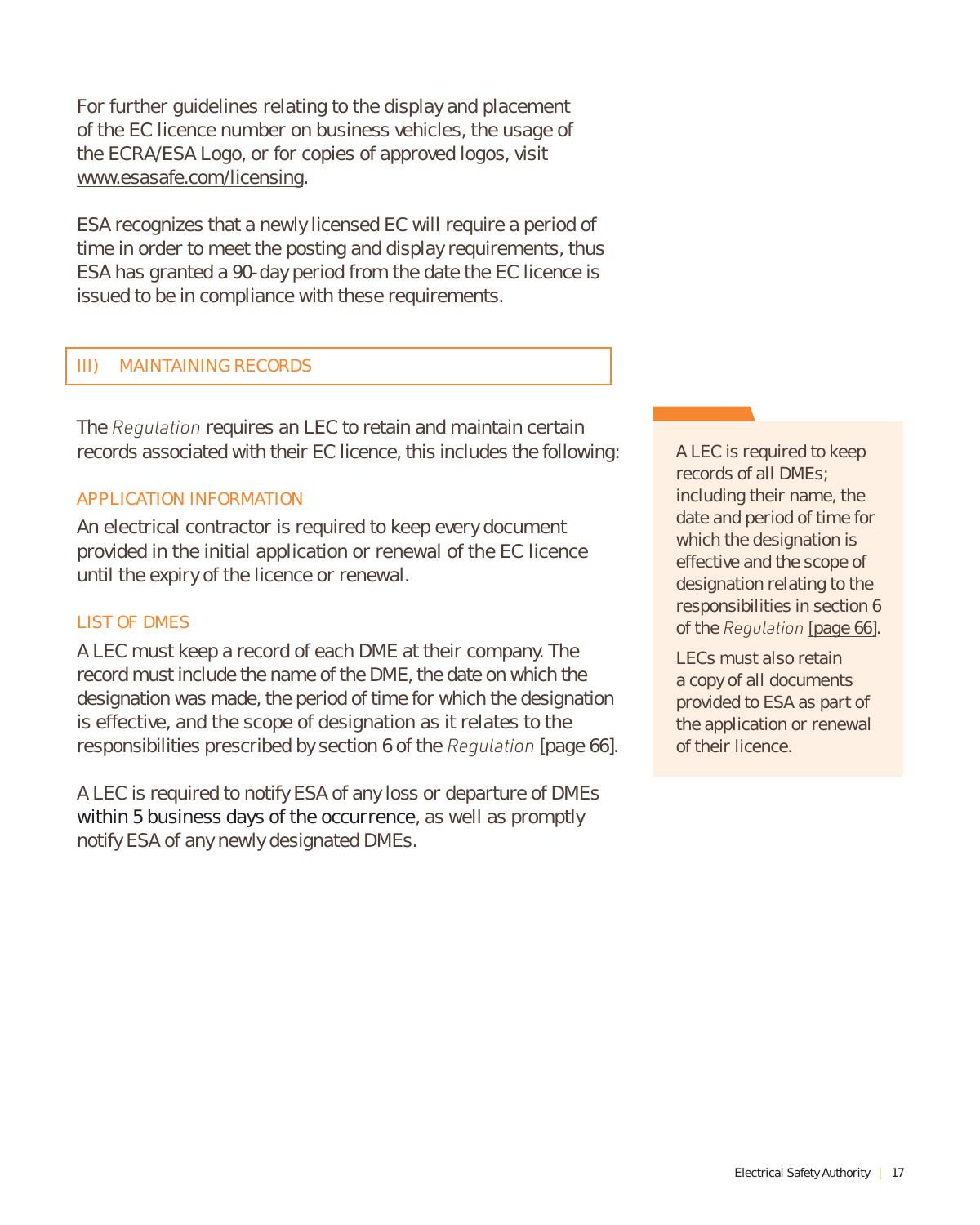## IV) REQUIREMENT TO NOTIFY ESA

A LEC must notify ESA within 5 business days in the event that any information changes from their application or renewal.

This includes:

- address or phone number
- § business name or business structure
- § company owners or principle officers
- **•** insurance coverage or WSIB account number
- **•** loss or change in primary electrical trade CofQ holder
- loss or change of DME

LECs are required to keep ESA informed about changes to information related to their EC licence. Providing notice about key changes is a legal requirement under the *Regulation* that must be adhered to within specified timeframes. Failure to do so could result in the LEC being in breach of the legislation which could result in disciplinary action. *Refer to section 5 of this Guideline*  [page 29] *for more information on the reasons a licence may be refused, suspended or revoked.*

### NOTICE OF CHANGES TO INFORMATION

A LEC is required to notify ESA of any change to the information provided on the application or renewal of licence application form within 5 business days of the change.

This requirement includes any change to licence information such as: address and/or contact information; business registration; business name; business ownership; business structure where the authorizing principles change; insurance provider; insurance coverage; number of electrical trade employees; WSIB account number; electrical trade certificate holder for the company; change of DME; or the death of an owner.

*Notice of Change to Information* forms are available on ESA's website at www.esasafe.com/licensing or by calling ESA at 1-877-372-7233.

### NOTICE OF FAILURE TO MEET LICENCE REQUIREMENTS

If at any time during the course of the validity period of the licence, the LEC no longer meets any of the licence requirements as set out in sections 8 of the *Regulation* [page 67]; such as failing to maintain the required liability insurance, failing to be registered with WSIB as required, or is in default with business taxes or money owing ESA; they must immediately notify ESA's Director of Licensing and must cease to operate until such time as the Director is satisfied that the LEC once again meets the necessary requirements for being issued a licence.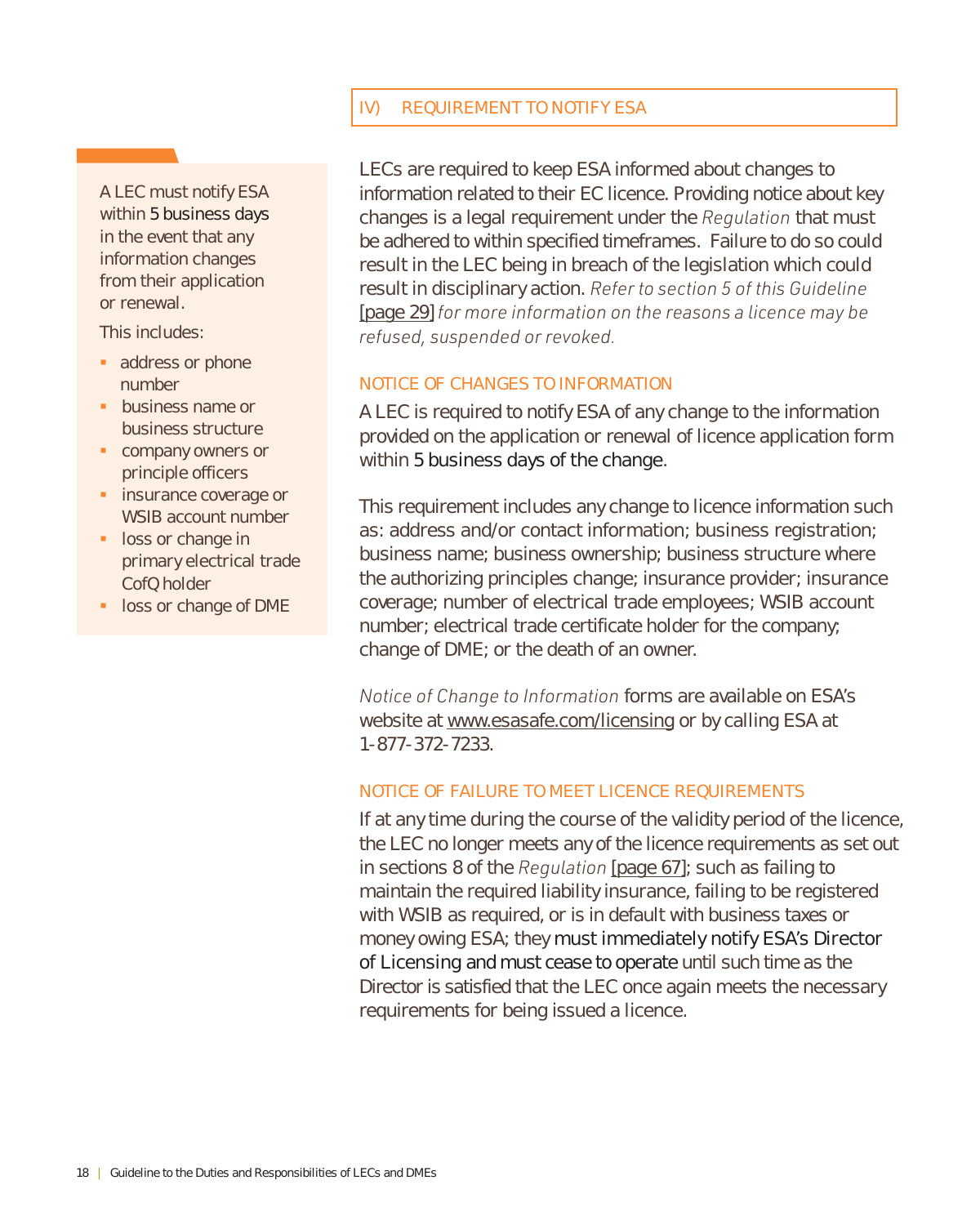### NOTICE OF LOSS OF DME

Despite the above section, if at any time during the course of the validity period of the licence, the LEC no longer meets the requirement to employ at least one DME, notification must be provided to ESA within 5 business days of the occurrence, upon which the LEC will be granted 60 calendar days to continue to operate in order to try and meet the DME requirement, before they will be required to cease to operate. *Refer to* page 12 *of this Guideline for detailed information beyond the notification requirements relating to the Loss of a DME.*

## V) RETURN OF LICENCE

When an electrical contractor decides to close their business, retire or otherwise cease operations, they are required to return their EC licence certificate to ESA as it remains the property of ESA.

Additionally, the EC licence certificate must be returned to ESA within 5 business days of it being suspended or revoked; or having expired – unless the intent is to renew the expired EC licence. *Refer to subsection 4.1 of this Guideline* [page 28] *for information on renewing an expired licence.*

For information on how to return a licence, please contact ESA at 1-877-372-7233.

A LEC must immediately notify ESA in the event that they no longer meet any of the requirements for holding an EC licence and must immediately cease to operate until the necessary requirements are met.

This includes:

- Not having the required liability insurance.
- Not being registered with WSIB.
- **Being in default with** arrangements to pay any business taxes.
- **Being in default with** arrangements to pay any money owing to ESA.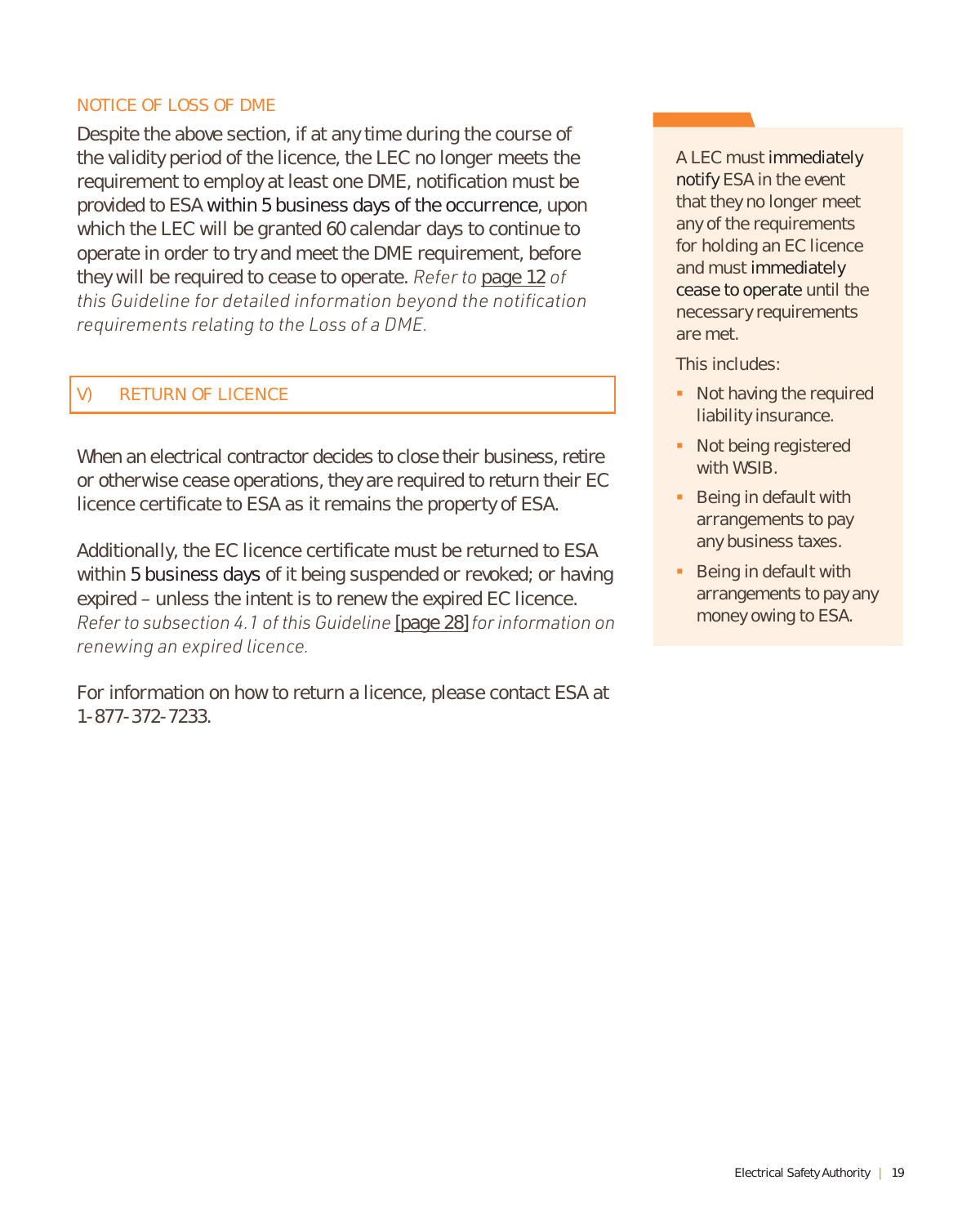## **3. Master Electrician (ME) LICENCE**

Any person who plans on assuming the responsibilities for overseeing the electrical work carried out on behalf of an electrical contractor must obtain an ME licence issued by ESA and be designated as a DME by the LEC.

Information on the application and eligibility requirements for an ME licence, including the ME exam requirements, can be found on ESA's website at www.esasafe.com/licensing or by calling ESA at 1-877-372-7233.

Subsections 4(2) and 4(3) of the *Regulation* [page 66] define that a prerequisite for obtaining an EC licence includes the requirement to employ at least one individual with an ME licence who has been designated with the responsibilities defined in section 6 of the *Regulation* [page 66] for overseeing the electrical work carried out on behalf of the electrical contractor.

In the case of a sole proprietor and for most small electrical contracting businesses, this will mean that the owner must be licensed as both the Designated Master Electrician (DME) and the Licensed Electrical Contractor (LEC).

As part of the process for designating an ME, candidates are required to complete an *Acknowledgement of Responsibility* form that asks the designated person to affirm that they are actively employed by the LEC and that they assume the responsibilities that come with the position, such as the personal planning and direct supervision of electrical work, and ensuring applicable laws are followed.

The designation forms must be submitted at the time of applying for the EC licence or upon any changes of designation associated to a current EC licence. Designation and change forms can be found on ESA's website www.esasafe.com/licensing or by calling ESA at 1-877-372-7233.

## **3.1 DME MUST BE LICENSED**

Section 5 of the *Regulation* [page 66] requires that any person who plans to assume the responsibilities set out in section 6 of the *Regulation* [page 66] for the carrying out of electrical work on behalf of an electrical contractor must have an ME licence issued by ESA prior to being designated by the LEC.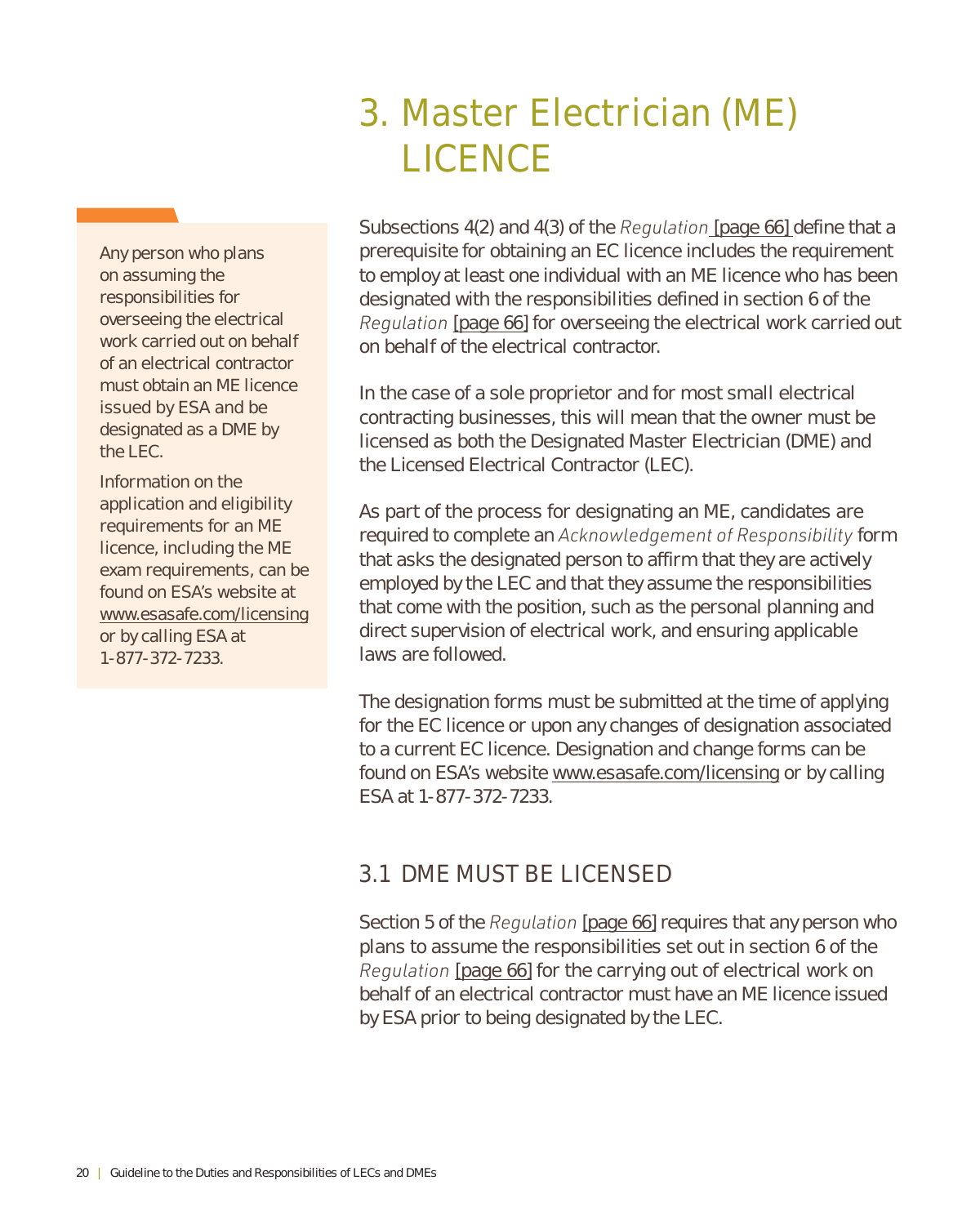## **3.2 RESPONSIBILITIES OF A DME**

The position of DME is an essential and mandatory requirement for LECs who engage in the electrical contracting business in Ontario. The *Regulation* places a great deal of importance on the role of a DME as a key person or persons within the LEC's business responsible to help ensure that supervisory, administrative, and safety requirements relating to the carrying out of electrical work are being followed by the LEC at all times.

The requirement for each LEC to have at least one DME helps to provide a standard level of qualification, expertise, and professionalism in the industry by ensuring that qualified experts are employed to oversee the planning, supervisory and safety-related responsibilities that are detailed in this section.

Where the owner of an LEC designates an employee as a DME, it is important to remain aware that both the LEC and the DME have specific legal duties and responsibilities for safety matters as well as other requirements set out under the *Regulation*. Effective communication and decision-making on legal and safety compliance matters should be established to ensure all parties can successfully fulfil their duties and responsibilities and that these are well understood by everyone within the business.

Two key responsibilities of a DME as established by section 6 of the *Regulation* [page 66] include:

- Personal planning and direct supervision of electrical work.
- Ensuring electrical work is carried out in accordance with applicable laws.

The position of DME is an essential and mandatory requirement for LECs who engage in the electrical contracting business in Ontario.

The DME is a key person within the LEC's business who is responsible to help ensure that supervisory, administrative and safety requirements relating to the carrying out of electrical work are being followed by the LEC at all times.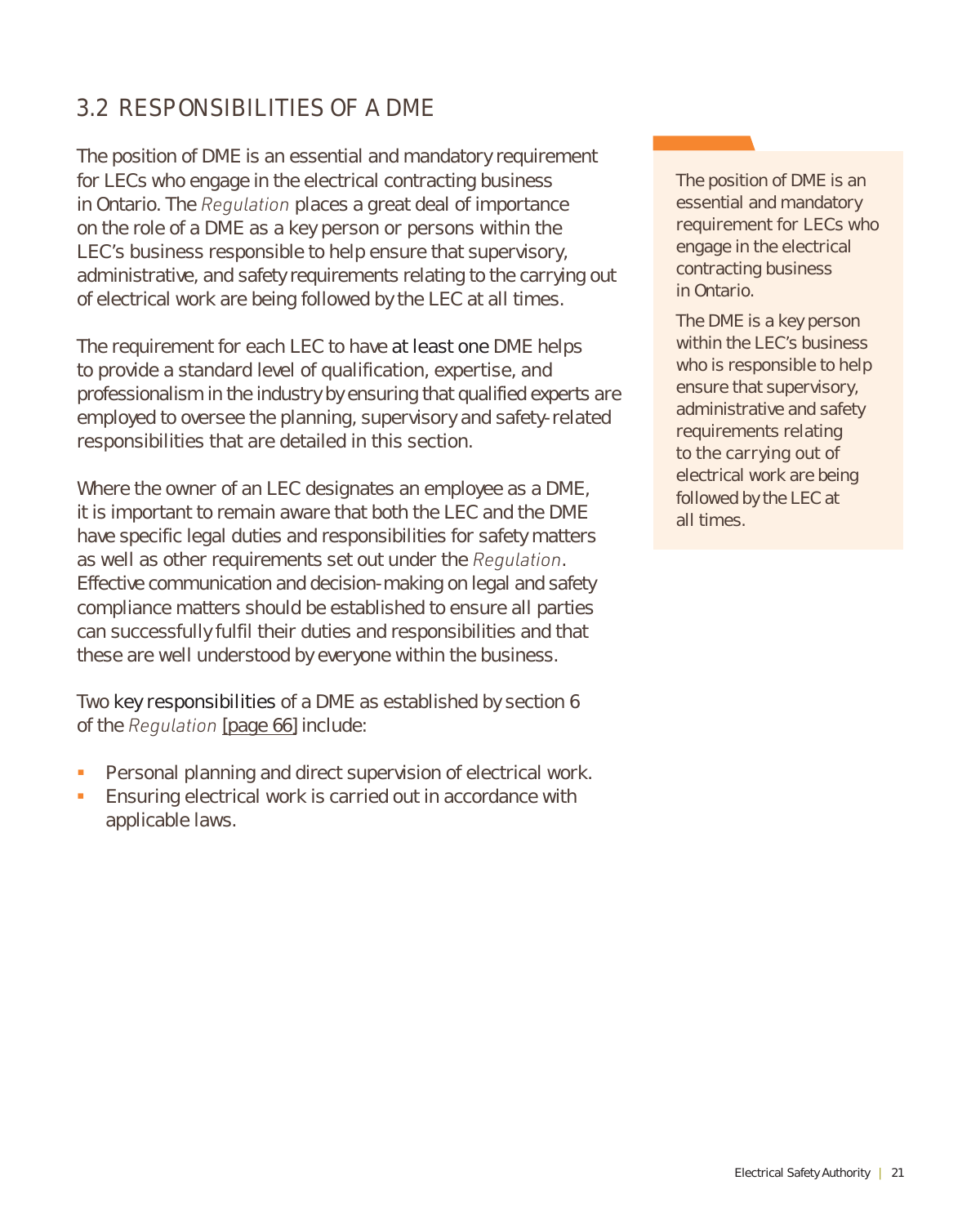## I) PERSONAL PLANNING AND DIRECT SUPERVISION OF ELECTRICAL WORK

Subsection 6(a) of the *Regulatio*n [page 67] states that the DME is responsible for the "*personal planning and direct supervision*" of electrical work carried out on behalf of the LEC. As the specific details of these duties are not further prescribed by the *Regulation* it is therefore the LEC's and DME(s)'s responsibility to determine and put in place the practices that they deem appropriate to be able to fufil this legal obligation.

Below are some examples of good industry practices that have been provided by established LECs. Note that these are only examples and not a prescriptive checklist; each LEC must have their own systems and plans in place to ensure these responsibilities are fulfilled and well understood within their own business.

### EXAMPLES OF *PERSONAL PLANNING*

- **•** Providing guidance and mentoring of electrical workers to enhance their skills and judgment in performing high quality and safe electrical work.
- **Ensure the proper training and use of personal protective** equipment.
- Communicating requirements for the isolation of energy, lockout tagout test before touch, and the limitations for working on energized electrical equipment for protection from arc flash and shock, as well as other related hazards and energized work permits.
- Ensuring compliance with the Ontario Electrical Safety Code;
- § Overseeing of electrical installations performed by all electrical workers on a jobsite.
- Having management plans and plans for dealing with hazards and high risk activities.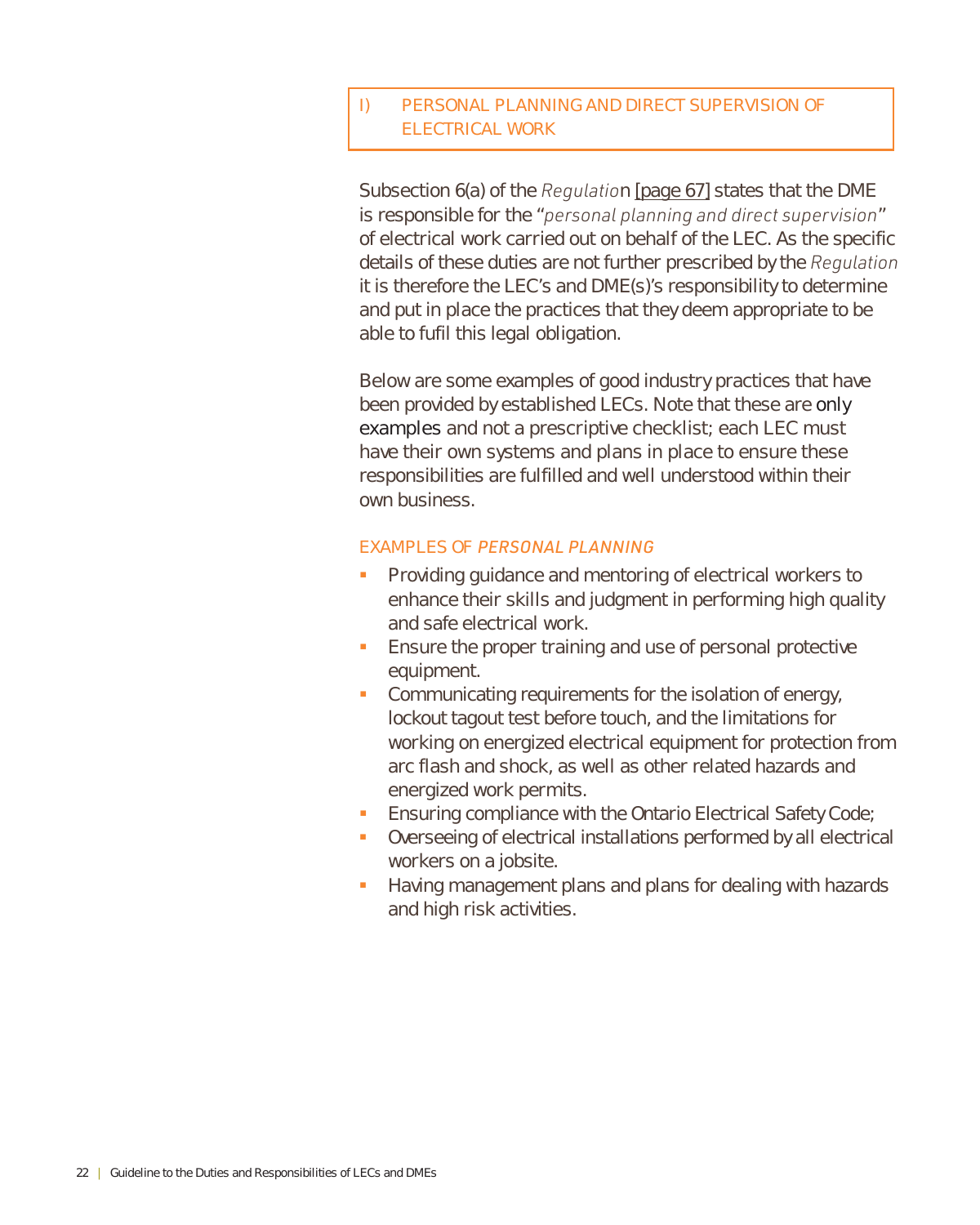- Ensuring agendas are set for weekly site meetings, track any issues identified and resolving those issues in a timely manner, e.g. safety issues or feedback from workers.
- Setting out daily, weekly & monthly 'to do lists' and ensure they are carried out in a timely manner.
- § Keeping a log book outlining day-to-day activities, such as ordering materials, job site meetings, correspondence with site superintendent(s), discipline, incidents and near miss reporting.
- **Ensuring all applicable permits are taken out correctly and** any defects are corrected in a timely manner.
- § Planning, coordinating and carrying out prescribed work as set out by the LEC.

## EXAMPLES OF *DIRECT SUPERVISION*

- Maintaining an on-site presence, being available to respond to employee or customer needs, and keeping in regular communication with the job foreman or lead hand as appropriate.
- Ensuring all workers are qualified to complete the job at hand and ensuring all training and safety certificates are up to date.
- § Monitoring the execution of activities to ensure work is being carried out in a manner so that consumers and workers are protected and safe from harm.
- § Tracking and maintaining all records such as employee safety training, man hours, expenditures, job materials to ensure uniformity throughout the project, and other records that show appropriate due diligence.
- § Having knowledge of or access to the records pertaining to all electrical work being undertaken by the LEC up to and including 'his/her' LEC designated DME responsibilities.

Additional guidance on how to maintain a health and safety focused Internal Responsibility System can be found on a number of agency websites, including:

- Ministry of Labour www.labour.gov.on.ca/ english/hs/index.php
- § Workplace Safety and Insurance Board www.wsib.on.ca/
- **Infrastructure Health** & Safety Association www.ihsa.ca/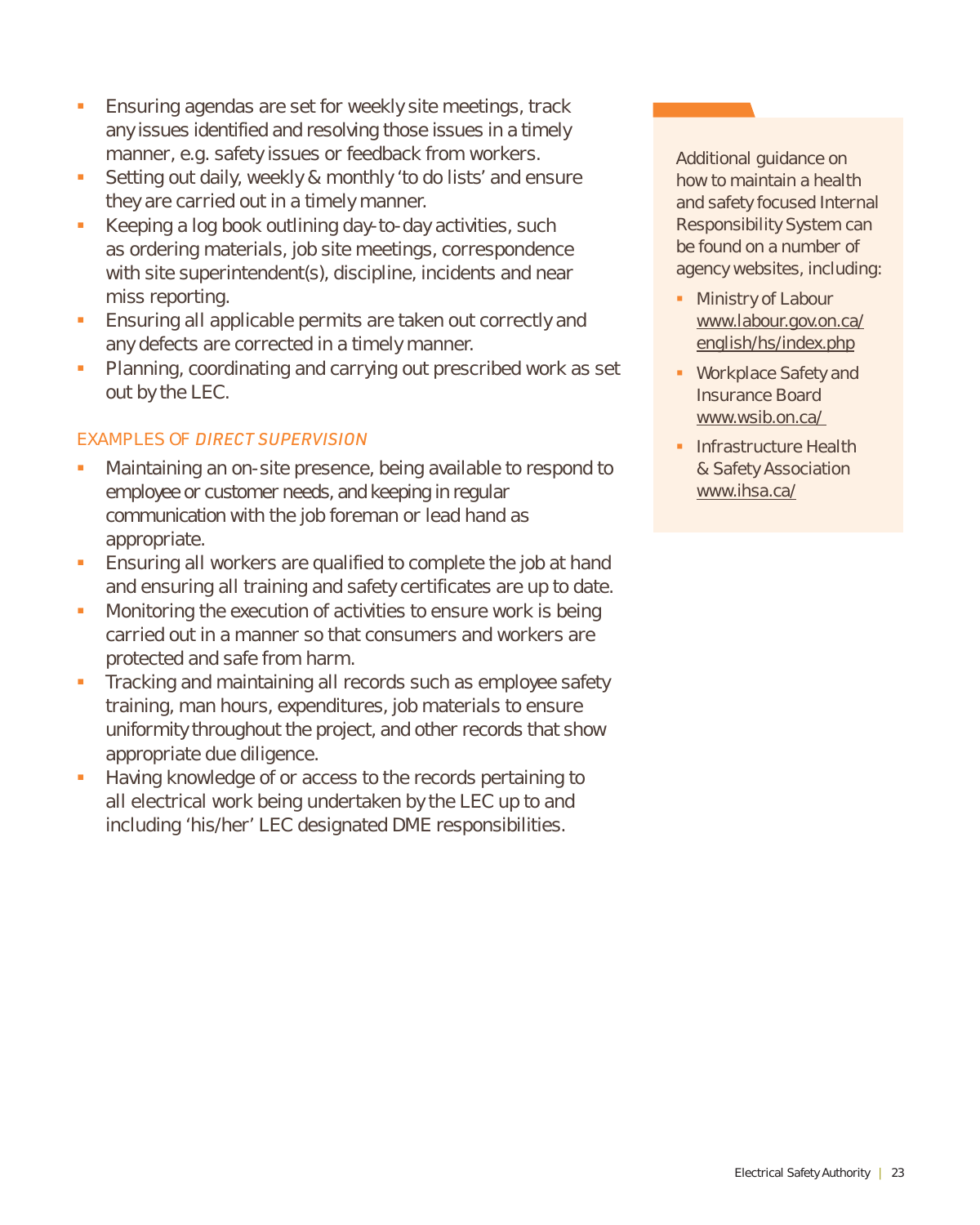## II) ENSURE ELECTRICAL WORK IS CARRIED OUT IN ACCORDANCE WITH APPLICABLE LAW

In addition to the LEC, a DME also has responsibilities for ensuring that the electrical work being carried out on behalf of the LEC is being carried out in accordance with specific laws relating to electrical safety, health and safety, and consumer protection.

Subsection 6(b) of the *Regulation* [page 67] sets out that the DME has responsibilities on behalf of the electrical contractor for ensuring that the electrical work is carried out in accordance with applicable law, including the OESC, and the laws relating to health and safety and consumer protection such as:

- Ontario Electrical Safety Code
- *Electricity Act*, 1998 Part VIII
- § Ontario Regulation 570/05 (Licensing of Electrical Contractors and Master Electricians)
- § *Ontario College of Trades and Apprenticeship Act* and associated regulations
- *Workplace Safety and Insurance Act* and associated regulations
- § *Occupational Health and Safety Act* and associated regulations
- § *Consumer Protection Act* and associated regulations

These and other laws can be found online at www.e-laws.gov. on.ca.

While the DME has a responsibility for ensuring that electrical work is being carried out in accordance with applicable laws as noted above, subsection 4(1) of the *Regulation [*page 66*]* sets out that the LEC has a responsibility for also ensuring that the electrical work carried out on the electrical contractor's behalf is carried out in accordance with all applicable laws, including those noted above, as well as laws relating to employment standards, and business tax and business practices.

*Refer to subsection 2.3 of this Guideline* [page 9] *for more information on the duties of an LEC.*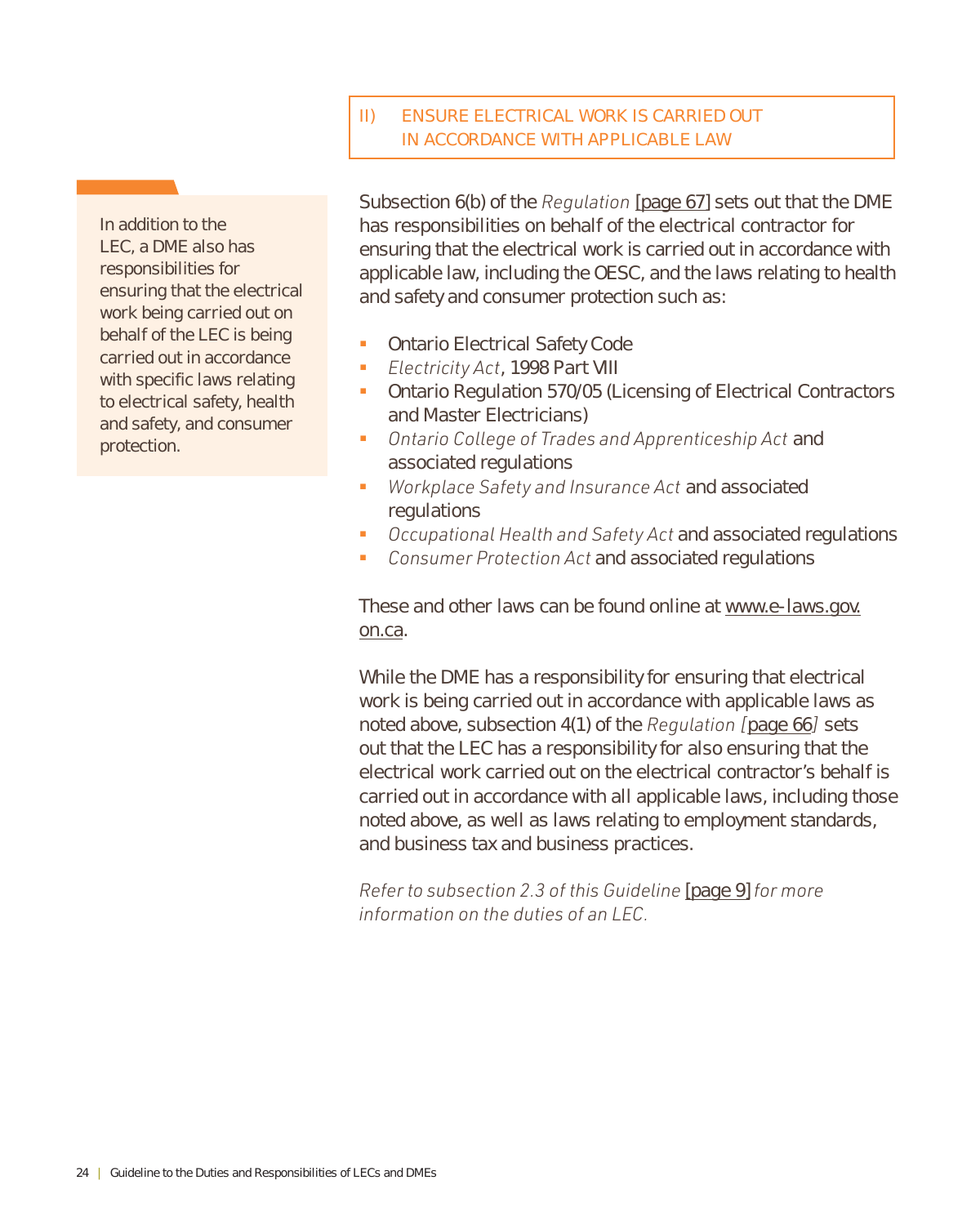## **3.3 PROHIBITIONS OF A LICENSED DME/ME**

Section 7 of the *Regulation* [page 67] also places certain stipulations on when an ME can accept a designation from an electrical contractor and the type of electrical work that a DME/ME is permitted to carry out.

## I) A DME MUST BE ACTIVELY EMPLOYED BY THE DESIGNATING LEC

It is important to be aware that subsection 7(1) of the *Regulation* [page 67] specifically prohibits an ME from accepting a designation unless they are **actively employed** by the designating electrical contractor.

Subsection 1(2) of the *Regulation* [page 65] states that *"the use in this Regulation of "employ" and "employee" refers to the employer-employee relationship and not to an arrangement whereby a person engages an independent contractor to work on the person's behalf."*

This requirement is consistent with the employer-employee relationship guidance provided by the Canada Revenue Agency (CRA) and ESA must be assured that all DMEs fit within these definitions.

## II) A DME CAN ONLY BE DESIGNATED TO ONE LEC AT A TIME

Subsection 7(2) of the *Regulation* [page 67] specifically prohibits an ME from accepting or acting in the capacity of a DME for more than one LEC at the same time. This requirement helps to ensure that the focus of the DME is exclusively on the safety and workers of a single electrical contracting business.

A DME must be actively employed by the designating LEC.

Some examples of practices that are not permitted include:

- § A LEC designating an ME who is not an employee.
- § A LEC designating an ME who is on contract as an independent contractor.
- A LEC designating an ME who is employed only on a part-time basis but has supervisory, planning and safety responsibilities for workers who are employed full-time.
- A LEC designating an ME who has no means or authority to actively carry out the DME responsibilities on behalf of the designating LEC.

responsibilities of a DME on behalf of one LEC at a time.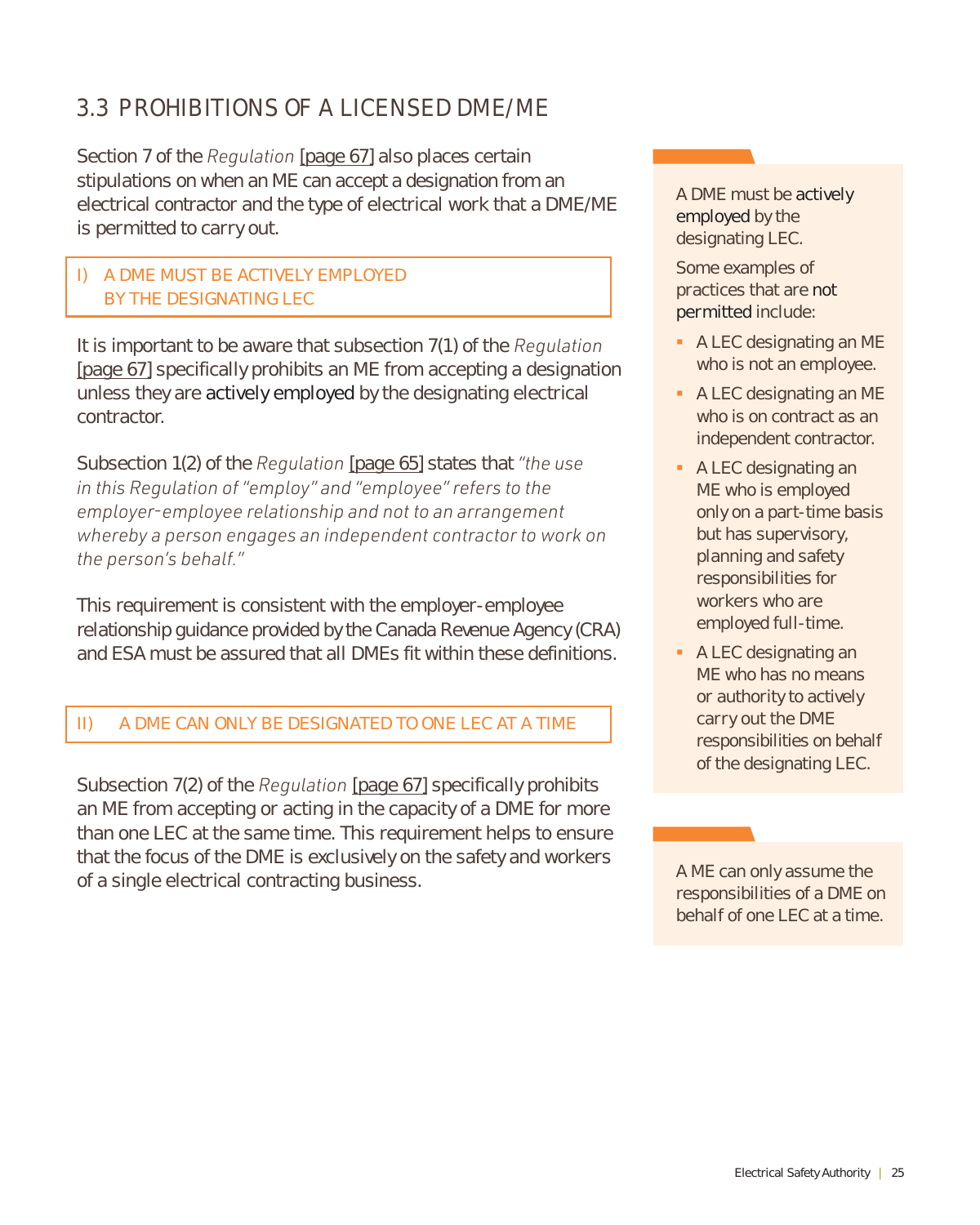## III) A DME/ME CAN ONLY CARRY OUT ELECTRICAL WORK FOR WHICH THEY ARE CERTIFIED

An ME licence does not authorize the holder to perform electrical work, he/she must also hold a valid electrical trade certificate of qualification for the type of electrical work being carried out.

A DME is required to carry their ME licence and ID card while engaged in activities as a DME.

A DME/ME must also retain a copy of all documents provided to ESA as part of their ME licence application or renewal.

Subsection 7(3) of the *Regulation* [page 67] strictly prohibits a DME/ME from carrying out electrical work unless he or she also holds a valid electrical trade certificate of qualification as required under the *Ontario College of Trades and Apprenticeship Act, 2009*.

Although an individual may hold an ME licence from ESA, this does not authorize the individual to perform electrical work. The ability to undertake electrical work is directly tied to the scope of work permitted by the ME licence holder's underlying professional or trade qualification.

## **3.4 ADMINISTRATIVE REQUIREMENTS AND CONDITIONS**

Sections 26 to 30 of the *Regulation* [page 73] set out a number of administrative requirements that are conditions of a DME/ME licence. These are important requirements for ensuring that the licence remains in good standing and as proof that an individual is authorized to carry out the activities granted to a licensed DME/ME.

## I) CARRYING OF LICENCE

A DME is required to carry the ESA issued licence and ID card while engaged in activities requiring the licence, for example when they are on a jobsite and providing oversight of the electrical installation.

## II) MAINTAINING RECORDS

The *Regulation* requires a DME/ME to keep every document provided in the initial application or renewal of the licence until the expiry of the licence or renewal.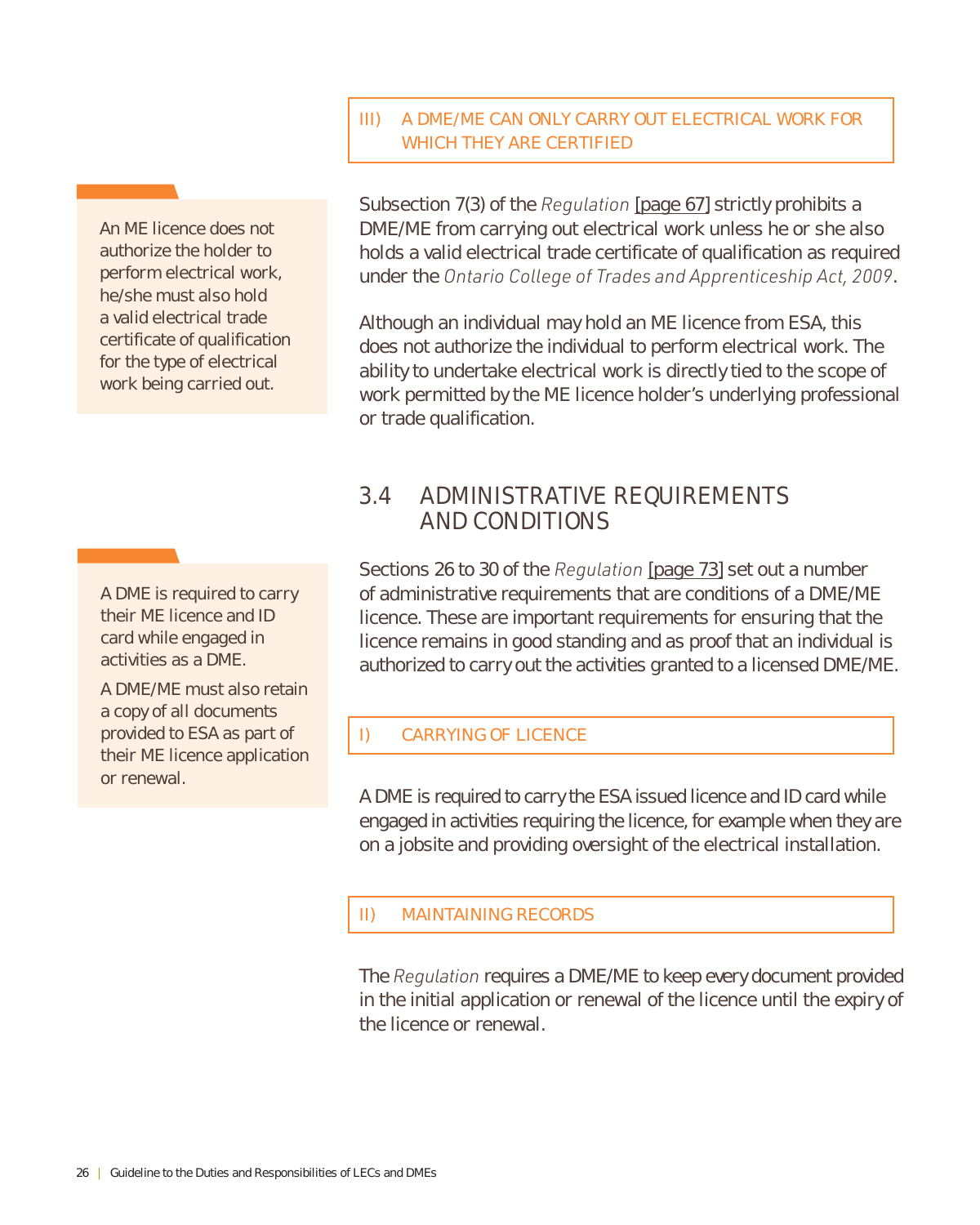### III) REQUIREMENTS TO NOTIFY ESA

#### NOTICE OF CHANGES TO INFORMATION

A DME/ME is required to notify ESA of any change to the information provided on the application or renewal of licence application form within 5 business days of the change.

This requirement includes any change to information such as: address and/or contact information, or a change in designation by or to an LEC.

*Notice of Change to Information* forms are available on ESA's website at www.esasafe.com/licensing or by calling ESA at 1-877-372-7233.

#### NOTICE OF FAILURE TO MEET LICENCE REQUIREMENTS

If at any time during the course of the validity period of the licence, an ME no longer meets the requirements of the licence; such as no longer having a valid trade certificate or professional qualification, or is in default of money owing ESA; they must *immediately* notify ESA's Director of Licensing. If the ME is also a DME for an LEC, they must immediately cease being the DME, until such times as they have met the licence requirements and notified ESA.

### IV) RETURN OF LICENCE

A ME licence and ID card must be returned to ESA within 5 business days of it being suspended or revoked; or having expired – unless the intent is to renew the expired ME licence. *Refer to subsection 4.1 [page 28] of this Guideline for information on renewing an expired licence.*

For information on how to return a licence, please contact ESA at 1-877-372-7233.

A DME/ME must notify ESA within 5 business days in the event that any information changes from their licence application or renewal.

This includes items such as:

- address, email, or phone number changes
- a change in DME designation by or to an LEC

An ME must immediately notify ESA if they no longer meet the requirements of a licence, such as holding a valid trade certificate or professional qualification.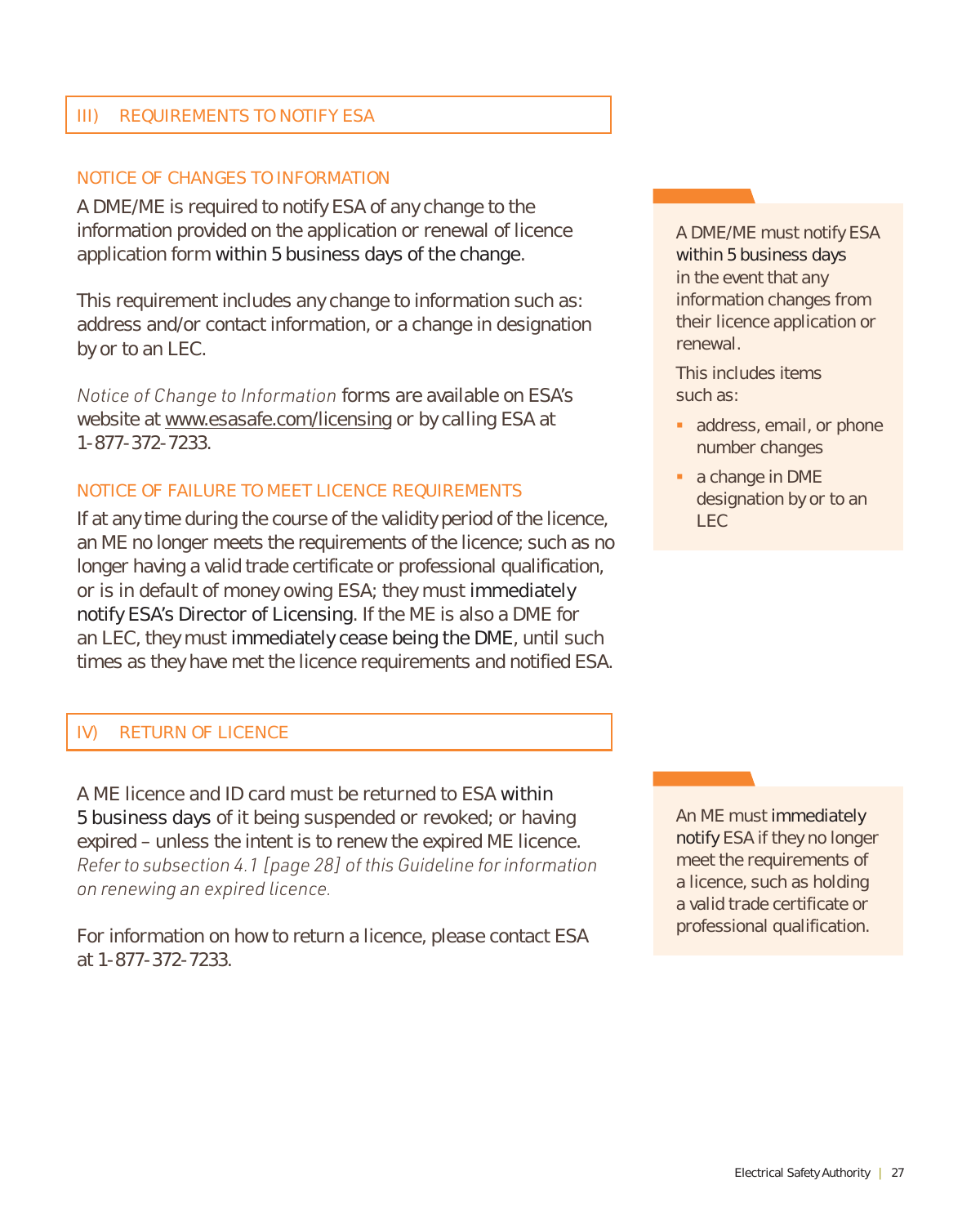## **4. EXPIRY AND RENEWAL OF LICENCES**

All licence holders must apply for their licence renewal no later than 30 days prior to the licence expiry date to ensure that they maintain a valid licence and to avoid any late penalties.

Electrical Contractors cannot continue to operate with an expired licence.

Master Electricians cannot act as a DME with an expired licence.

A licence expires and ceases to be valid on the date indicated on the licence.

Section 15 of the *Regulation* [page 70] requires all licence holders to apply for the renewal of their licence at least 30 days in advance of the expiry date indicated on the licence. This requirement is to provide ESA enough time to process the renewal and have the renewed licence back in the hands of the licence holder prior to the expiry of the current one.

It is important to note that an electrical contractor is **not permitted** to continue to operate their business with an expired EC licence; likewise, it is important to be aware that an expired ME licence will impact the validity of the LEC's licence that the ME has been designated to, as an ME with an expired licence is not permitted to carry out activities of being a DME on behalf of an LEC.

A licence that has been expired for more than one year cannot be renewed.

A new licence application must be submitted and all requirements as a new applicant must be met, including, in the case of a ME licence, the requirement to write and pass the Master Electrician exam.

## **4.1 RENEWAL OF A LICENCE AFTER THE EXPIRY DATE**

The *Regulation* provides a number of grace periods after the expiry date of a licence in order to apply and qualify for a licence renewal, some with and some without penalty.

a) Less than 30 days before but no more than 14 days after the licence expiry date - Where a licence holder applies for a renewal less than 30 days before the licence expiry date but no more than 14 days after that date, no additional late fees will be applied. The fee is calculated from the expiry date of the licence.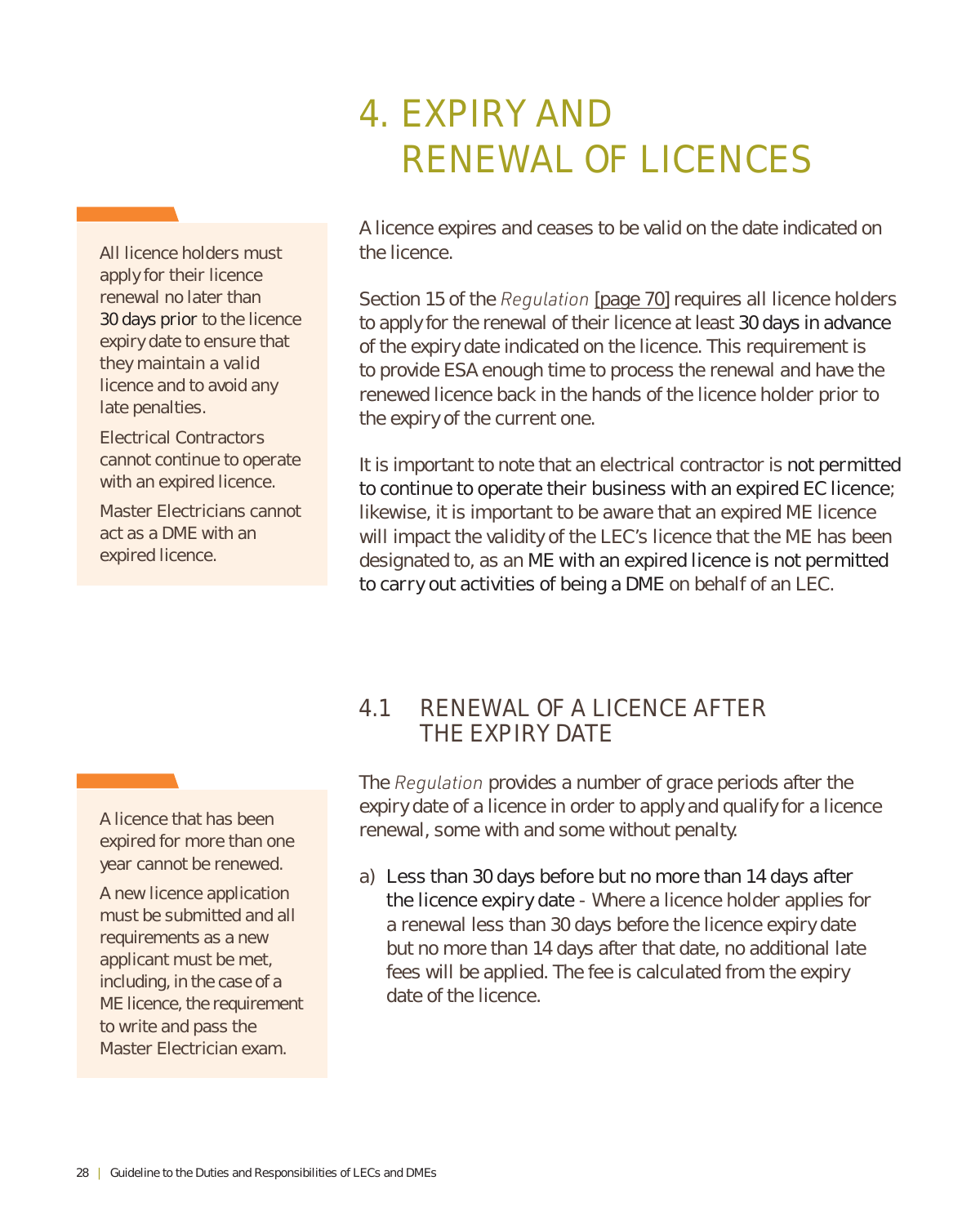- b) More than 14 days after but less than one year after the **licence expiry date** – Where a licence holder applies for a renewal more than 14 days after the licence expiry date but less than one year after that date, a late filing fee along with the annual licence fee calculated from the expiry date will be required.
- c) More than one year after the licence expiry date  $-$  Where an application for a renewal of a licence is submitted more than one year after the licence expiry date, it will be treated as a new application and all requirements relating to new applications apply, including the requirement for a Master Electrician to pass the qualifying Master Electrician examination.

## **5. LICENCE REFUSAL, SUSPENSION OR REVOCATION**

## **5.1 REASONS THE DIRECTOR MAY PROPOSE TO TAKE ACTION ON A LICENCE**

ESA's Directors of Licensing are responsible, among other things, for authorizing the issuance of an EC or ME licence in accordance with the *Act* and *Regulation*. However, as specified in subsection 113.2(2) of the *Act* [page 43], an ESA Director may also refuse, suspend or revoke a licence in a number of circumstances where the Director has reason to believe that an applicant or licence holder may not be meeting or is in breach of a legal requirement. The Director may also impose a restriction, limitation or condition on a licence under certain circumstances as specified in subsection 113.2(3) of the *Act* [page 44].

An ESA Director may refuse, suspend or revoke, or impose a restriction, limitation or condition on a licence in circumstances where the Director has reason to believe that a licence holder is not meeting or is in breach of a legal requirement.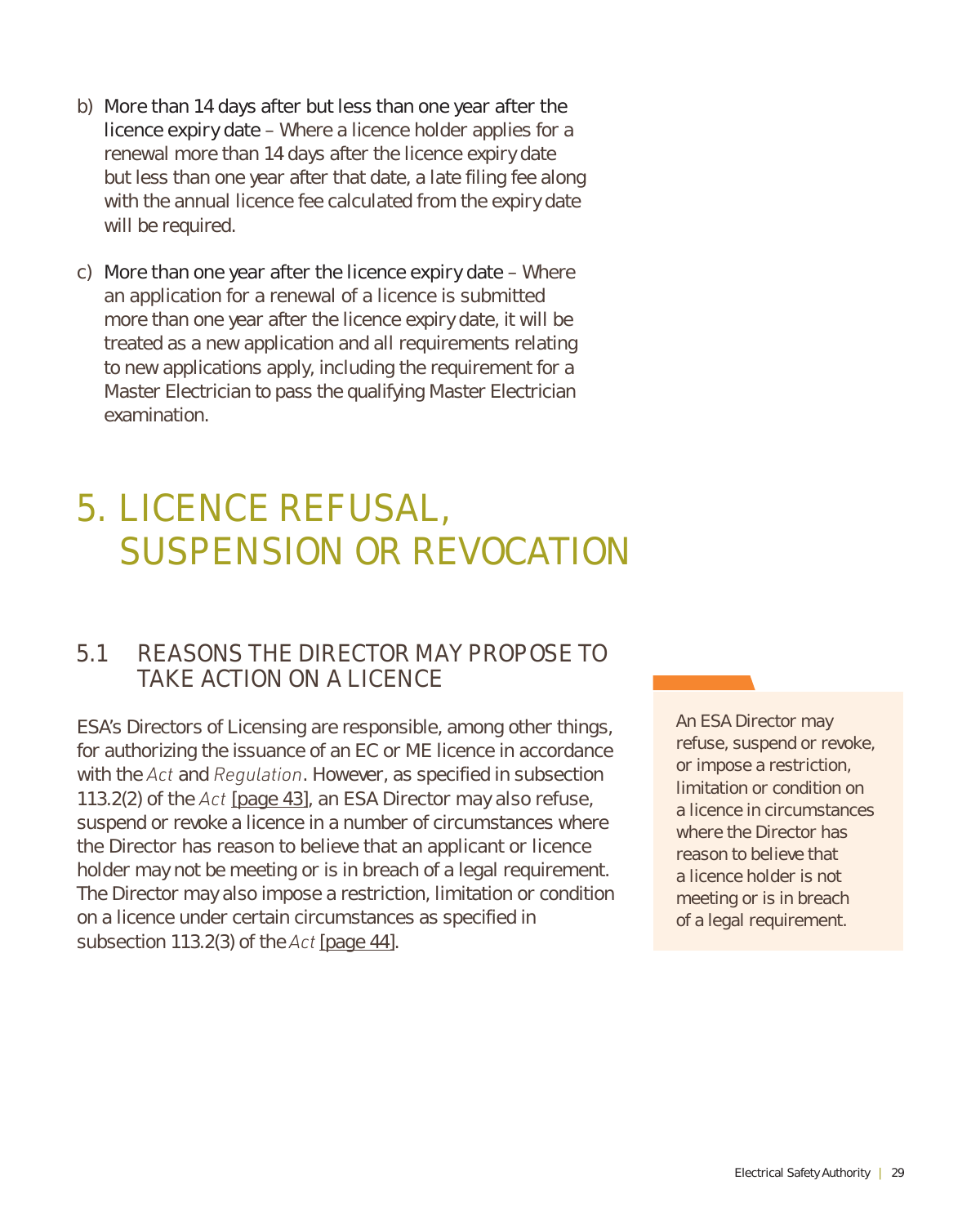Examples of what may constitute unlawful activities:

- Carrying out electrical work without a valid electrical trade certificate of qualification.
- Permitting unregistered apprentices or uncertified trades persons to undertake electrical work.
- Performing electrical installations contrary to the requirements of the OESC.
- Failure to maintain the safety of workers as required by health and safety laws.
- Failure to acknowledge the rights of consumers or follow applicable consumer protection laws.
- Continuing to operate with an expired licence.
- Falsifying inspection documentation.

ESA takes great care to work with licence holders to help them ensure or come into compliance with their legal requirements. However, should the Director become aware of any unlawful activities which fail to be corrected or are repetitive in nature, or where the licence holder has violated other safety laws and regulations, progressive compliance steps may be undertaken which may include actions relating to their licence.

In assessing the level and type of compliance action(s) appropriate under the circumstances, each case will be assessed individually as each may be unique in its circumstances and/or its effect. However, consideration of a number of standard factors in each assessment will be undertaken to help identify similar situations, and ensure that similar approaches are undertaken in such cases. The factors routinely considered in assessing the appropriate compliance action(s) required include, but are not limited to:

- a) The seriousness of the offence.
- b) The risk to public safety.
- c) The extent of any injury to persons or damage to property.
- d) The past record of the offender and their willingness to comply.

The sections below describe the circumstances when a Director may propose to initiate action with respect to a licence.

## I) CARRY OUT ACTIVITIES IN ACCORDANCE WITH THE LAW

A licence holder is expected to carry out all activities relating to their licence in accordance with applicable laws. Should the Director have reason to believe that a licence holder is not carrying out the activities of the licence in accordance with the law, the Director may propose to take action against the licence holder.

Section 4 of the *Regulation* [page 66] imposes a duty on LECs to ensure all electrical work is carried out in accordance with all applicable laws "*including the Electrical Safety Code and the laws relating to health and safety, employment standards, consumer protection, business tax and business practices*."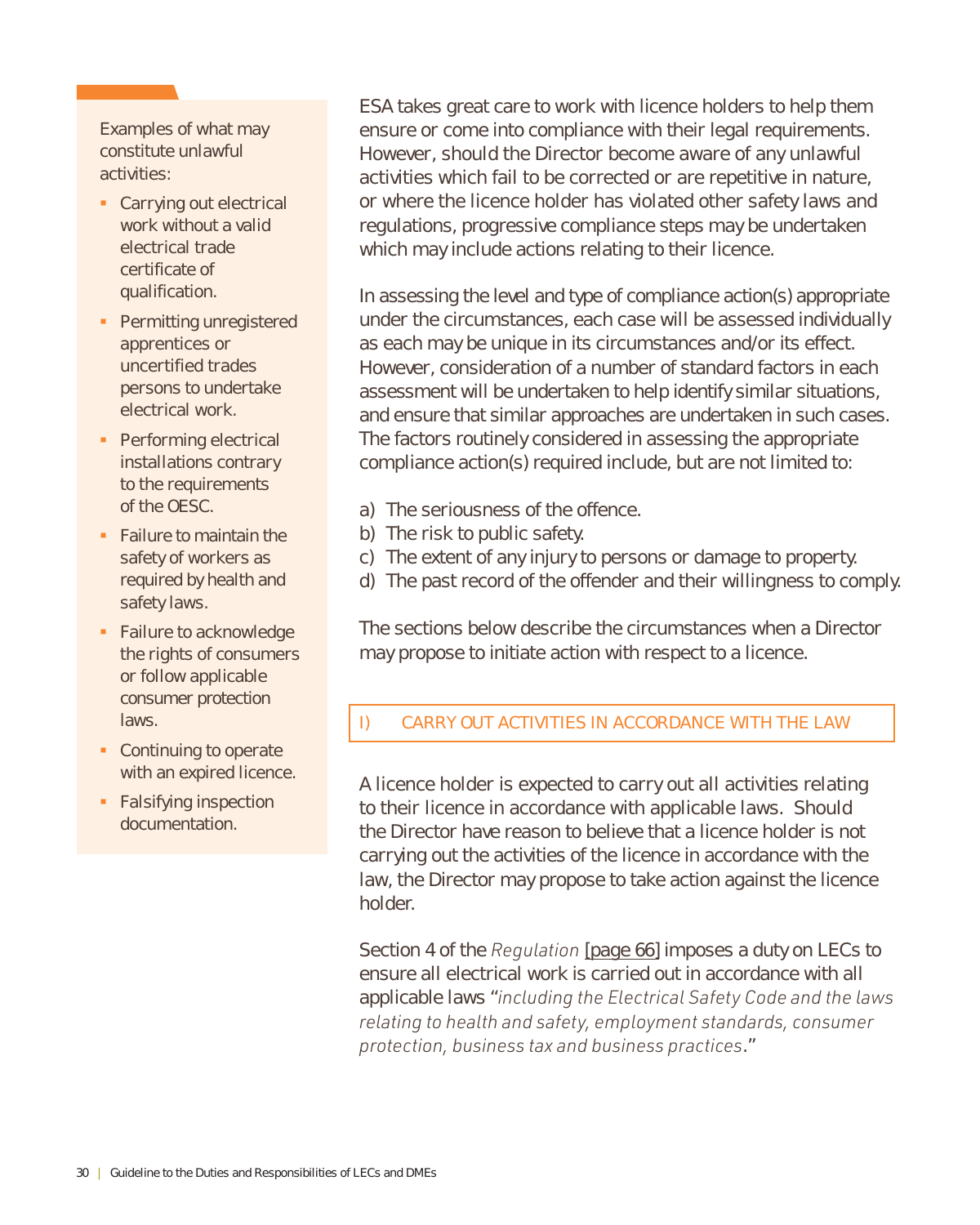Likewise, section 6 of the *Regulation* [page 66] imposes a duty on DMEs to ensure applicable laws are followed on behalf of the LEC "*including the Electrical Safety Code and the laws relating to health and safety and consumer protection.*"

Licence holders are expected to be aware of the requirements of safety laws and codes such as the *Ontario Electrical Safety Code*, the *Occupational Health and Safety Act*, the *Ontario College of Trades and Apprenticeship Act* and other work place and employment standards. The Director must remain satisfied that a licence holder operates within these and any other applicable safety laws.

The *Regulation* also states the need for LECs and DMEs to follow other laws that create consumer protection and establish business practice rules. One example is the *Consumer Protection Act, 2002 (CPA)* and regulations. The *CPA* establishes a framework requiring a fair and safe marketplace when it comes to consumer transactions. It sets out requirements that help to ensure consumers are not

subject to ambiguities, misrepresentations, substitutions, unsolicited goods or services, or unfair business practices.

## II) CARRY OUT ACTIVITIES SAFELY

A licence holder is expected to carry out all activities relating to their licence safely and in a manner that protects the health and safety of workers and the public. Should the Director have reason to believe that a licence holder is not carrying out the activities of their licence safely, the Director may propose to take action against the licence holder.

Section 4 and section 6 of the *Regulation* [pages 66 and 67] impose duties on the LEC and DME, respectively, to ensure that all electrical work carried out on behalf of the electrical contractor is carried out safely in accordance with the Electrical Safety Code and other rules relating to workplace and worker safety.

The province's safety system relies on the integrity and expertise of the electrical contracting profession. The use of electricity and electrical equipment can cause harm to people in the form of shocks, Examples of what may constitute unsafe activities:

- **Unnecessarily working** with energized equipment that poses a risk to safety for themselves, other workers, or the public.
- Failure to use proper personal protective equipment.
- Failure to follow lockout/tagout requirements.
- Repeated pattern of performing work that fails to conform to the OESC requirements or any incident where noncompliance is sufficiently serious to potentially cause harm to property and/or the public.
- Failure to take out all electrical permits and request inspections where required by the OESC.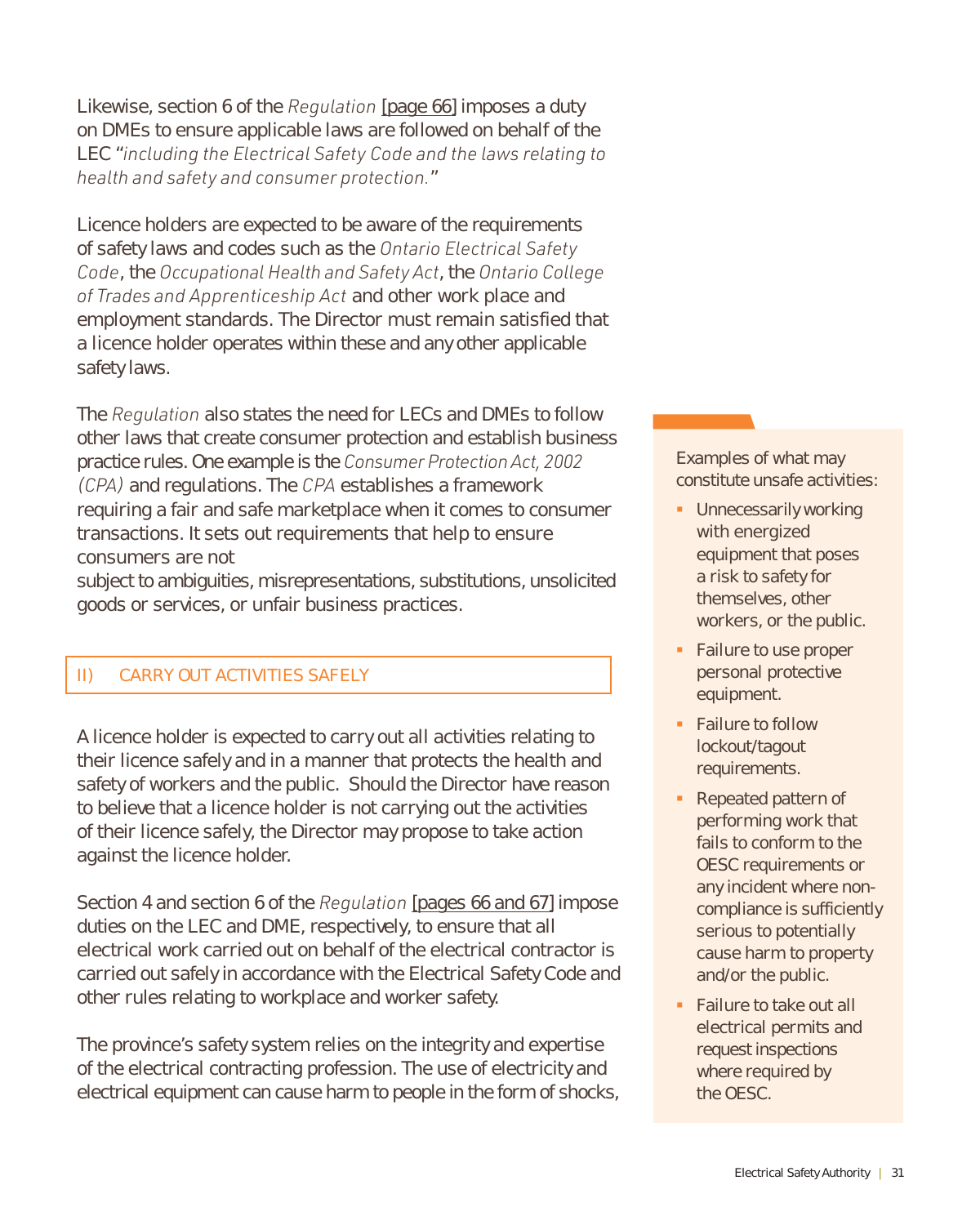electrocutions, arc flashes, fires and significant property damage.

Licence holders are expected to follow all safety laws; including the rules set out in the OESC, not just the technical rules for how an electrical installation is done, but also the administrative rules for taking out permits, applying for inspections where required, and reporting hazardous electrical incidents. Failing to follow these rules could result in electrical defects being left undetected and unrepaired, potentially resulting in serious harm to persons or property.

## III) BASIC RESOURCES, TRAINING, EXPERIENCE, QUALIFICATIONS, SKILLS TO CARRY OUT ACTIVITIES

A licence holder is expected to have the basic resources, training, experience, qualifications, and skills necessary to carry out the activities of the licence. Should the Director have reason to believe that a licence holder lacks any of these requirements, the Director may propose to take action against the licence holder.

The term "basic resources" refers to such things as the minimum assets, supplies or possessions required for an LEC to safely and lawfully carry out his/her duties and the activities requiring a licence in order to protect workers and consumers.

## Examples of what may constitute lacking the basic resources:

- Evidence of a lack of basic administrative capabilities such as an inability to consistently follow required processes for permit application.
- Inability to provide workers with training and related materials, or minimum safety equipment.
- Evidence that the business is unable to carry out work obligations, is inadequately staffed, is financially negligent or has declared bankruptcy.

It is also expected that a licence holder has the required training, experience, qualifications and skills required to carry out the activities relating to the licence.

"Basic Resources" refers to such things as the minimum assets, supplies or possessions required for an LEC to safely and lawfully carry out his/her duties and the activities requiring a licence in order to protect workers and consumers.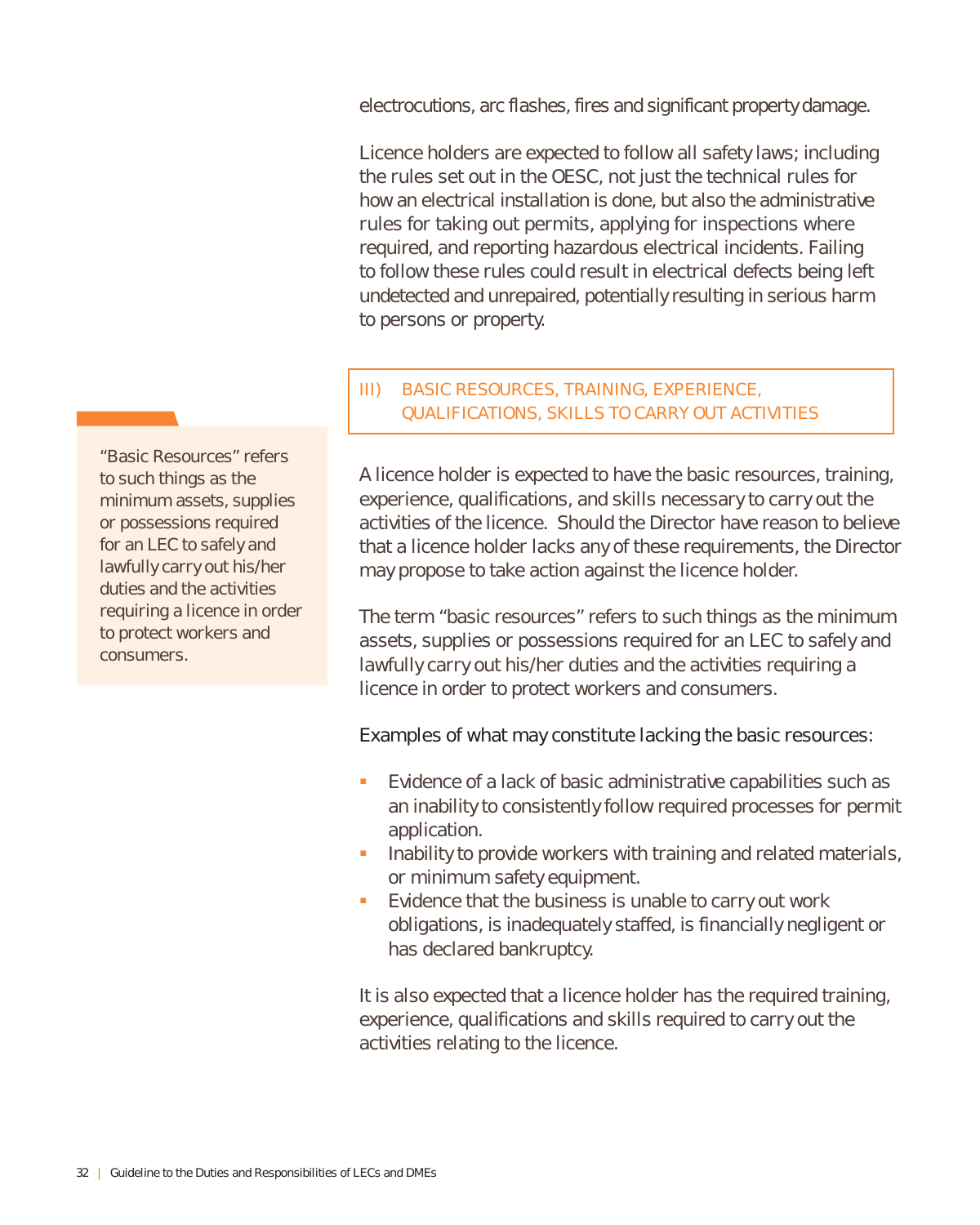Examples of lacking the training, experience, qualifications, or skills that may be relevant to the Director:

- Not having or using proper personal protective equipment.
- § Not having a working knowledge of the current rules of the electrical safety code and the regulations.
- Undertaking electrical work for which a licence holder is not qualified to do.
- Not holding or employing someone with a valid certificate or membership for the trade or profession with which the ME or EC licence was obtained.

## IV) CONSUMER PROTECTION AND ACT WITH HONESTY AND INTEGRITY

Licence holders are expected to conduct themselves with honesty and integrity and to follow the laws and principles established for safeguarding consumers. Should the Director have reason to believe that a licence holder is not conducting activities in accordance with these principles, the Director may propose to take action against the licence holder.

Trust in the electrical contracting trade is established in part by businesses acting with honesty and integrity, and following the rules that protect consumers from harm.

Licence holders have a responsible role in our communities. They are invited into consumers' homes and businesses, their advice to consumers is trusted, and the professional reputation of the industry relies on public confidence in the honesty, integrity, and quality of business practices established by all licensed professionals.

Ontario laws provide a minimum standard of protection for consumers. It is important that licence holders know, respect and honour the basic legal rights of consumers as established in the *Consumer Protection Act*. The laws focus on practices considered to be unreasonable, misleading and unfair (including unreasonable pricing); what disclosures are necessary in order for consumers to have accurate and sufficient information (including pricing) to enter into contracts with informed consent; and what remedies are available when something goes wrong.

Examples of what may constitute not protecting consumers or failing to act with honesty and integrity:

- Charging a consumer for services not provided, or misrepresenting the need for a repair.
- **•** Invoicing for original or new parts while installing inferior or different parts.
- Charging a consumer for permit fees when a permit was not taken out or not required.
- Taking advantage of a consumer in an emergency situation and/or charging prices that greatly exceed the price at which similar goods and services are readily available to like consumers.
- Refusing to report unsafe/unlicensed activity.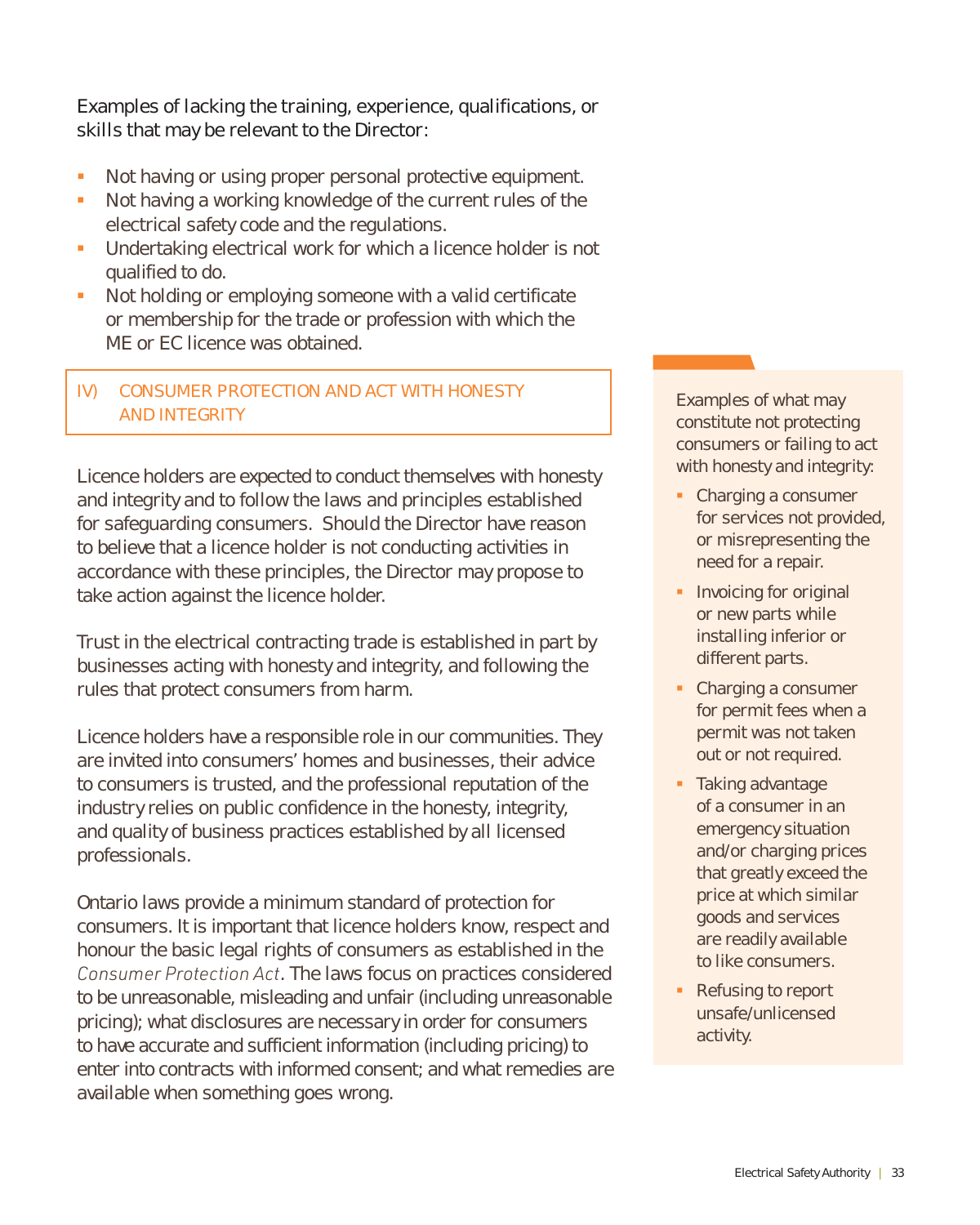Additional information relating to consumer rights and the *Consumer Protection Act* can be found on the Ministry of Government and Consumer Services website www.sse.gov.on.ca/ mcs/en/pages/default.aspx.

## V) UNAUTHORIZED PERSONS CARRYING OUT ACTIVITIES THAT REQUIRE A LICENCE

A licence holder is not permitted to allow an unauthorized person to carry out activities requiring a licence. Should the Director have reason to believe that a licence holder permitted unauthorized persons to carry out activities requiring a licence, the Director may propose to take action against the licence holder.

Licence holders have a duty set out in subsections 4(1) and 6(b) of the *Regulation* [page 66 and 67] to ensure that all electrical work carried out on the LEC's behalf is carried out in accordance with applicable laws. This includes ensuring employees are qualified to carry out electrical work and that workers are in full compliance with the trade qualification requirements established through the Ontario College of Trades.

A licence holder must ensure that they use only qualified persons or businesses to carry out electrical work on their behalf. Should an LEC choose to sub-contract electrical work they are responsible to make sure that the sub-contractor also holds an EC licence if performing electrical work that requires a licence according to the *Regulation*.

Work by unauthorized persons poses a potential risk to public and worker safety. It also undermines the professionalism of the industry and can harm the trust held by members of the public toward the profession.

Examples of what may constitute unauthorized persons carrying out electrical work:

- **•** Substituting unqualified persons to perform electrical work such as general labourers in place of certified trade employees.
- An LEC taking out a permit for an unlicensed person or business in order for them to undertake electrical work without a licence.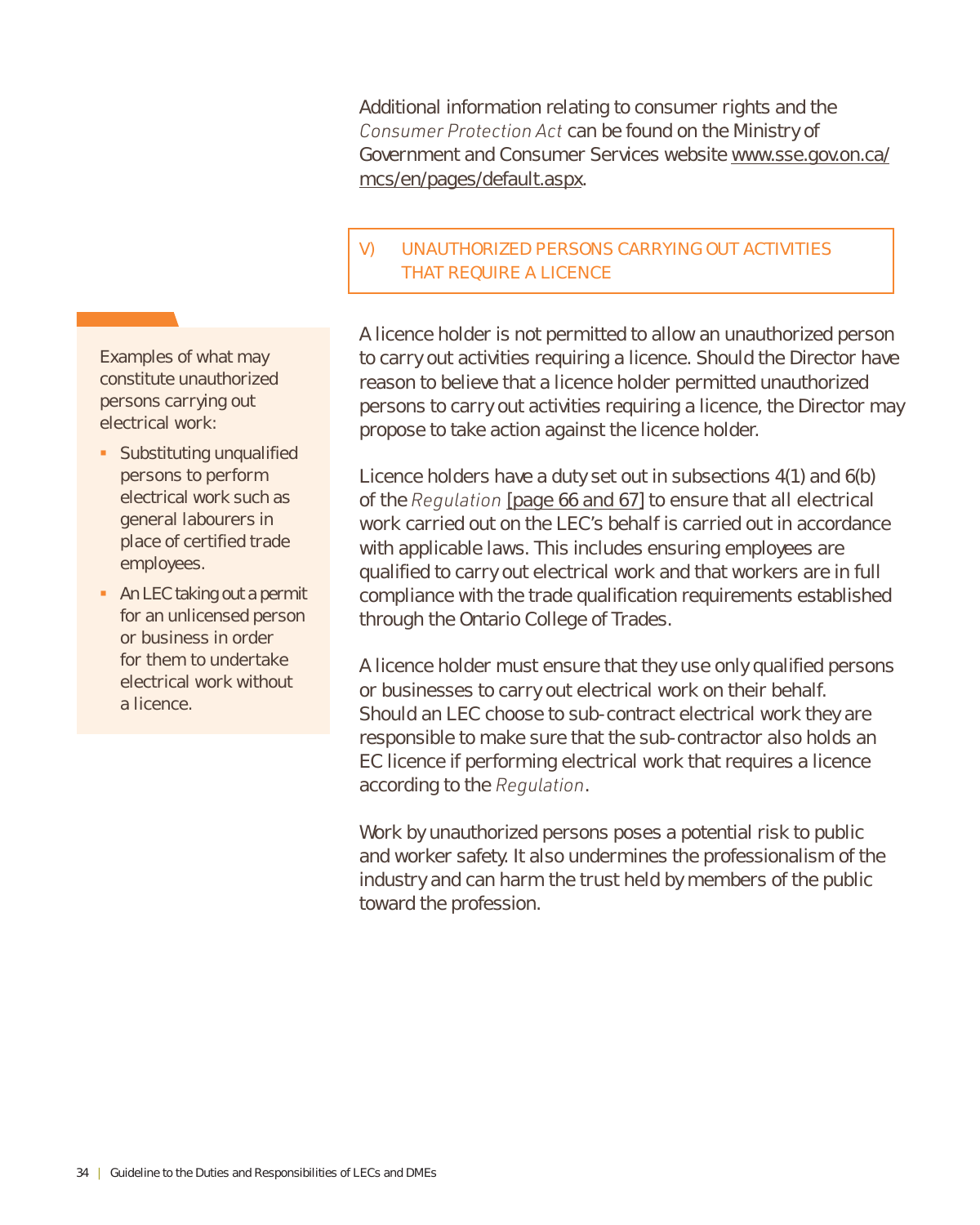## VI) MEET LICENSING REQUIREMENTS AND COMPLY WITH RESTRICTIONS, LIMITATIONS OR CONDITIONS

Licence holders are expected to comply with all legal obligations for holding a licence. This includes ensuring that all licensing requirements are maintained during the currency of the licence as well as complying with any restrictions, limitations or conditions placed on a licence by the Director. Should the Director have reason to believe that a licence holder failed to meet or comply with a licence requirement, or a restriction, limitation, or condition imposed on a licence; the Director may propose to take action against the licence holder.

## VII) LICENCE OBTAINED THROUGH MISREPRESENTATION OR FRAUD

Licence holders are expected to provide accurate and factual information and documentation. ESA's application and renewal forms require applicants and licence holders to attest that the information provided and contained within the application and renewal is accurate and truthful. Should the Director have reason to believe that a licence was obtained through misrepresentation or fraud, the Director may propose to take action against the licence holder.

## **5.2 APPEAL OF A DIRECTOR'S PROPOSAL TO REFUSE, SUSPEND OR REVOKE A LICENCE**

## I) NOTICE OF PROPOSAL (NOP) REQUIRED

In accordance with subsection 113.3(1) of the *Act* [page 44], the Director is required to issue a Notice of Proposal (NOP), with written reasons, to a licence holder anytime he or she is considering actions of refusal, suspension, revocation, or the imposition of a condition, limitation, or restriction on a licence. Examples of what may constitute a failure to meet or comply with a requirement, restriction, limitation or condition:

- An LEC not having a DME designated as required by the *Regulation*.
- A DME not actively employed by an LEC.
- An LEC not maintaining the required liability insurance.
- An LEC undertaking electrical work outside the scope of a licence limitation (e.g. A LEC limited to undertaking industrial work found to be performing residential wiring).

Examples of what may constitute obtaining a licence through misrepresentation or fraud:

- **•** Including false or misleading information on a licence or renewal application.
- Providing false or altered documentation or certifications with a licence or renewal application.
- Designating an ME who is not actively employed by an LEC.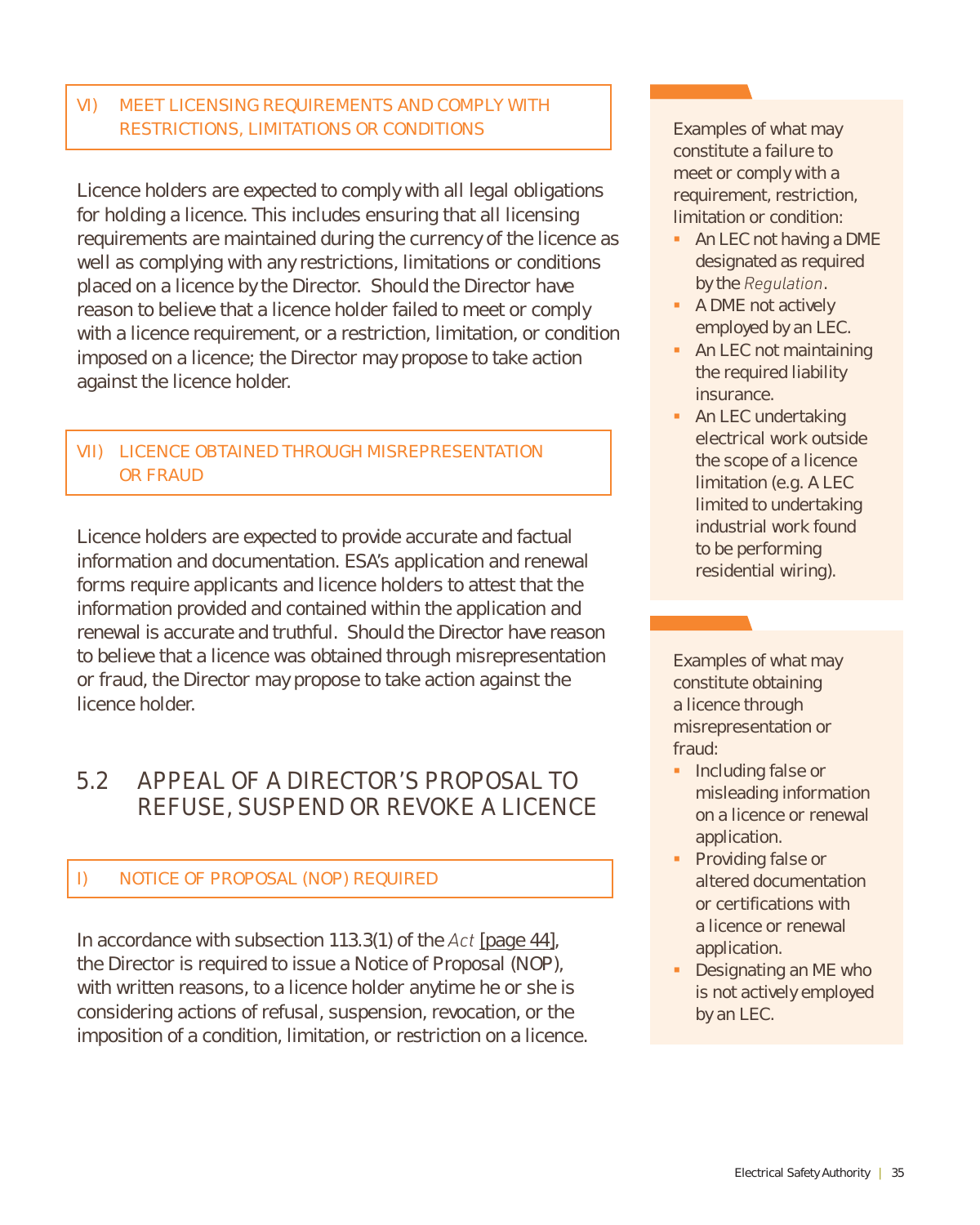The Notice of Proposal affords the licence holder the right to an appeal and hearing of the matter, pursuant to subsection 113.4 of the *Act* [page 45], prior to the Director proceeding with the proposed action against the licence holder.

## II) EXCEPTIONS – NOP NOT REQUIRED

As defined in subsection 113.3(2) of the *Act* [*page 45*], there are certain circumstances where a Director is not required to issue a NOP prior to taking action against a licence holder.

## a) Threat to Safety - section 113.5 of the *Act* [page 46]

The Director may "provisionally" (immediately) suspend or refuse a licence where the Director is of the opinion that by allowing the licence holder to continue to operate it would pose an immediate threat to public safety or the safety of any person.

The Director is required to give the licence holder Notice of the Provisional Suspension or Refusal (Notice). The licence holder is entitled to a hearing of the matter, however the licence holder is not permitted to continue to operate until after the hearing has been held and a final decision rendered.

## b) Default in Payment – section 113.6 of the *Act* [page 47]

The Director may refuse to grant or to renew a licence or may suspend a licence, without giving notice or holding a hearing, if the licence holder is in default of the payment of a fee, an administrative penalty, a cost or other charge owing ESA; or is in default of payment of a fine imposed on conviction for an offence under the *Act*.

Upon providing proof to the Director that the licence holder is no longer in default of payment, the Director will grant or reinstate the licence.

A Notice of Proposal (NOP), with written reasons, will be issued to the licence holder by the ESA Director whenever he or she is considering action of refusal, suspension, or revocation of a licence.

A person named in a Notice has the right to appeal the proposal.

An ESA Director is not required to issue a Notice of Proposal prior to taking action against a licence holder where there is deemed to be a threat to safety or where a licence holder is in default of a payment to ESA.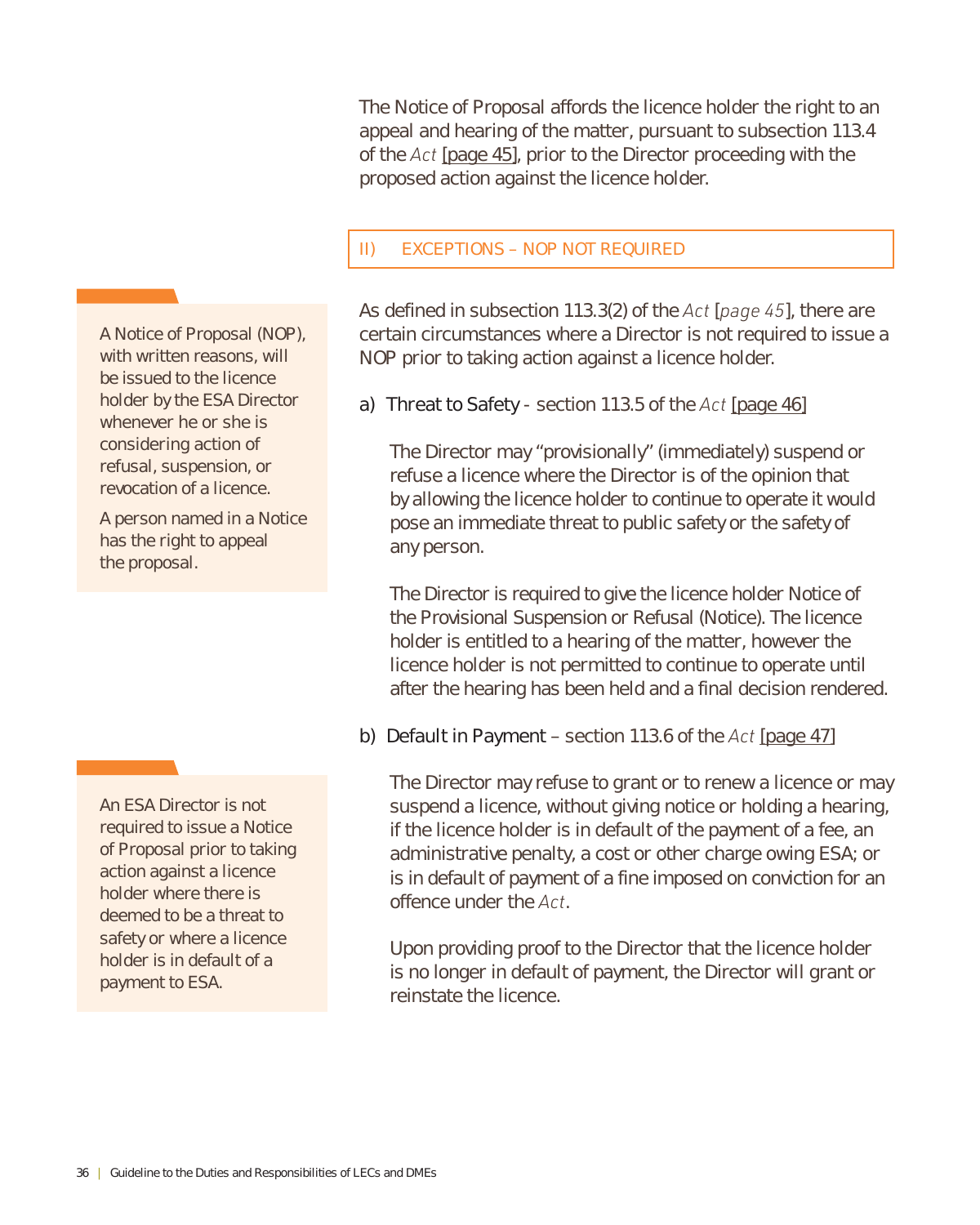#### III) APPEAL AND RIGHT TO A HEARING

The appeals process is a formal hearing process whereby a person named in a NOP or Notice, if they choose, may file an appeal with the Director of Appeals within 15 business days of its issuance.

Requesting an appeal of the matter "stays" (postpones) the Director's action against the licence holder until a decision has been rendered at the conclusion of the appeals process, except where there is deemed to be an immediate threat to safety in which case the Director may "provisionally" (immediately) suspend or refuse the licence. In such cases the licence holder is required to immediately cease to operate until after a hearing has been held and a decision rendered.

Should a licence holder not file an appeal of the NOP within the prescribed timeframe, the Director will be entitled to carry out the proposed action without holding a hearing of the matter.

There are three progressive steps available in the appeal process:

- Step 1 Appeal before the ESA Director
- Step 2 Appeal before the independent Review Panel
- Step 3 Appeal to Divisional Court

Further information on the licensing appeal process may be found on ESA's website at www.esasafe.com/about-esa/appeals/.

Requesting an appeal of the matter "stays" (postpones) the Director's action against the licence holder until a decision has been rendered at the conclusion of the appeals process, except where there is deemed to be an immediate threat to safety in which case the Director may "provisionally" suspend or refuse the licence. In such cases the licence holder is required to immediately cease to operate until after a hearing has been held and a decision rendered.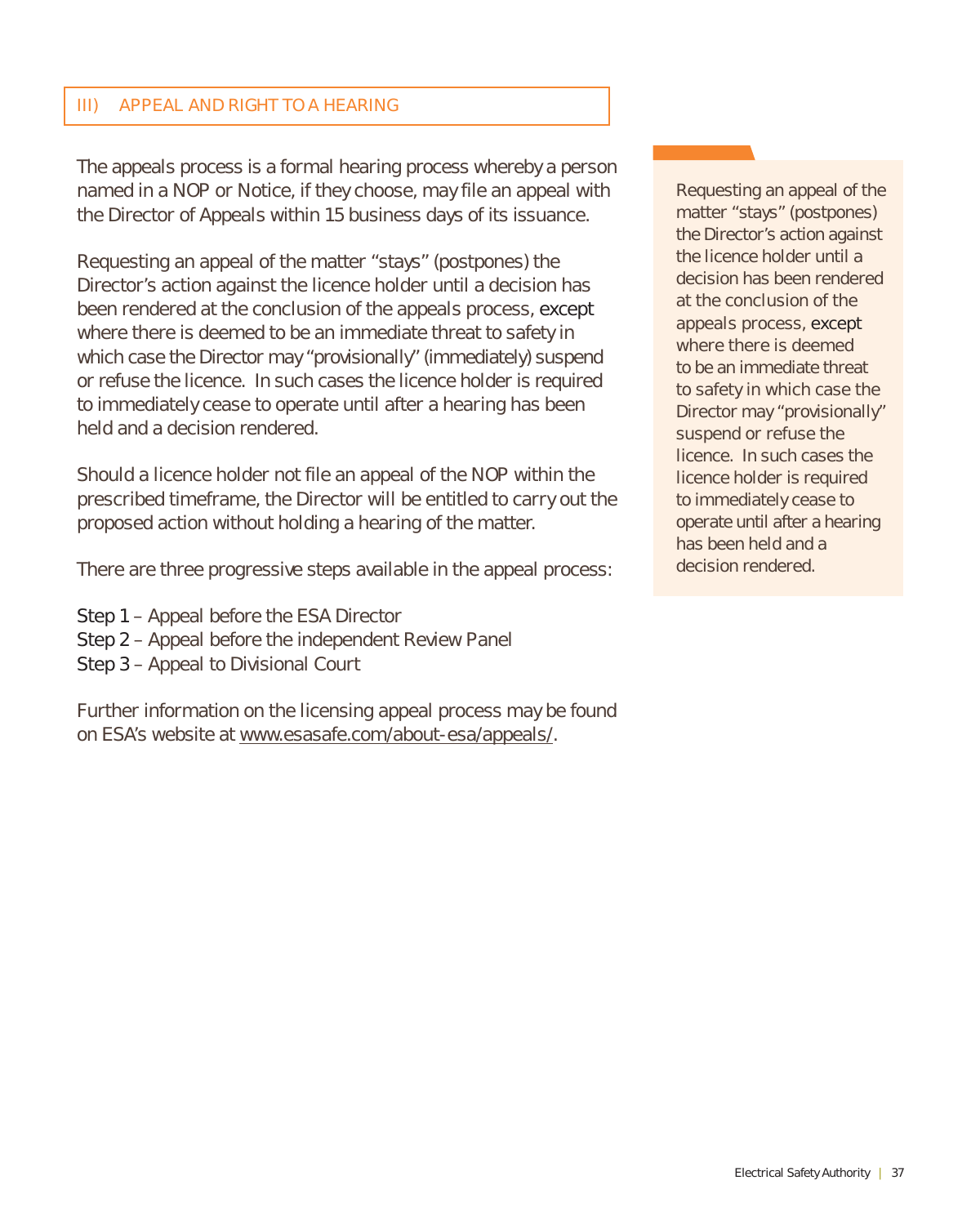# **APPENDIX A – ORIGINS OF CONTRACTOR LICENSING IN ONTARIO**

Prior to the enactment of Ontario Regulation 570/05 (Licensing of Electrical Contractors and Master Electricians), Ontario did not have a consistent province-wide system for licensing electrical contracting businesses. At the time, each municipality was responsible to establish the licensing criteria in their jurisdiction.

In 1991, the Electrical Contractors Association of Ontario (ECAO), with the support and participation of the Ontario Electrical League (OEL) and Ontario Hydro's former Electrical Inspection Division (later to become the Electrical Safety Authority), created the Electrical Contractor Registration Agency (ECRA).

ECRA's vision and dedicated efforts played a central role in promoting professionalism across the industry through the creation and administration of Master Electrician exams, courses, building municipal reciprocal recognition programs, and, ultimately, in supporting the case for province-wide standards.

With the provincial government's passage into law of Ontario Regulation 570/05 and updates to Part VIII of the *Electricity Act*, a province-wide licensing program has been in place since 2007. Provincial licensing helps to create a level-playing field that recognizes the professional qualifications of electricians, promotes the protection of consumers, and, most importantly, helps to protect the public, workers, and consumers from the potential dangers associated with electrical work.

The Electrical Safety Authority is responsible for administering the licensing of electrical contractors and Master Electricians in the Province of Ontario. ECRA continues to support the licensing program through their ongoing development of Master Electrician examinations and their role in developing and recommending guidelines and policies to ESA to strengthen the licensing of electrical contractors in the province.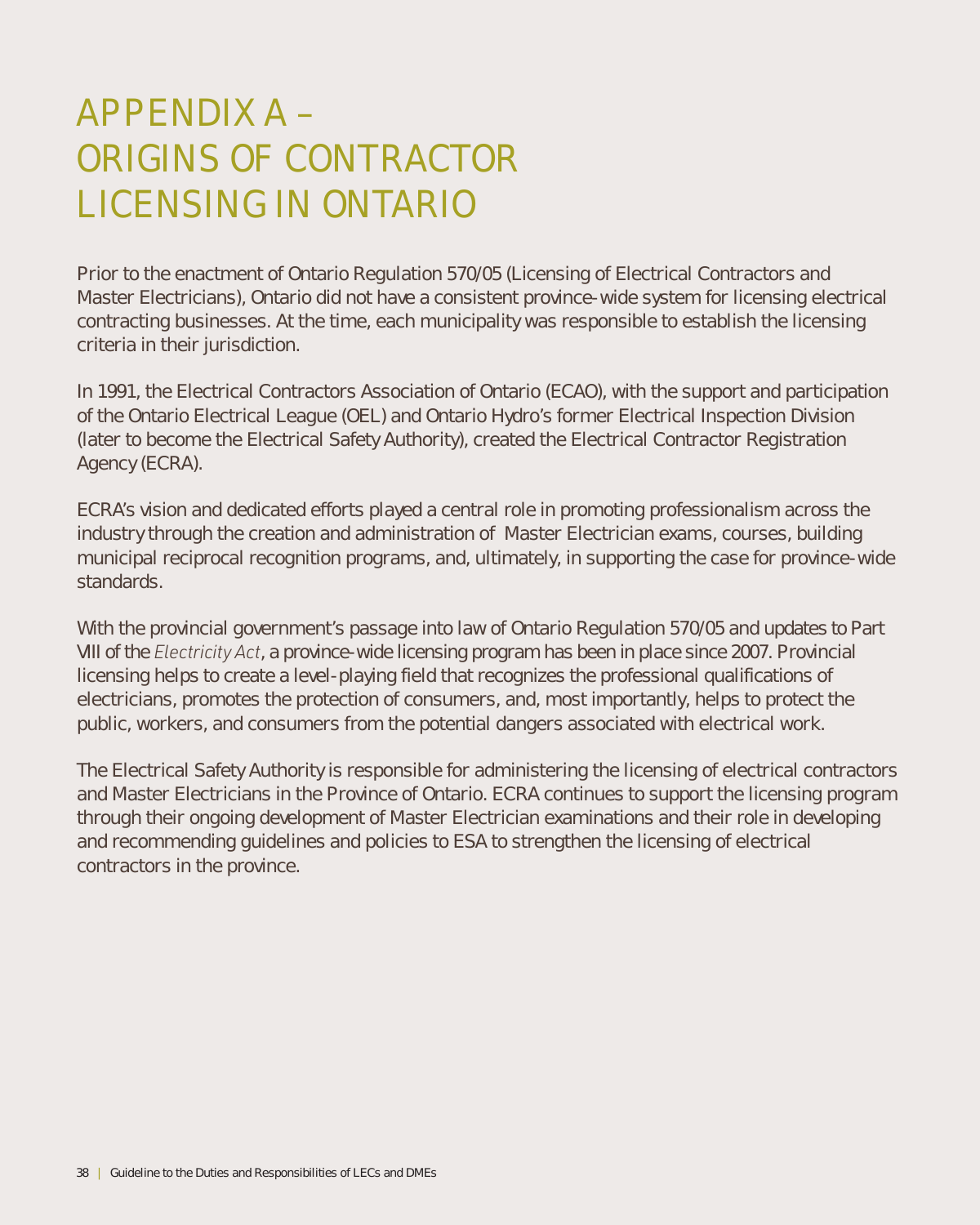# **APPENDIX B – ELECTRICITY ACT 1998, PART VIII; LICENSING S.112.1 TO S.113.22**

## Electricity Act, 1998

S.O. 1998, CHAPTER 15 Schedule A

Consolidation Period: From December 14, 2017 to the e-Laws currency date.

Last amendment: 2017, c. 34, Sched. 46, s. 13.

#### PART VIII

ELECTRICAL SAFETY

#### **Definitions**

**112.1** In this Part,

"Authority" means the Electrical Safety Authority; ("Office")

"authorization" means a licence, certificate or registration issued under this Part, despite the definition of "licence" in subsection 2 (1); ("autorisation")

"Director" means a person appointed as a Director under this Part; ("directeur")

"inspector" means an inspector appointed under this Part; ("inspecteur")

"investigator" means an investigator appointed under this Part; ("enquêteur")

"person" means an individual, a corporation, an association, a partnership or any other entity; ("personne")

"regulations" means the regulations made under this Part, despite the definition of "regulations" in subsection 2 (1). ("règlements") 2004, c. 19, s. 12 (2); 2006, c. 34, s. 12 (1).

#### **Section Amendments with date in force (d/m/y)**

#### **Electrical Safety**

Regulations, LG in C

**113** (1) The Lieutenant Governor in Council may make regulations,

(a) prescribing the design, construction, installation, protection, use, maintenance, repair,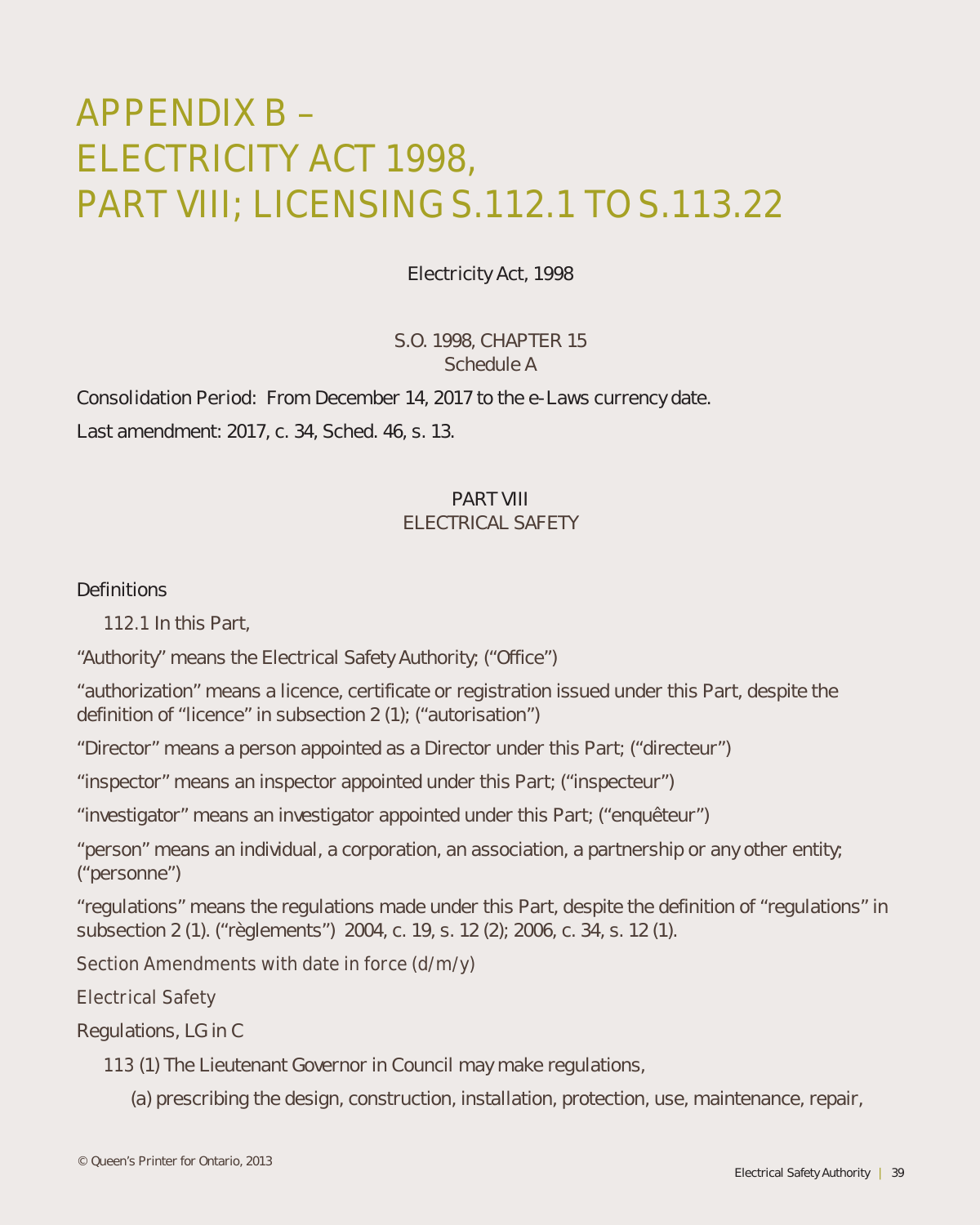extension, alteration, connection and disconnection of all works, matters and things used or to be used in the generation, transmission, distribution, retail or use of electricity in Ontario;

 (b) prohibiting the use, advertising, display, offering for sale, or other disposal, and the sale or other disposal, publicly or privately, in Ontario, of any such works, matters and things unless and until they have been inspected and approved, or deemed approved;

 (c) prescribing the precautions to be taken in the sale or other disposal of such works, matters and things and the warnings and instructions to be given to purchasers and others in advertisements, by circular, labelling, including by tag, seal or other form of labelling, or otherwise, to prevent their use in such manner or under such conditions as may be likely to result in undue hazard to persons or property;

 (d) providing for the inspection, test and approval of such works, matters and things before being used in the generation, transmission, distribution, retail or use of electricity in Ontario, and for a process for granting, renewing, suspending, revoking and reinstating approvals for the works, matters and things before they are used for any of those purposes;

 (e) requiring compliance with any code, standard, guideline or procedure under a rule of a person retailing electricity to such works, matters and things. 2006, c. 34, s. 12 (2).

## **Regulations, Minister**

(2) The Minister may make regulations,

 (a) adopting by reference, in whole or in part, with such changes as the Minister considers necessary or advisable, any code or standard that governs any matter set out in subsection (1) and requiring compliance with any code or standard that is so adopted;

 (b) establishing a code of ethics and a committee for the purpose of governing the conduct of authorization holders. 2006, c. 34, s. 12 (2).

## **Rolling incorporation**

(3) If a regulation under clause (2) (a) so provides, a code or standard adopted by reference shall be a reference to it, as amended from time to time, whether before or after the regulation is made. 2006, c. 34, s. 12 (2); 2009, c. 33, Sched. 10, s. 6.

## **Delegation**

(4) Despite subsection 3 (4) of the Safety and Consumer Statutes Administration Act, 1996, the Minister may, by regulation, delegate to the Authority the power to make some or all of the regulations under clause (2) (a) or (b). 2006, c. 34, s. 12 (2).

## **Note: On a day to be named by proclamation of the Lieutenant Governor, subsection (4) is repealed. See: 2012, c. 8, Sched. 11, ss. 46 (1), 54 (1).**

Temporary codes, testing organizations, variations

(5) A director may, in writing,

 (a) authorize, subject to such conditions as may be specified and for a limited time, the use of codes, standards, guidelines, plans, specifications and procedures or changes to codes,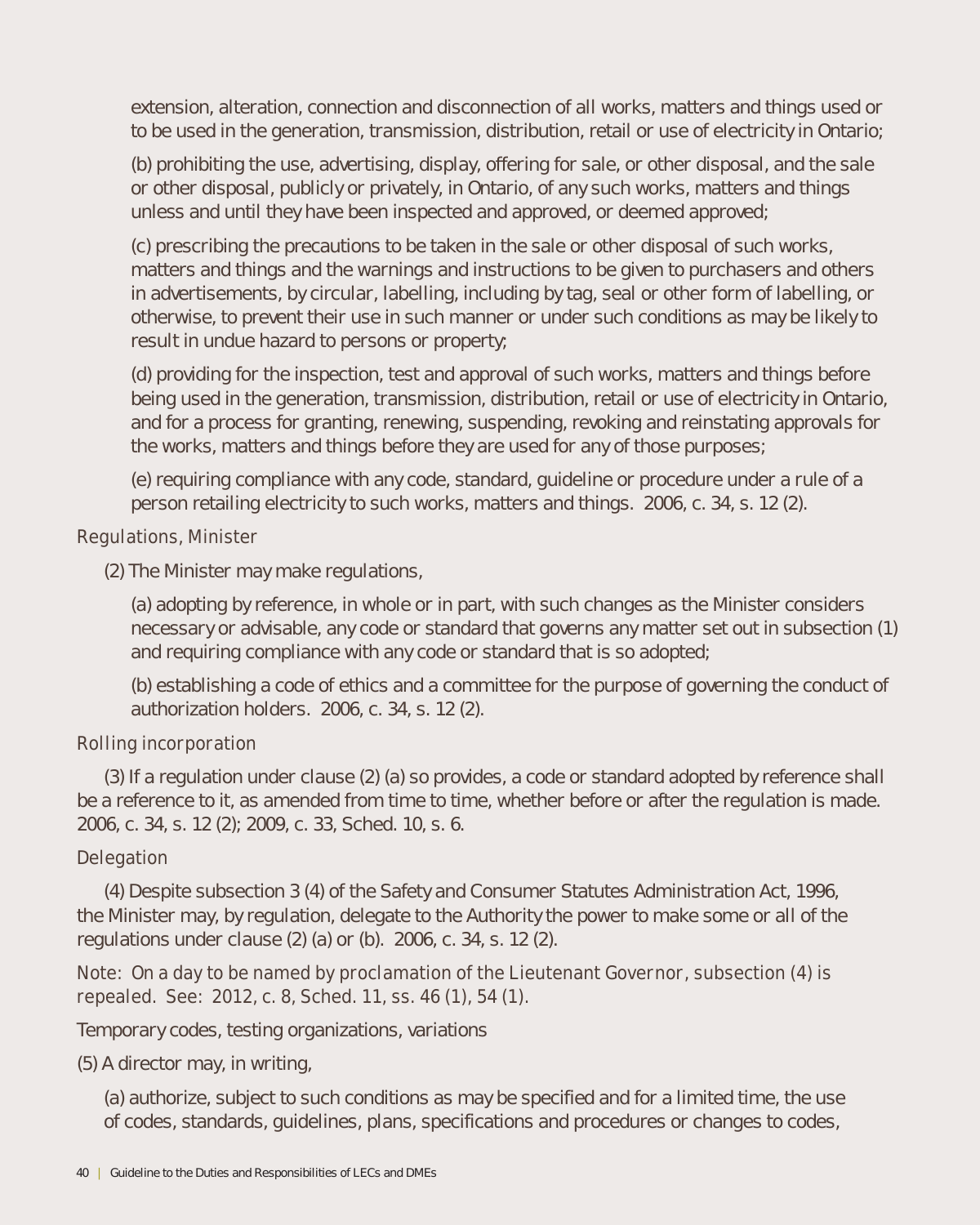standards, guidelines, plans, specifications and procedures necessary to accommodate new developments or technological advances and require compliance with them and permit, subject to such conditions as may be specified, variances from them;

 (b) designate organizations to test any thing for which standards, plans or specifications are established under this Part and provide for and require the placing of the organization's label on the thing or any parts of the thing that conform to the standards, plans or specifications;

 (c) subject to such conditions as he or she may specify, allow a variance from any regulation made by the Minister under clause (2) (a) if, in his or her opinion, the variance would not detrimentally affect the safe use of the thing to which the regulation applies or the health or safety of any person. 2006, c. 34, s. 12 (2).

## **Legislation Act, 2006, Part III**

(6) Part III (Regulations) of the Legislation Act, 2006 does not apply to subsection (5). 2006, c. 34, s. 12 (2, 19).

#### **Issuing of plans and specifications**

(7) The Authority may, in accordance with the regulations, prepare and issue plans and specifications governing the design, construction and test of works, matters and things used or to be used in the generation, transmission, distribution, retail or use of electricity in Ontario, and may alter such plans and specifications. 2006, c. 34, s. 12 (2).

#### **Appointment of persons to inspect and test**

(8) The Authority may appoint persons, associations or organizations having, in the opinion of the Authority, special knowledge and facilities to inspect, test and report on any works, matters and things mentioned in subsection (1). 2006, c. 34, s. 12 (2).

## **Prohibition on holding out**

(9) No person shall hold themself out as a person who has been appointed under subsection (8) if the person has not been so appointed. 2006, c. 34, s. 12 (2).

## **Approval by adoption of report**

(10) The Authority may approve any work, matter and thing mentioned in subsection (1) by adopting a report made under subsection (8), or otherwise, as the Authority considers advisable. 2006, c. 34, s. 12 (2).

## **Orders relating to installations, alterations, etc.**

(11) The Authority may issue such orders relating to work to be done, or the removal of things used, in the installation, removal, alteration, repair, protection, connection or disconnection of any of the works, matters and things mentioned in subsection (1) as the Authority considers necessary or advisable for the safety of persons or the protection of property and, in any such order or after having made it, the Authority may order any person to cease and desist from doing anything intended or likely to interfere with the terms of the order. 2006, c. 34, s. 12 (2).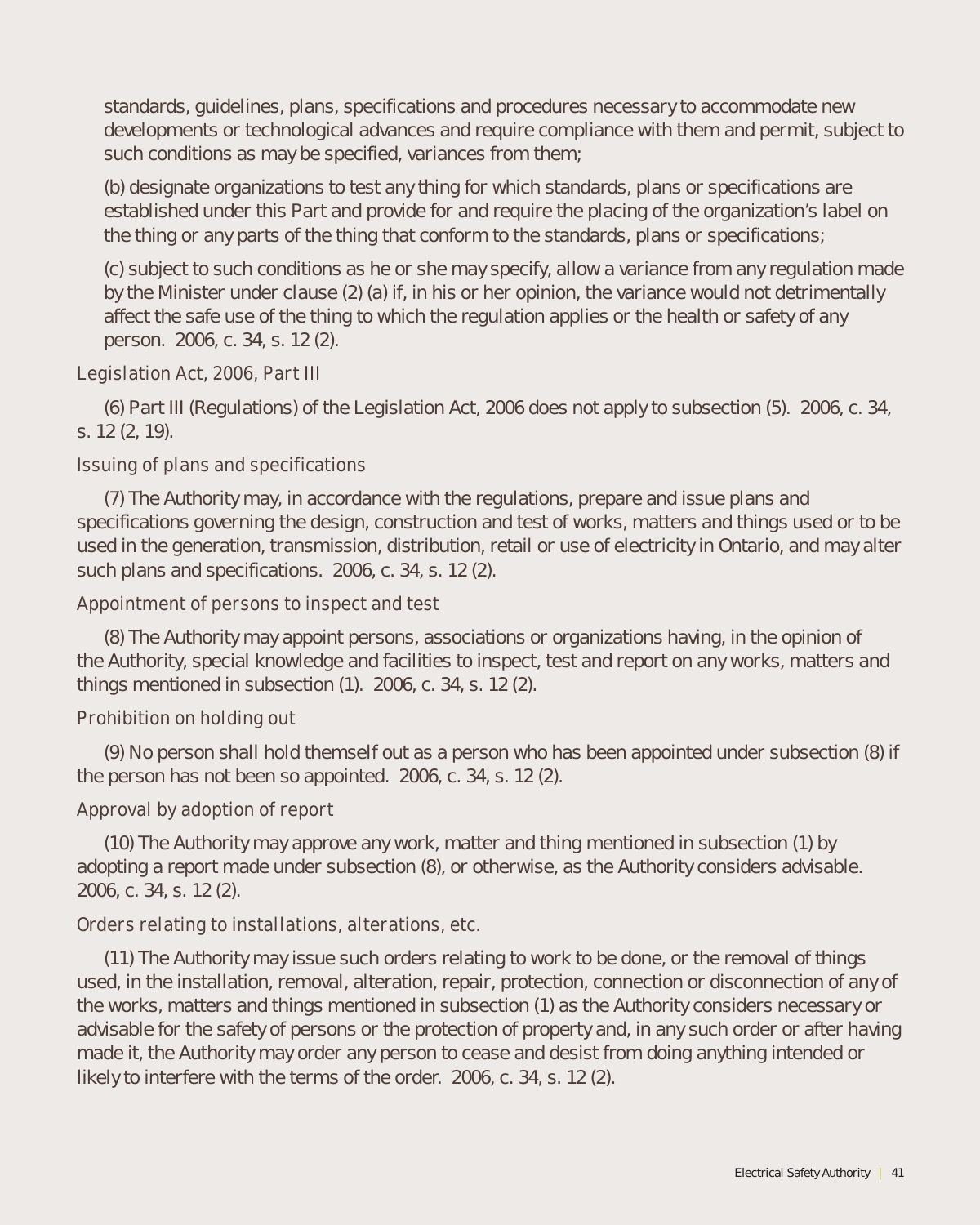## **Offences**

(12) Every person,

 (a) disturbing or interfering with an inspector or other officer in the performance of the inspector's or officer's duty under this section is guilty of an offence and on conviction is liable to a fine of not more than \$50,000 or to imprisonment for a term of not more than one year, or to both;

 (b) refusing or neglecting to comply with this section, or with any regulation, plan or specification made under its authority, is guilty of an offence and on conviction is liable to a fine of not more than \$50,000 or to imprisonment for a term of not more than one year, or to both;

 (c) refusing or neglecting to comply with an order issued by the Authority under subsection (11) is guilty of an offence and on conviction is liable to a fine of not more than \$50,000 or to imprisonment for a term of not more than one year, or to both, and a further fine of not more than \$5,000 for each day upon which such refusal or neglect is repeated or continued. 2006, c. 34, s. 12 (2).

## **Same, corporation**

(13) A corporation that is guilty of an offence described in subsection (12) is liable, on conviction, to a fine of not more than \$1,000,000. 2006, c. 34, s. 12 (2).

Section not to apply to mines

(14) This section does not apply to a mine as defined in the Mining Act, save only as regards any dwelling house or other building not connected with or required for mining operations or purposes or used for the treatment of ore or mineral. 2006, c. 34, s. 12 (2).

## **Section Amendments with date in force (d/m/y)**

#### **Prohibitions**

## **Causing damage**

**113.0.1** (1) No person shall damage or cause any damage to any work, matter or thing used or to be used in the generation, transmission, distribution, retail or use of electricity in Ontario. 2006, c. 34, s. 12 (3).

## **Interference**

(2) No person shall interfere with any work, matter or thing used or to be used in the generation, transmission, distribution, retail or use of electricity in Ontario in the course of alterations or repairs to non-electrical equipment or structures except where it is necessary to disconnect or move components of an electrical installation, in which event it shall be the responsibility of the person carrying out the alterations or repairs to ensure that the electrical installation is restored to a safe operating condition as soon as the progress of the alterations or repairs permits. 2006, c. 34, s. 12 (3).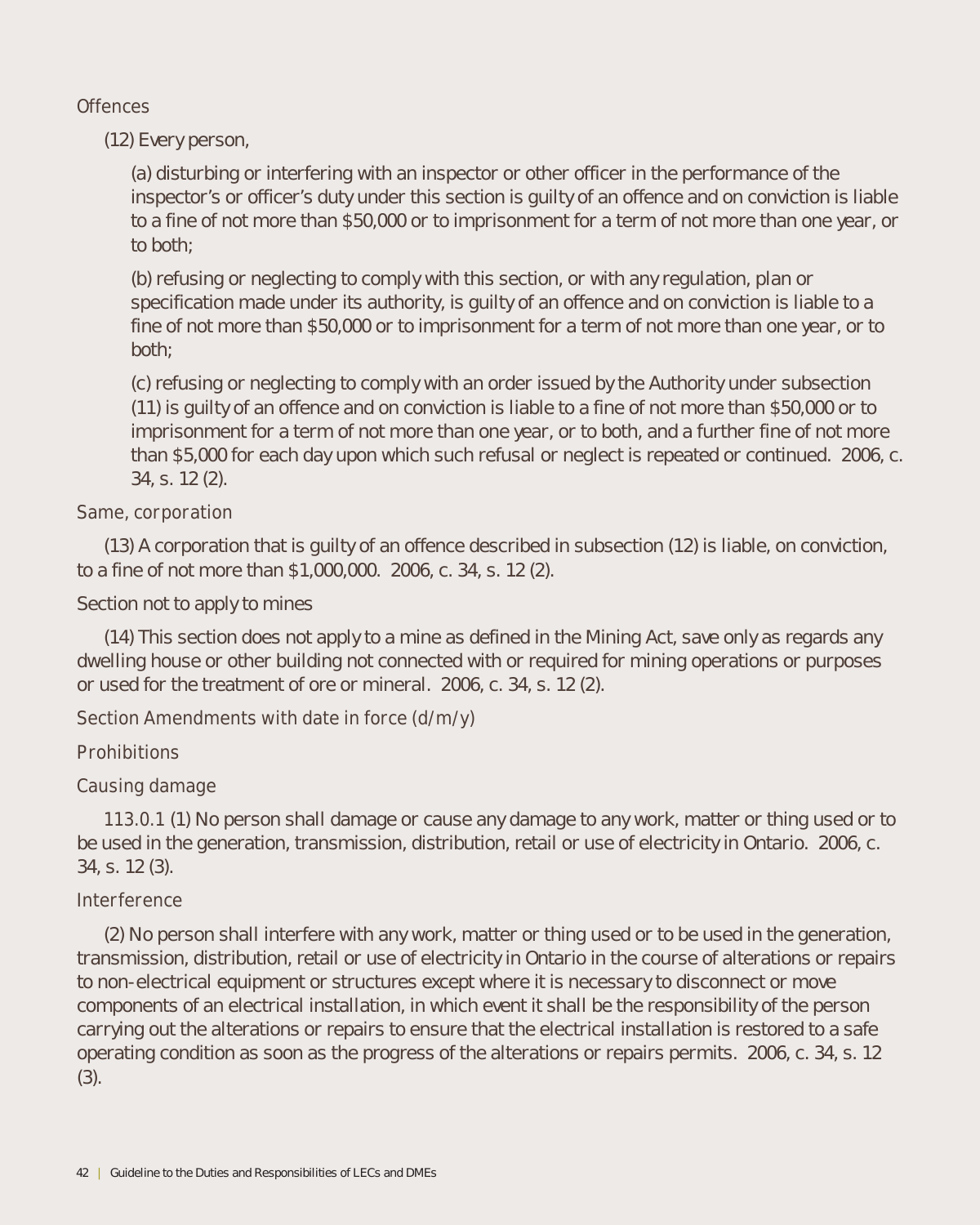## **Removal of labels**

(3) No person shall, without the consent of the Director, remove any label, tag, seal or warning, as prescribed by the regulations, applied by the Authority to any work, matter or thing used or to be used in the generation, transmission, distribution, retail or use of electricity in Ontario. 2006, c. 34, s. 12 (3).

## **Section Amendments with date in force (d/m/y)**

## **Director**

**113.1** (1) The Authority may appoint one or more Directors for the purposes of this Part. 2004, c. 19, s. 12 (5).

## **Restrictions**

(2) An appointment is subject to the restrictions, limitations and conditions that the Authority sets out in it. 2004, c. 19, s. 12 (5).

## **Powers**

(3) Unless otherwise stated in the appointment, a Director,

 (a) may supervise and direct inspectors and other persons responsible for administering or enforcing this Part, the regulations or an order of the Authority; and

 (b) is an inspector and may exercise any of the powers and perform any of the duties of an inspector. 2004, c. 19, s. 12 (5).

## **Delegation**

(4) A Director may delegate in writing any of his or her powers or duties to any person, subject to the restrictions, limitations and conditions that the Director sets out in the delegation. 2004, c. 19, s. 12 (5).

## **Document of appointment**

(5) The Authority shall issue to each Director a document establishing his or her appointment, and the Director shall produce it on request. 2004, c. 19, s. 12 (5).

## **Section Amendments with date in force (d/m/y)**

## **Authorization**

**113.2** (1) Except as provided in the regulations, no person shall carry out or propose to carry out, or permit or employ another person to carry out, an activity referred to in the regulations as requiring an authorization without first obtaining an authorization in accordance with this Part and the regulations. 2006, c. 34, s. 12 (4).

## **Refusal, suspension, etc.**

(2) A Director may refuse to grant an applicant an authorization for the carrying out of activities or may refuse to renew, may suspend or may revoke an authorization holder's authorization for the carrying out of activities, if the Director has reason to believe that,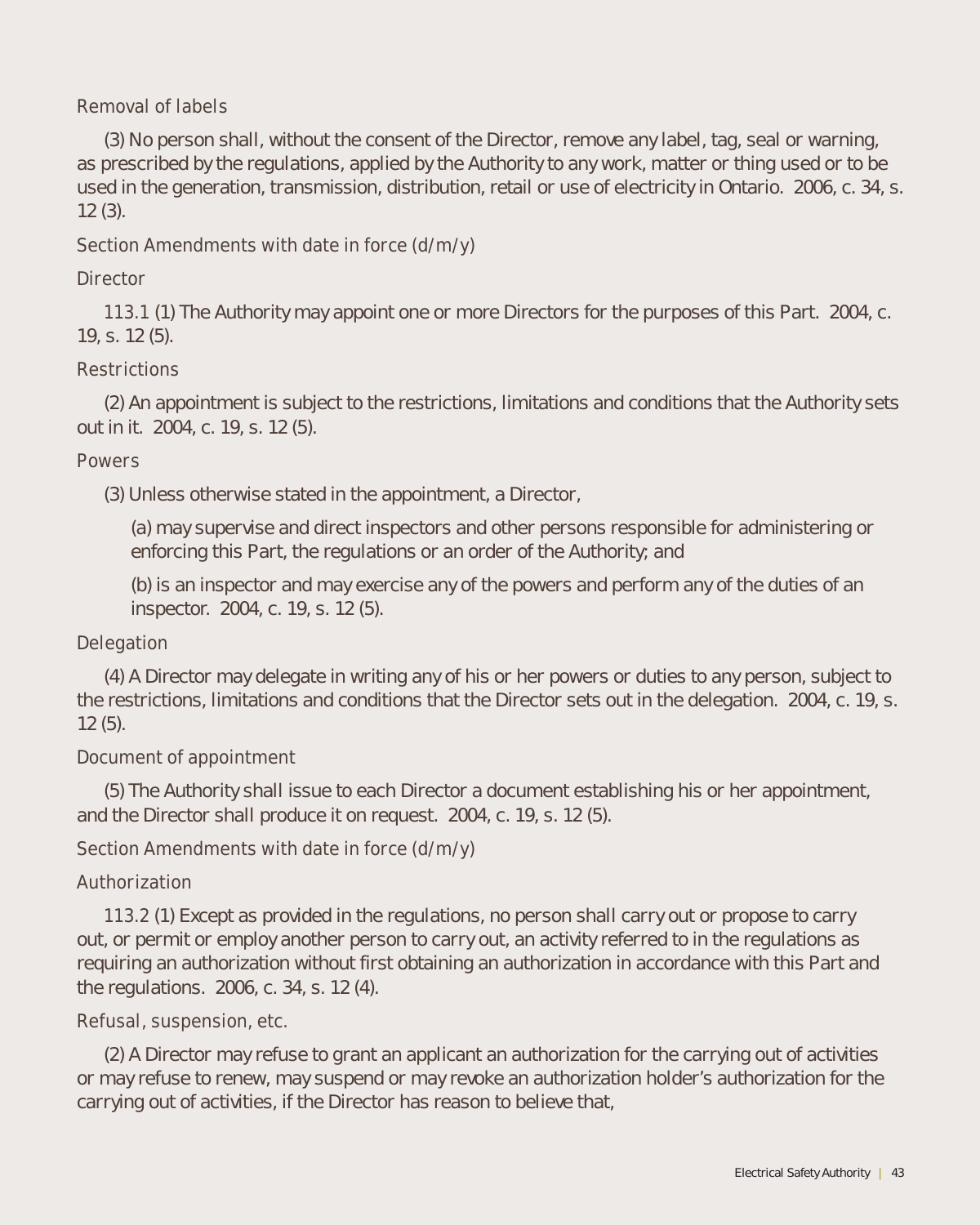(a) the applicant or authorization holder will not carry out the activities in accordance with the law;

(b) the applicant or authorization holder will not carry out the activities safely;

 (c) the applicant or authorization holder lacks the basic resources necessary to carry out the activities;

 (d) the applicant or authorization holder will not conduct himself or herself with honesty and integrity or in accordance with the principle of protecting consumers;

 (e) the applicant or authorization holder lacks the training, experience, qualifications or skills prescribed by the regulations;

 (f) the applicant or authorization holder failed to comply with or to meet a requirement of this Part, the regulations or an order of the Authority;

 (g) the authorization holder failed to comply with a restriction, limitation or condition of the authorization;

(h) the authorization holder obtained the authorization through misrepresentation or fraud; or

 (i) the authorization holder permitted an unauthorized person to carry out the activities. 2004, c. 19, s. 12 (5).

## **Conditions**

(3) An authorization is subject to,

(a) the restrictions, limitations and conditions that are prescribed by the regulations; and

 (b) the restrictions, limitations and conditions that are imposed by a Director. 2004, c. 19, s. 12 (5).

## **Compliance with regulations**

(4) In imposing a restriction, limitation or condition on an authorization, a Director shall comply with the rules prescribed by the regulations. 2004, c. 19, s. 12 (5).

## **Section Amendments with date in force (d/m/y)**

## **Notice of proposal**

**113.3** (1) Subject to subsection (2), a Director who proposes any of the following shall serve notice of the proposal, together with written reasons, on the applicant or authorization holder:

 1. To grant an authorization subject to restrictions, limitations or conditions imposed on it by the Director.

 2. To renew an authorization subject to restrictions, limitations or conditions imposed on it by the Director.

3. To refuse to grant an authorization.

4. To refuse to renew an authorization.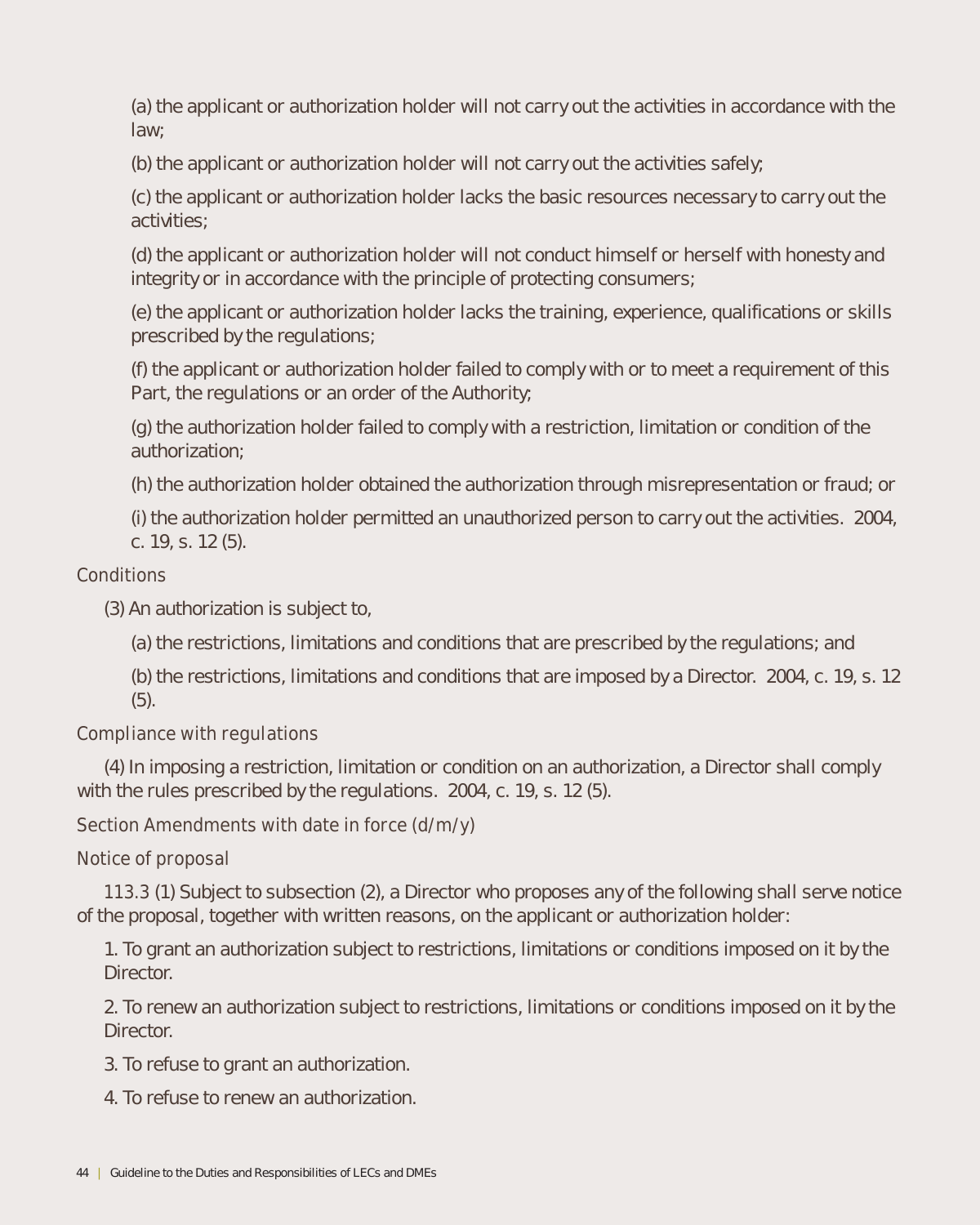- 5. To suspend an authorization.
- 6. To revoke an authorization. 2004, c. 19, s. 12 (5).

## **Exceptions**

(2) A notice of proposal is not required,

 (a) in the case of a provisional suspension of an authorization, or a provisional refusal to renew an authorization, under section 113.5;

 (b) in the case of a refusal to grant or renew an authorization, or a suspension of an authorization, under section 113.6. 2004, c. 19, s. 12 (5).

## **Service of notice**

(3) The Director may serve the notice of proposal personally or by registered mail addressed to the applicant or authorization holder at the last address known to the Director, by fax or by any other form of electronic transmission if there is a record that the notice has been sent. 2004, c. 19, s. 12 (5).

## **Deemed service, registered mail**

(4) If registered mail is used, the notice shall be deemed to have been served on the third day after the day of mailing, unless the person on whom notice is being served satisfies the Director that the person did not, acting in good faith, through absence, accident, illness or other cause beyond the person's control, receive the notice until a later date. 2004, c. 19, s. 12 (5).

## **Deemed service, electronic transmission**

(5) If a fax or any other form of electronic transmission is used, the notice shall be deemed to have been served on the day after the fax was sent or the other transmission was made, unless the person on whom notice is being served satisfies the Director that the person did not, acting in good faith, through absence, accident, illness or other cause beyond the person's control, receive the notice until a later date. 2004, c. 19, s. 12 (5).

## **Section Amendments with date in force (d/m/y)**

## **Hearing**

**113.4** (1) A notice of proposal shall inform the applicant or authorization holder that the applicant or holder has a right to a hearing before the Director if the applicant or holder applies to the Director for the hearing within 15 days after being served with the notice. 2004, c. 19, s. 12 (5).

## **Extension of time**

(2) The Director may extend the time for applying for a hearing, either before or after the 15-day period expires, if he or she is satisfied that,

(a) there are reasonable grounds for granting the extension; and

 (b) there are apparent grounds for granting to the applicant or authorization holder the relief sought at the hearing. 2004, c. 19, s. 12 (5).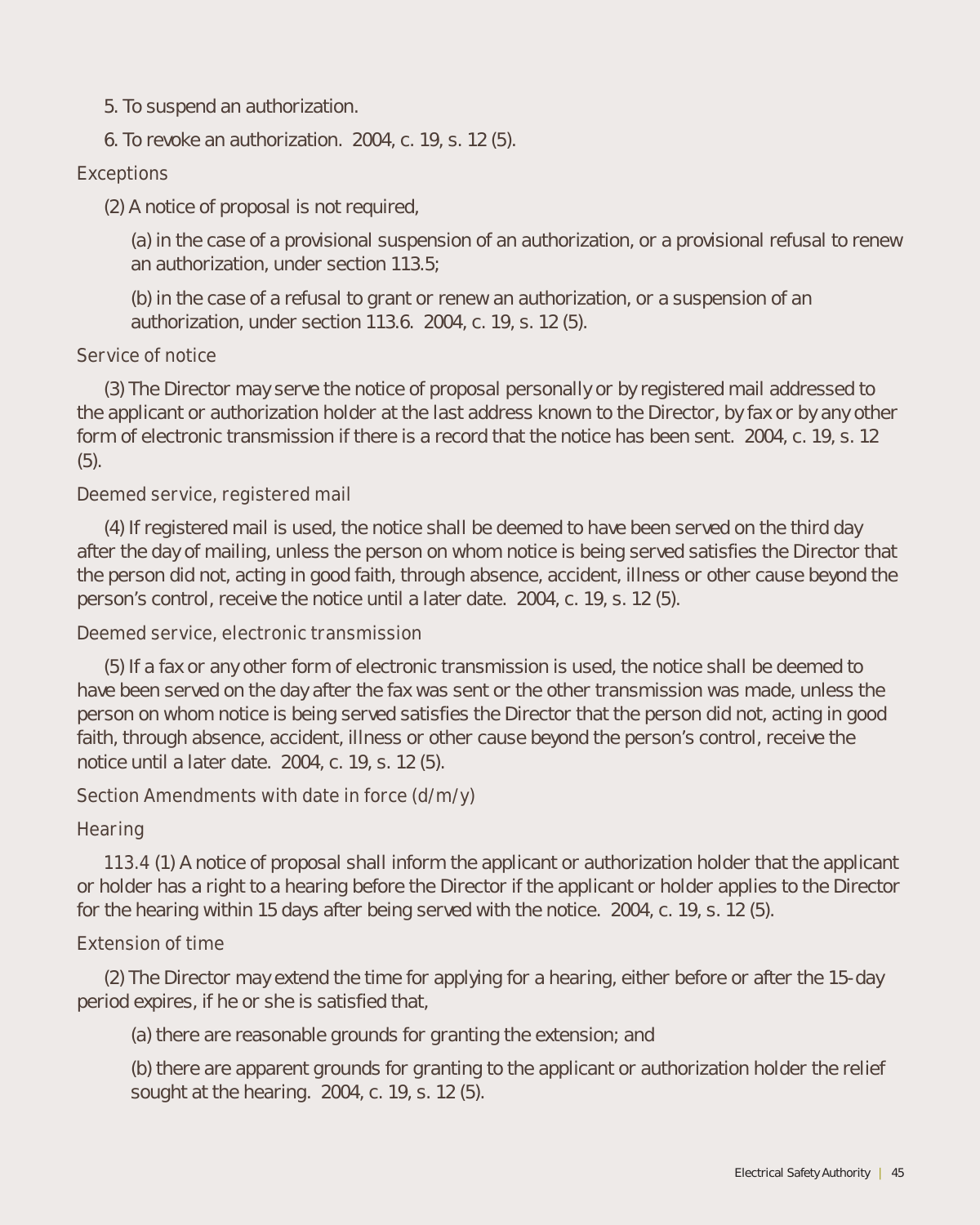## **Directions**

(3) In granting an extension, the Director may give any directions he or she considers appropriate. 2004, c. 19, s. 12 (5).

## If no hearing requested

(4) If the applicant or authorization holder does not apply for a hearing in accordance with this section, the Director may carry out the proposal stated in the notice of proposal. 2004, c. 19, s. 12 (5).

## If hearing requested

(5) If the applicant or authorization holder applies for a hearing in accordance with this section, the Director shall set a time for and hold the hearing, after issuing a notice of hearing to the applicant or authorization holder. 2004, c. 19, s. 12 (5).

## **Findings of fact**

(6) The findings of fact made by the Director upon the hearing shall be based exclusively on evidence admissible or matters that may be noticed under sections 15, 15.1, 15.2 and 16 of the Statutory Powers Procedure Act. 2004, c. 19, s. 12 (5).

## **Decision**

(7) After the hearing, the Director may carry out the proposal stated in the notice of proposal if,

 (a) in the case of a proposal mentioned in paragraph 3, 4, 5 or 6 of subsection 113.3 (1), the Director is satisfied that any of the grounds set out in subsection 113.2 (2) exists; or

 (b) in the case of a proposal mentioned in paragraph 1 or 2 of subsection 113.3 (1), the Director is satisfied that the imposition of the restrictions, limitations and conditions complies with the rules mentioned in subsection 113.2 (4). 2004, c. 19, s. 12 (5).

## **Section Amendments with date in force (d/m/y)**

## **Provisional suspension or refusal to renew if safety involved**

**113.5** (1) A Director may, by serving notice on an authorization holder and without a hearing, provisionally suspend or provisionally refuse to renew the holder's authorization if, in the Director's opinion, the carrying on of the activities under the authorization is an immediate threat to public safety or the safety of any person. 2004, c. 19, s. 12 (5).

## **Notice**

(2) A notice under subsection (1) shall state the Director's reasons for the decision to provisionally suspend or provisionally refuse to renew the authorization and shall inform the authorization holder that the holder has a right to a hearing before the Director if the holder applies to the Director for the hearing within 15 days after being served with the notice. 2004, c. 19, s. 12 (5).

## **Application of provisions**

(3) Subsections 113.3 (3), (4) and (5) apply with respect to a notice under this section and subsections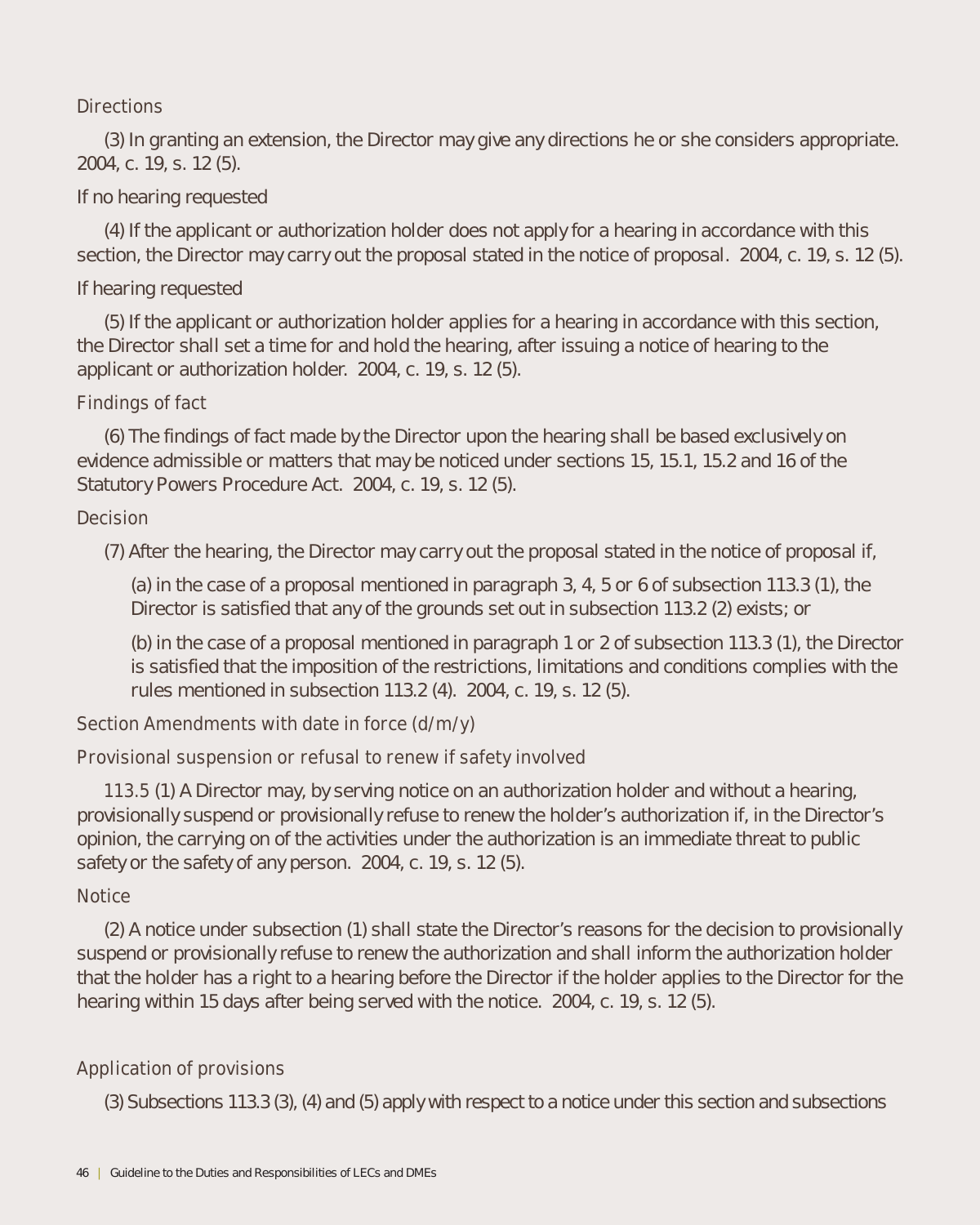113.4 (2), (3), (5) and (6) apply for the purposes of a hearing under this section. 2004, c. 19, s. 12 (5).

## **Decision**

(4) After the hearing,

 (a) if the Director is satisfied that a ground set out in subsection 113.2 (2) exists, the Director may suspend, revoke or refuse to renew the authorization;

(b) if the Director is satisfied that no ground set out in subsection 113.2 (2) exists, the Director,

(i) shall reinstate the suspended authorization, or

 (ii) shall renew the authorization and may impose restrictions, limitations or conditions on the authorization in accordance with subsection 113.2 (4). 2004, c. 19, s. 12 (5).

## **Section Amendments with date in force (d/m/y)**

## **Default in payment**

**113.6** (1) A Director may refuse to grant or to renew an authorization or may suspend an authorization, if,

 (a) the applicant or authorization holder is in default of the payment of a fee, an administrative penalty, a cost or another charge owing to the Authority; or

 (b) the applicant or authorization holder is in default of the payment of a fine imposed on conviction for an offence under this Part. 2004, c. 19, s. 12 (5).

## **Notice and hearing not required**

(2) A Director is not required to give notice or to hold a hearing before acting under subsection (1). 2004, c. 19, s. 12 (5).

## **Granting of authorization or renewal**

(3) If an application for an authorization or for the renewal of an authorization is refused under subsection (1), the applicant is entitled to the authorization or renewal on providing proof to the Director that the applicant is no longer in default. 2004, c. 19, s. 12 (5).

## **Reinstatement of suspended authorization**

(4) If an authorization is suspended under subsection (1), the authorization holder is entitled to have the authorization reinstated on providing proof to the Director that the authorization holder is no longer in default. 2004, c. 19, s. 12 (5).

## **Section Amendments with date in force (d/m/y)**

## **Opportunities before hearing**

**113.7** (1) A notice of hearing issued by a Director under this Part shall afford to the applicant or authorization holder a reasonable opportunity to show or to achieve, before the hearing, compliance with all lawful requirements for the granting, retention or renewal of the authorization. 2004, c. 19, s. 12 (5).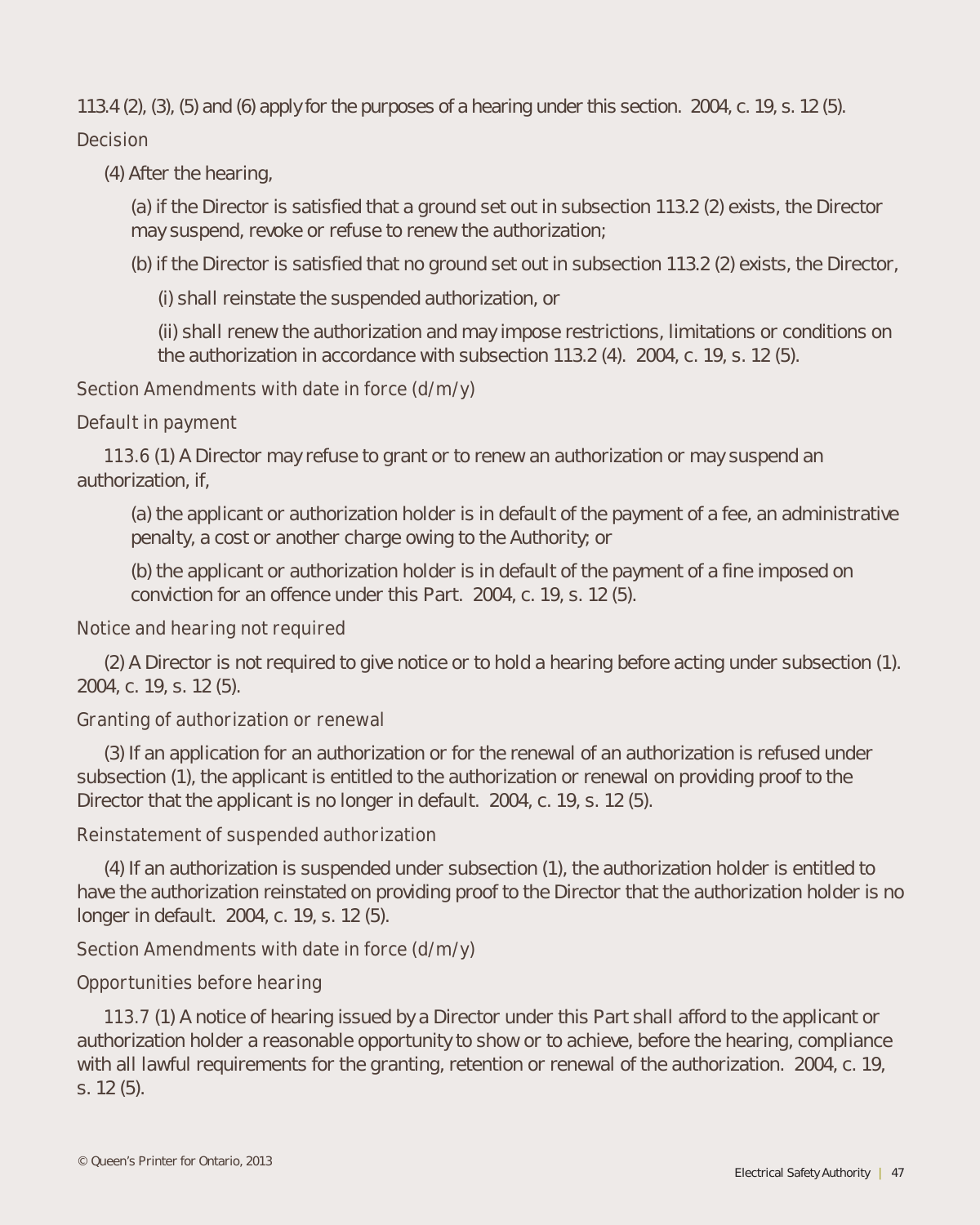## **Examination of documentary evidence**

(2) The applicant or authorization holder shall be given an opportunity to examine, before a hearing by a Director under this Part, any written or documentary evidence that will be produced or any report the contents of which will be given in evidence at the hearing. 2004, c. 19, s. 12 (5).

## **Section Amendments with date in force (d/m/y)**

## **Recording of evidence**

**113.8** (1) The oral evidence taken before a Director at a hearing under this Part shall be recorded at the request of the applicant, the authorization holder or the Director, and the recording shall be at the cost of the person making the request. 2004, c. 19, s. 12 (5).

## **Transcript**

(2) If copies of the transcript are requested, they shall be provided at the cost of the person making the request. 2004, c. 19, s. 12 (5).

## **Section Amendments with date in force (d/m/y)**

## **Conflict**

**113.9** If, under the Safety and Consumer Statutes Administration Act, 1996, this Part is designated legislation to be administered by a designated administrative authority, and if a regulation made under clause 15 (1) (c) of that Act requires that, before an appeal to the Divisional Court is made under section 113.10 of this Act, a review panel must review the decision made by a Director after a hearing under this Act, that regulation prevails over this Part to the extent of any conflict. 2004, c. 19, s. 12 (5).

## **Note: On a day to be named by proclamation of the Lieutenant Governor, section 113.9 is repealed and the following substituted:**

## **Conflict**

**113.9** (1) A regulation made under clause 42 (1) (a) of the Delegated Administrative Authorities Act, 2012, requiring a review panel to review a Director's decision before the decision may be appealed to the Divisional Court under section 113.10 of this Act, prevails over this Part to the extent of any conflict. 2012, c. 8, Sched. 11, s. 46 (2).

## **Application of subs. (1)**

(2) Subsection (1) applies only if this Part is delegated legislation to be administered by a delegated administrative authority under the Delegated Administrative Authorities Act, 2012. 2012, c. 8, Sched. 11, s. 46 (2).

## **See: 2012, c. 8, Sched. 11, ss. 46 (2), 54 (1).**

## **Section Amendments with date in force (d/m/y)**

## **Appeal after hearing**

**113.10** (1) An applicant or authorization holder may appeal to the Divisional Court if, after a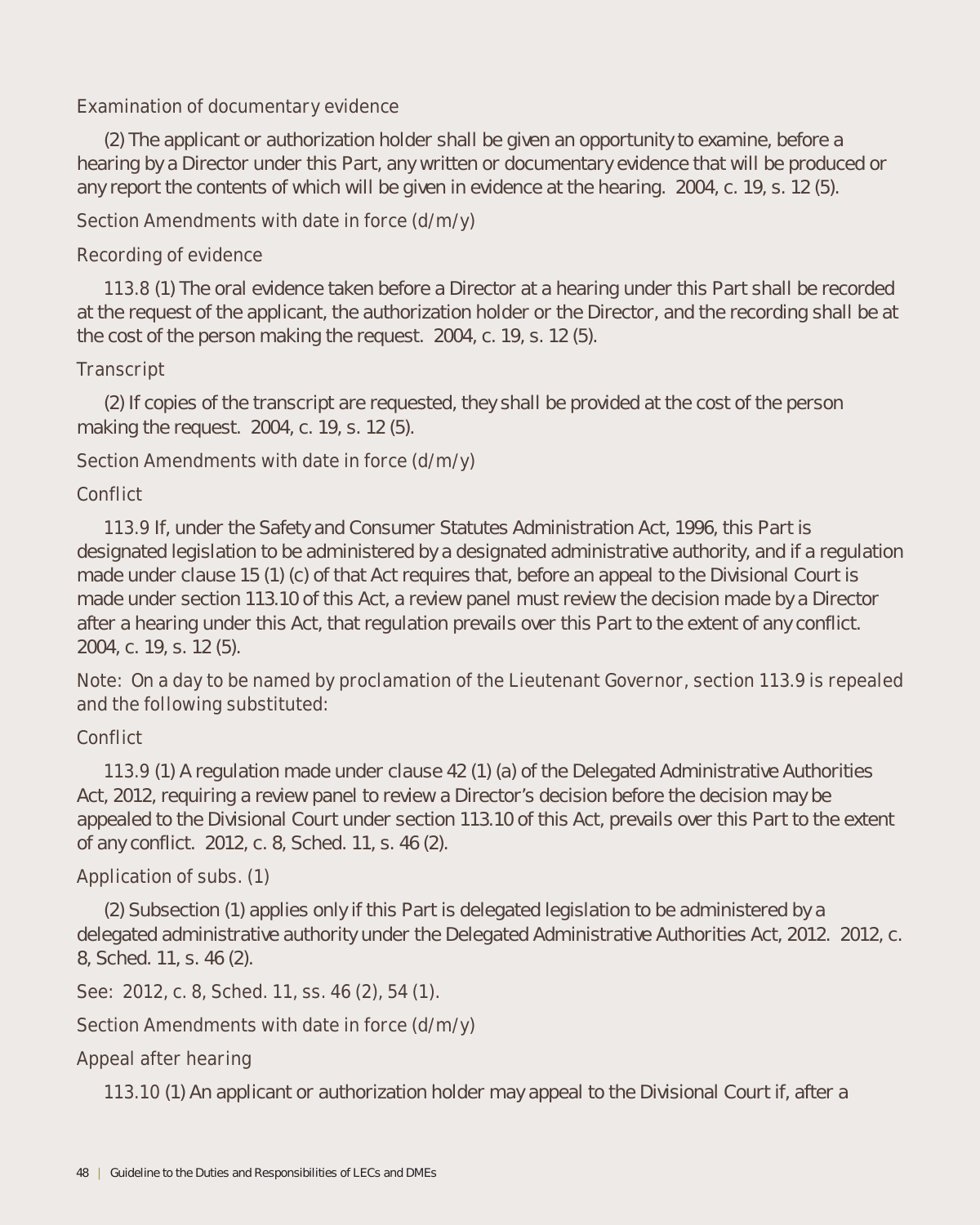hearing, a Director does any of the following:

1. Grants the authorization subject to restrictions, limitations or conditions imposed on it by the Director.

2. Renews the authorization subject to restrictions, limitations or conditions imposed on it by the Director.

- 3. Refuses to grant the authorization.
- 4. Refuses to renew the authorization.
- 5. Suspends the authorization.
- 6. Revokes the authorization. 2004, c. 19, s. 12 (5).

#### **How to appeal**

(2) To appeal under this section, the applicant or authorization holder must file a notice of appeal with the court within 30 days after receiving notice of the Director's decision. 2004, c. 19, s. 12 (5).

## **Director is party**

(3) The Director is a party to the appeal. 2004, c. 19, s. 12 (5).

## **Decision**

(4) In deciding the appeal, the court may order the Director to take such action as the court considers proper. 2004, c. 19, s. 12 (5).

## **Section Amendments with date in force (d/m/y)**

## **Continuation of authorization**

## **Continuation upon renewal application**

**113.11** (1) If, within the time prescribed by the regulations, or, if no time is prescribed, before the expiry of the authorization, an authorization holder applies to a Director for renewal of the authorization, the authorization continues to be valid,

(a) until the Director renews the authorization, unless clause (b), (c) or (d) applies;

(b) until the Director provisionally refuses to renew the authorization under subsection 113.5 (1);

(c) until the Director refuses to renew the authorization under subsection 113.6 (1);

 (d) subject to subsection (3), if the authorization holder is served with a notice under section 113.3 that the Director proposes to refuse to renew the authorization, or if the Director refuses to renew the authorization under subsection 113.5 (4),

(i) until the time for applying for a hearing by the Director under section 113.4 or 113.5 expires, unless subclause (ii) applies,

(ii) if the holder applies for a hearing in accordance with section 113.4 or 113.5,

(A) until the Director renews the authorization following the hearing, or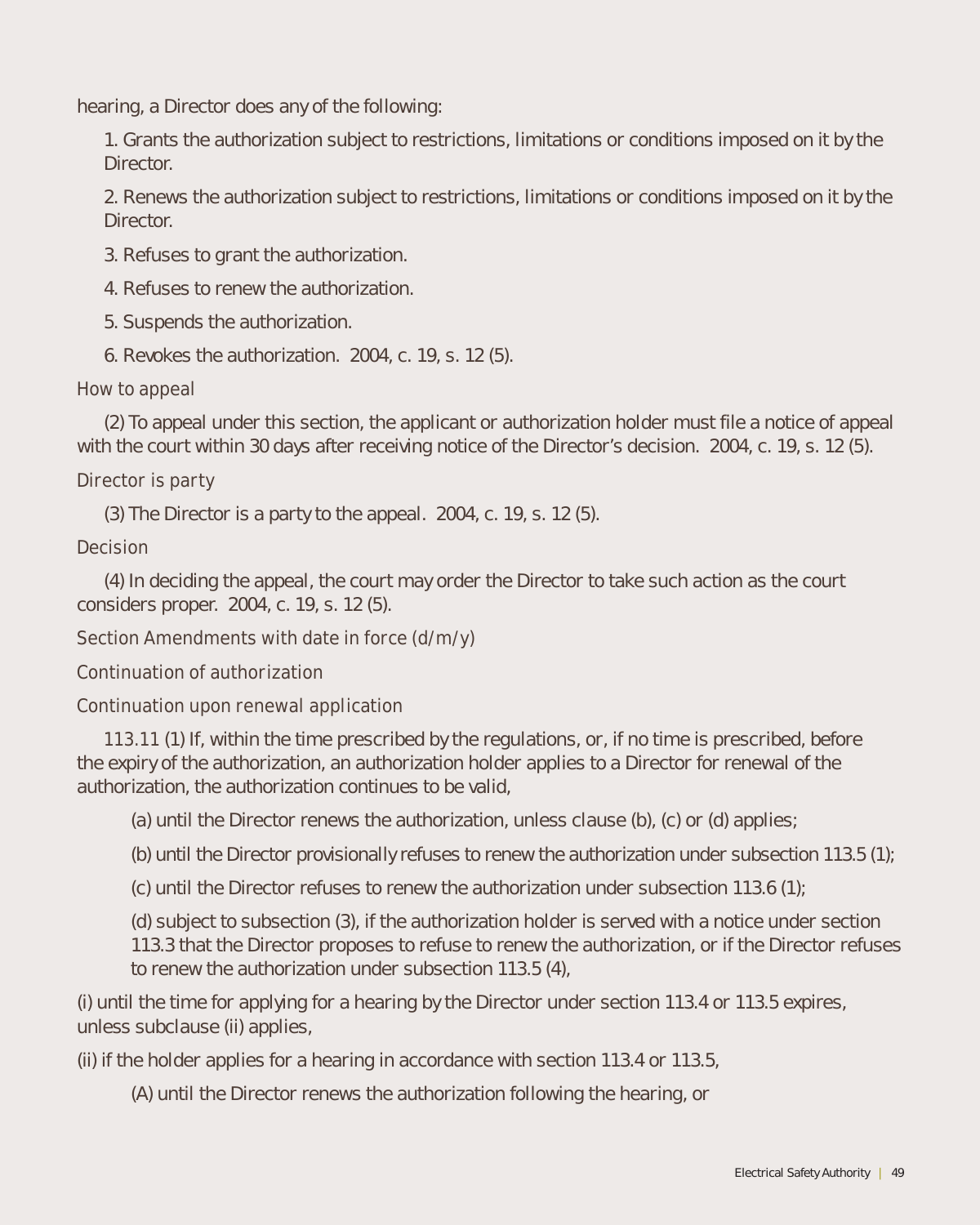(B) if the Director refuses to renew the authorization following the hearing,

 (1) until the time for filing a notice of appeal with the Divisional Court under section 113.10 expires, unless sub-sub-subclause 2 applies,

 (2) if the holder files a notice of appeal with the Divisional Court in accordance with section 113.10, until the final disposition of the appeal. 2004, c. 19, s. 12 (5).

## **Continuation after suspension, revocation**

(2) Subject to subsection (3), if a Director suspends or revokes an authorization under subsection 113.4 (7) or 113.5 (4), the suspension or revocation does not take effect,

 (a) until the time for filing a notice of appeal with the Divisional Court under section 113.10 expires, unless clause (b) applies;

 (b) if a notice of appeal is filed with the Divisional Court in accordance with section 113.10, until the final disposition of the appeal. 2004, c. 19, s. 12 (5).

## **Threat to safety**

(3) If, in a Director's opinion, there is or may be a threat to public safety or to the safety of any person, the Director may specify that,

 (a) the authorization in respect of which the renewal application has been made ceases to be valid earlier than the time specified in clause (1) (d); or

 (b) the suspension or revocation referred to in subsection (2) takes effect earlier than the time specified in subsection (2). 2004, c. 19, s. 12 (5).

## **Section Amendments with date in force (d/m/y)**

## **Compliance order**

**113.12** (1) If it appears to a Director that a person is not complying with subsection 113.2 (1), with a regulation made under the authority of clause 113.22 (1) (e) or with a restriction, limitation or condition of an authorization, the Director may apply to a judge of the Superior Court of Justice for an order directing compliance. 2004, c. 19, s. 12 (5).

## **Same**

(2) The judge may make any order he or she considers just. 2004, c. 19, s. 12 (5).

## **Clarification**

(3) A Director may make an application under subsection (1) even if a penalty or another sanction has been applied against the person in respect of the failure to comply and regardless of any other rights the person may have. 2004, c. 19, s. 12 (5).

## **Appeal**

(4) An appeal lies to the Divisional Court from an order made under subsection (2). 2004, c. 19, s. 12 (5).

## **Section Amendments with date in force (d/m/y)**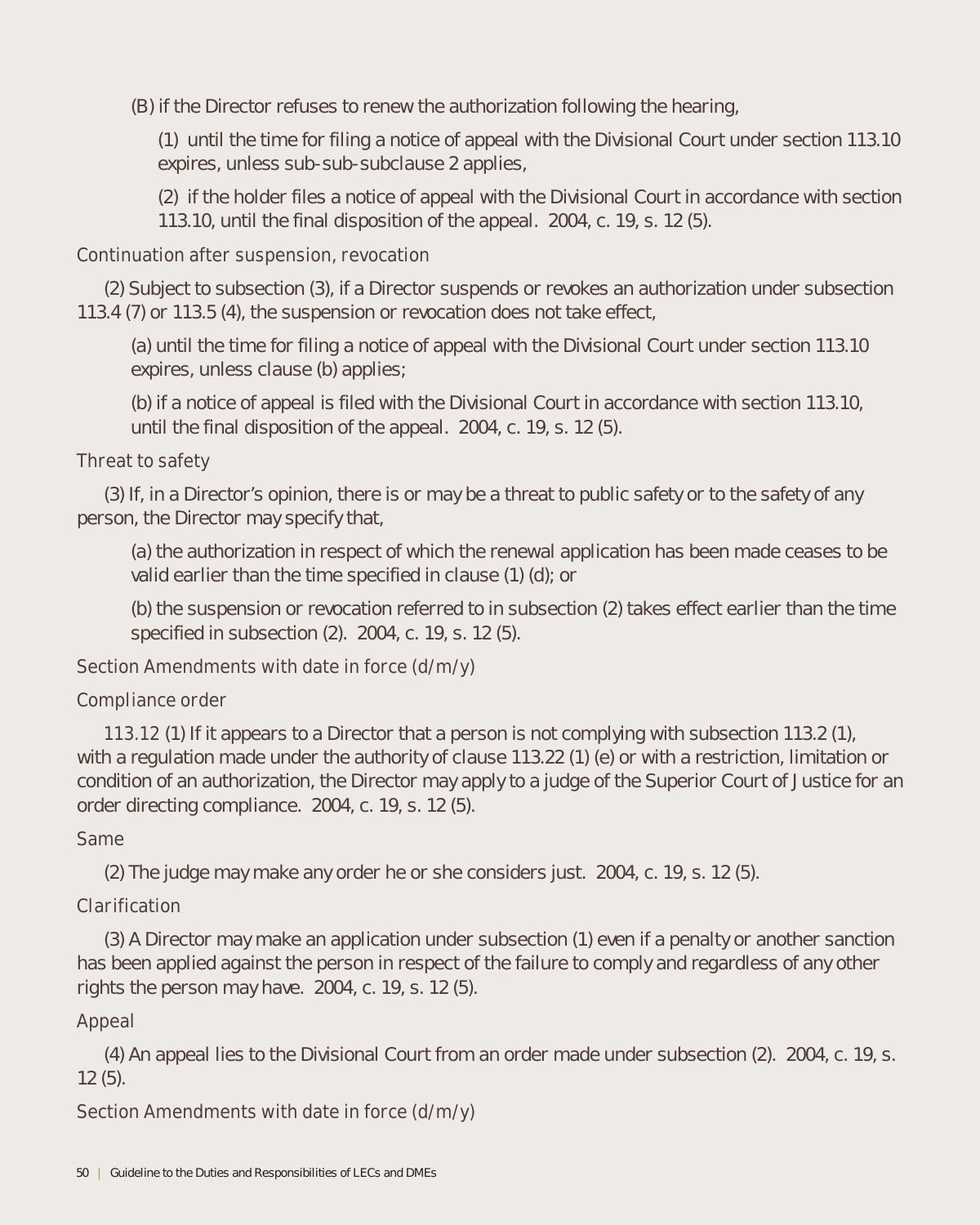## **Definition**

**113.12.1** In sections 113.13 to 113.14.3,

"electrical product or device" means any thing used or to be used in the generation, transmission, distribution, retail or use of electricity. 2006, c. 34, s. 12 (5).

## **Section Amendments with date in force (d/m/y)**

#### **Inspections**

**113.13** (1) The Authority or a person appointed as an inspector in writing by the Authority may conduct an inspection and may, as part of that inspection, enter and inspect at any reasonable time any land or premises, including the business premises of an authorization holder, for the purpose of,

(a) ensuring compliance with this Act and the regulations; or

 (b) determining that the authorization holder remains entitled to the authorization. 2006, c. 34, s. 12 (6).

#### **Limitations on power to enter**

(2) An inspector shall not,

(a) use force to enter and inspect land and premises under this section; or

 (b) enter any part of premises that are being used as a dwelling, except with the consent of the owner or occupier. 2006, c. 34, s. 12 (6).

#### **Identification**

(3) An inspector shall produce, on request, evidence of his or her appointment as an inspector. 2006, c. 34, s. 12 (6).

#### **Powers on inspection**

(4) An inspector conducting an inspection on any land or in any premises, including premises of an authorization holder, may,

 (a) examine all documents, records, electrical products, devices and other things that are relevant to the inspection;

 (b) require a person on the premises being inspected to produce a document, record or other thing that is relevant to the inspection;

 (c) use any data storage, processing or retrieval device or system used in carrying on business in order to produce information or a record that is relevant to the inspection and that is in any form; and

 (d) subject to subsection (5), on giving a receipt for it, remove any thing relevant to the inspection, including a document, a record, a data storage disk or a retrieval device needed to produce information. 2006, c. 34, s. 12 (6).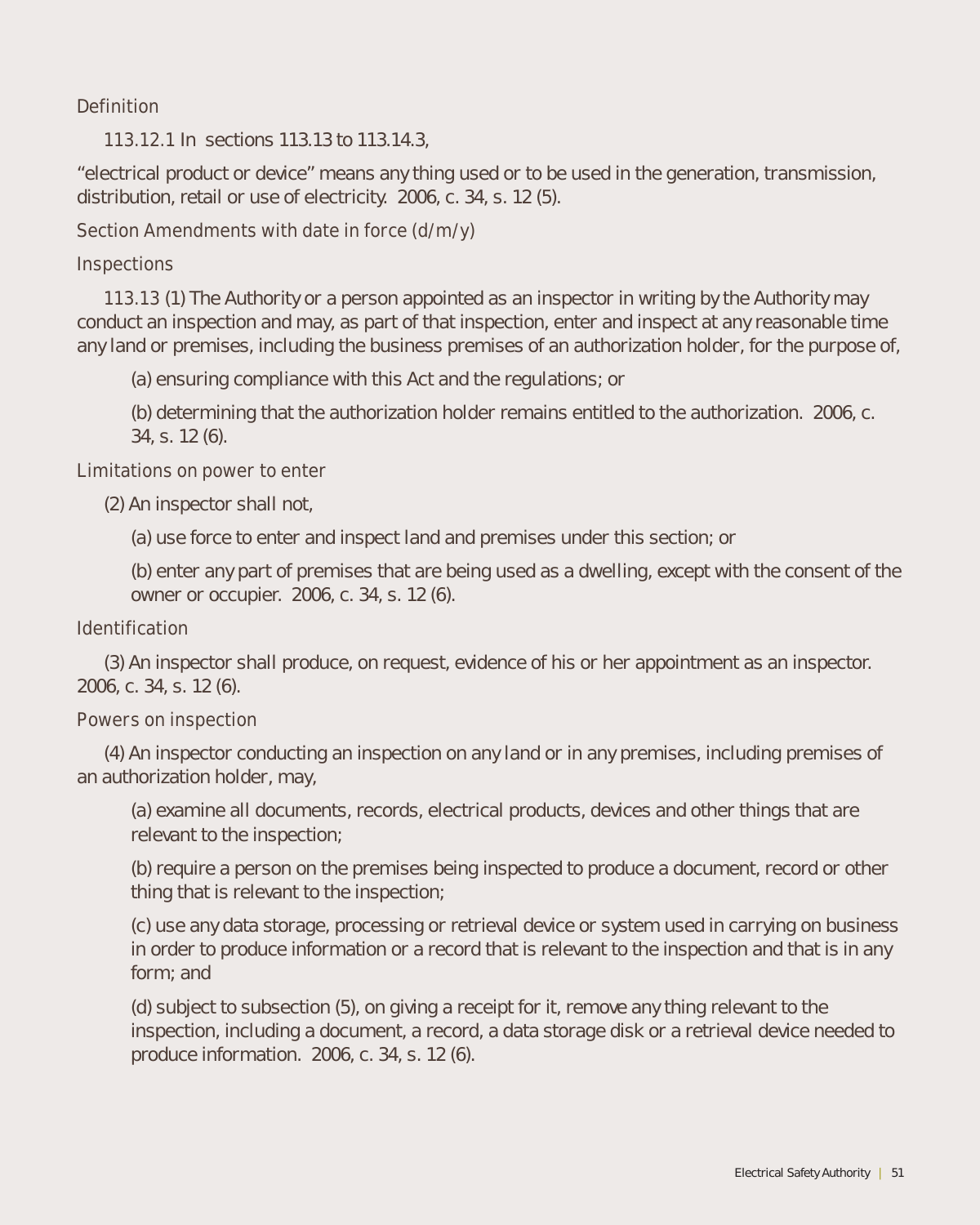## **Electrical product not included**

(5) An electrical product or device may not be removed under clause (4) (d). 2006, c. 34, s. 12 (6).

## **Obligation to produce and assist**

(6) A person who is required to produce a document, record, electrical product or device, or other thing under clause (4) (b) shall produce it and shall, on request by the inspector, provide any assistance that is reasonably necessary, including assistance in using any data storage, processing or retrieval device or system, to produce information or a record that is relevant to the inspection and that is in any form. 2006, c. 34, s. 12 (6).

## **Obstruction prohibited**

(7) No person shall obstruct an inspector executing his or her duties or withhold from him or her or conceal, alter or destroy any document, record, electrical product or device or other thing that is relevant to the inspection. 2006, c. 34, s. 12 (6).

## **Copy and return of removed things**

(8) An inspector who removes any document, record or other thing under clause (4) (d) may make a copy of it and shall promptly return it to the person being inspected. 2006, c. 34, s. 12 (6).

## **Admissibility of copies**

(9) A copy of a document or record certified by an inspector to be a true copy of the original is admissible in evidence to the same extent as the original and has the same evidentiary value. 2006, c. 34, s. 12 (6).

## **Section Amendments with date in force (d/m/y)**

## **Order to turn over or retain electrical product or device**

**113.13.1** (1) An inspector who is lawfully present in a place and who believes on reasonable grounds that an electrical product or device in the place is being sold or offered for sale in contravention of this Part or the regulations may order, orally or in writing, a person in the place,

(a) to turn the electrical product or device over to the inspector; or

 (b) to retain and preserve the electrical product or device in accordance with the regulations. 2006, c. 34, s. 12 (6).

## **Obligation to retain electrical product or device**

(2) A person who fails to immediately comply with an order to turn over the electrical product or device issued under subsection (1) shall retain and preserve the electrical product or device that was the subject of the order in accordance with the regulations. 2006, c. 34, s. 12 (6).

## **Inspector to inform director**

(3) When an inspector issues an order under subsection (1), he or she shall promptly inform the director and, where the order is in writing, provide him or her with a copy of the order. 2006, c. 34, s. 12 (6).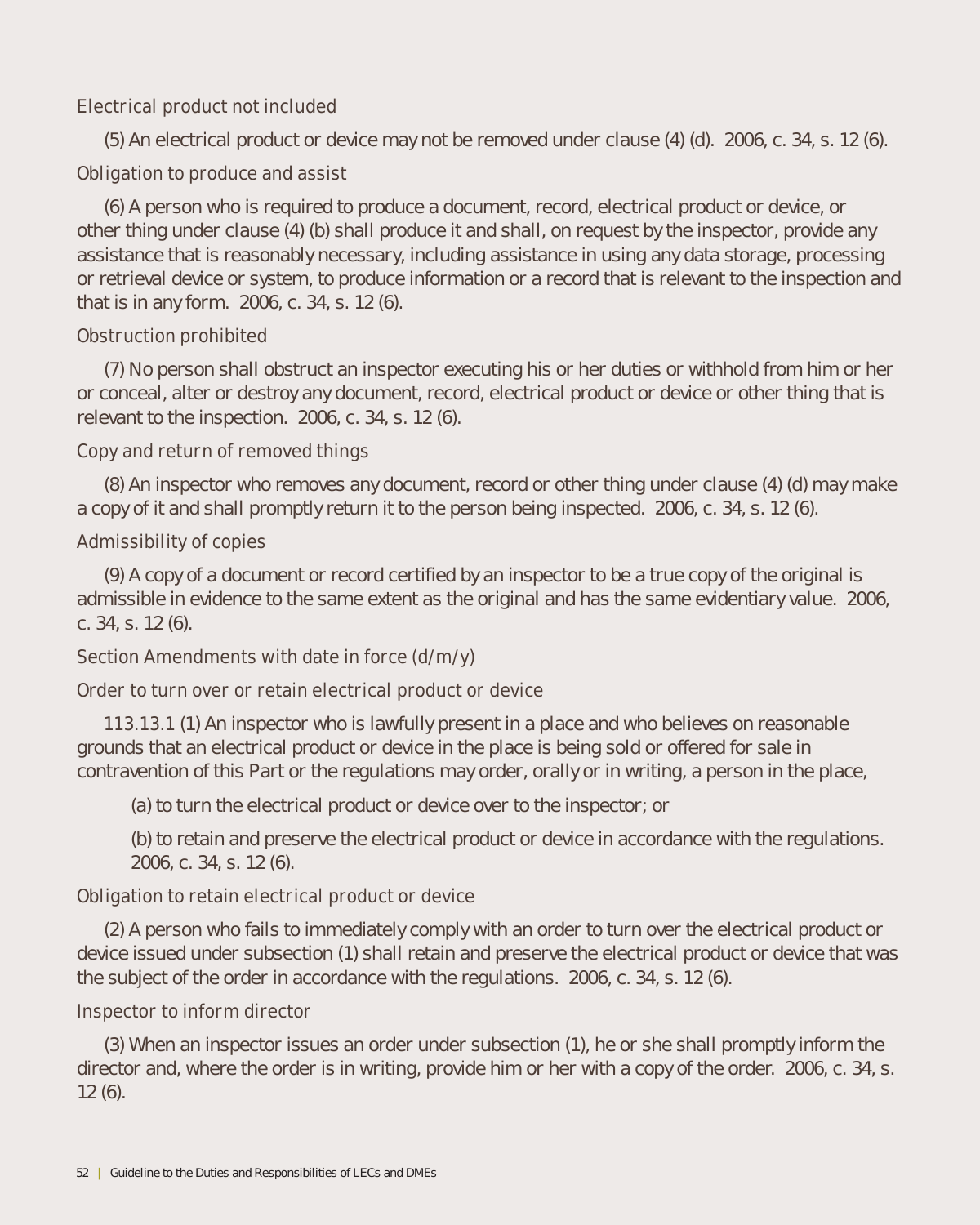## **Section Amendments with date in force (d/m/y)**

#### **Warrant to seize electrical product or device**

**113.13.2** (1) On application made without notice by an inspector appointed under subsection 113.13 (1), a justice of the peace may issue a warrant if he or she is satisfied on information under oath that there is reasonable ground for believing that,

 (a) an inspector issued an order to turn over an electrical product or device or to retain and preserve such a product or device under subsection 113.13.1 (1);

(b) the person who was issued the order failed to comply with it; and

 (c) the electrical product or device was being sold or offered for sale in contravention of this Part or the regulations. 2006, c. 34, s. 12 (6).

#### **Powers under warrant**

(2) Subject to any conditions contained in the warrant, a warrant issued under subsection (1) authorizes an inspector appointed under subsection 113.13 (1) to,

 (a) enter or access the place in which a person is required to retain and preserve the electrical product or device under clause 113.13.1 (1) (b) and subsection 113.13.1 (2);

(b) require a person to produce the electrical product or device in question; and

(c) seize the electrical product or device in question. 2006, c. 34, s. 12 (6).

#### **Obligation to produce and assist**

(3) A person who is required to do so by an inspector under clause (2) (b) shall produce the electrical product or device in question. 2006, c. 34, s. 12 (6).

## **Entry of dwelling**

(4) Despite subsection (2), an inspector shall not exercise the power under a warrant to enter a place, or part of a place, used as a dwelling unless,

 (a) the justice of the peace is informed that the warrant is being sought to authorize entry into a dwelling; and

(b) the justice of the peace authorizes the entry into the dwelling. 2006, c. 34, s. 12 (6).

#### **Conditions on search warrant**

(5) A warrant shall contain such conditions as the justice of the peace considers advisable to ensure that any entry and seizure authorized by the warrant is reasonable in the circumstances. 2006, c. 34, s. 12 (6).

#### **Assistance**

(6) A warrant may authorize persons who have special, expert or professional knowledge, and such other persons as may be necessary, to accompany and assist the inspector in respect of the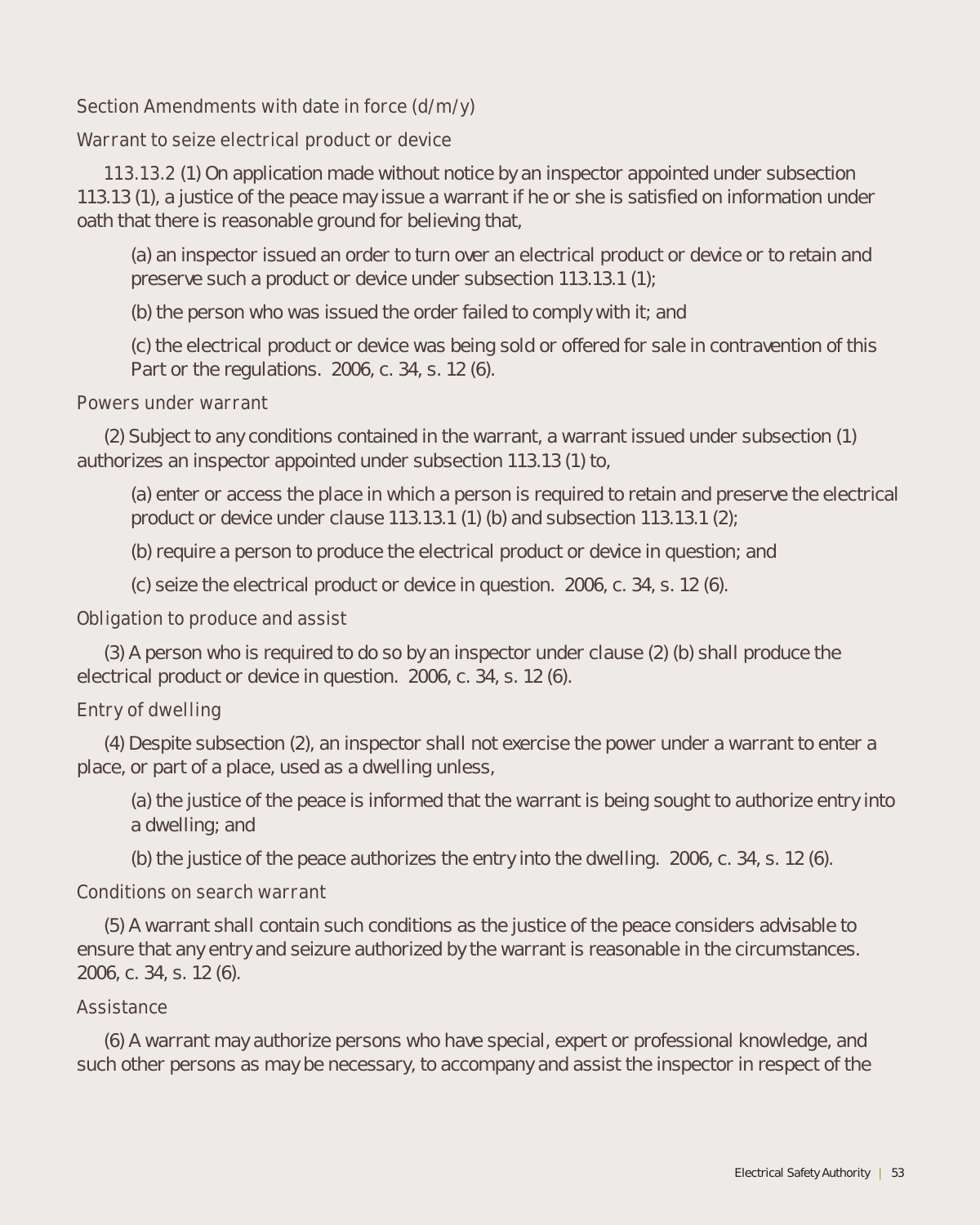execution of the warrant. 2006, c. 34, s. 12 (6).

## **Time of execution**

(7) An entry or access under a warrant shall be made between 6 a.m. and 9 p.m., unless the warrant specifies otherwise. 2006, c. 34, s. 12 (6).

## **Expiry of warrant**

(8) A warrant shall name a date of expiry, which shall be no later than 30 days after the warrant is issued, but a justice of the peace may, on application without notice by the inspector, extend the date of expiry for an additional period of no more than 30 days. 2006, c. 34, s. 12 (6).

## **Use of force**

(9) An inspector may call upon police officers for assistance in executing a warrant and the inspector may use whatever force is reasonably necessary to execute the warrant. 2006, c. 34, s. 12 (6).

## **Obstruction**

(10) No person shall obstruct an inspector executing a warrant. 2006, c. 34, s. 12 (6).

## **Inspector to inform director**

(11) When an inspector seizes an electrical product or device under this section, he or she shall promptly inform the director. 2006, c. 34, s. 12 (6).

## **Section Amendments with date in force (d/m/y)**

## **Release or Forfeiture of Electrical Product or Device**

## **Application of section**

**113.13.3** (1) This section applies in respect of an electrical product or device that,

 (a) was turned over to an inspector in response to an order issued under subsection 113.13.1  $(1)$ ;

 (b) was retained and preserved in response to an order issued under subsection 113.13.1 (1), or in accordance with subsection 113.13.1 (2); or

 (c) was seized by an inspector in accordance with the regulations under a warrant issued under subsection 113.13.2 (1). 2006, c. 34, s. 12 (6).

## **Application for release of electrical product or device**

(2) Within 10 days of an electrical product or device being turned over or seized or ordered to be retained and preserved, a person who claims an interest in the electrical product or device may apply to the director for the release of the electrical product or device. 2006, c. 34, s. 12 (6).

## **Hearing**

(3) Subject to subsection (4), a person who applies for the release of the electrical product or device within the time permitted under subsection (2) is entitled to a hearing before the Director. 2006, c. 34, s. 12 (6).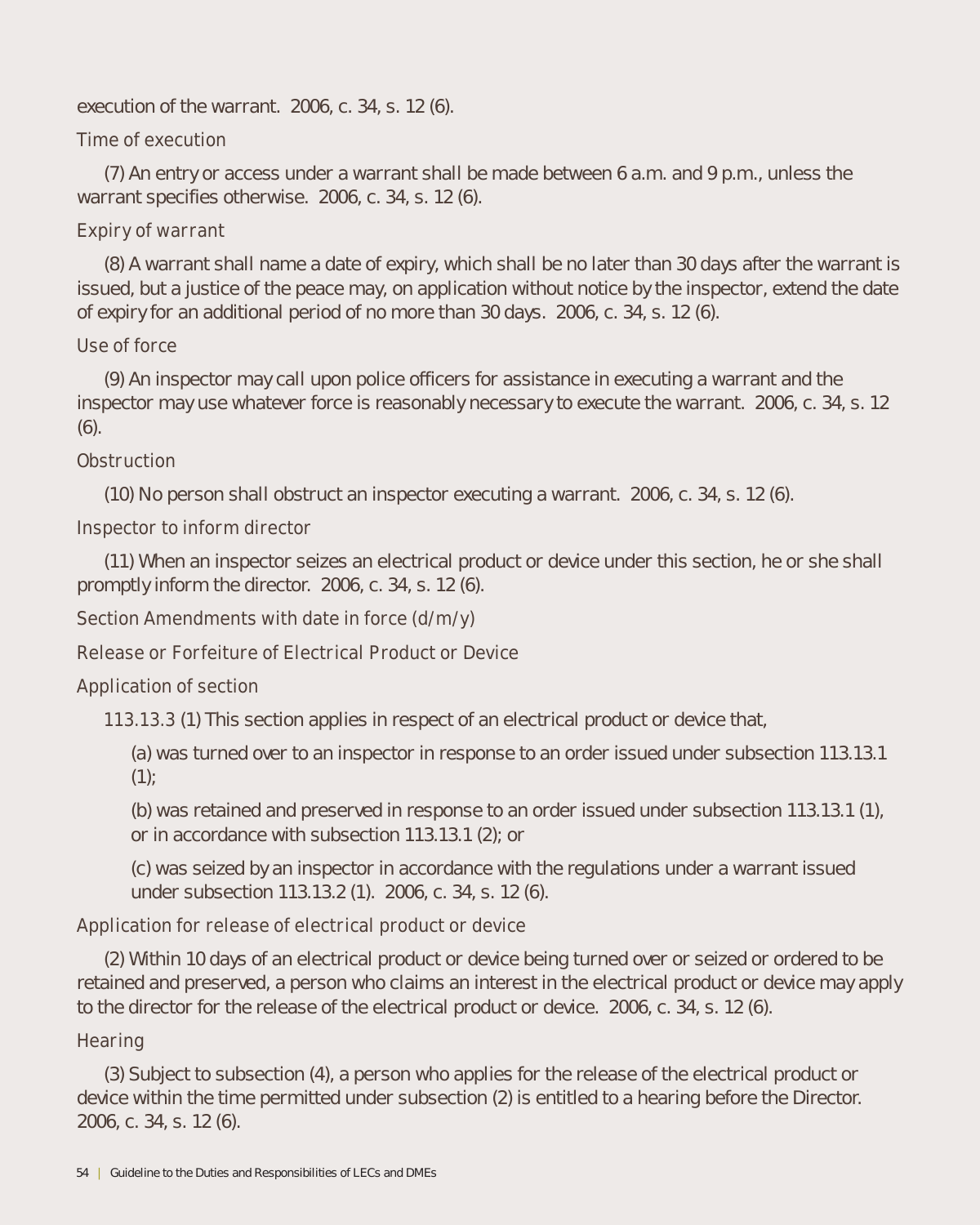## **Director may refuse hearing**

(4) The director may refuse to hold a hearing if the person who applies for the release of the electrical product or device is not the person who turned over the electrical product or device, who retained and preserved it or from whom it was seized and the director is not satisfied that the person has an interest in the electrical product or device. 2006, c. 34, s. 12 (6).

#### **Director's determination**

(5) After a hearing, the director may,

 (a) release to the person the electrical product or device that he or she determines was not sold or offered for sale in contravention of this Part or the regulations; or

 (b) direct that the electrical product or device that he or she determines was sold or offered for sale in contravention of this Part or the regulations is forfeited to the Crown. 2006, c. 34, s. 12 (6).

#### **Forfeiture in other circumstances**

(6) The director may direct that the electrical product or device is forfeited to the Crown if,

 (a) no person applies for the release of the electrical product or device within the time permitted under subsection (2);

(b) the director refuses to hold a hearing under subsection (4); or

 (c) the person who applied for the release of the electrical product or device does not appear at the hearing. 2006, c. 34, s. 12 (6).

## **Decision final**

(7) Any determination or direction made by the director under this section is final. 2006, c. 34, s.  $12(6)$ .

## **Section Amendments with date in force (d/m/y)**

## **Appointment of investigators**

**113.14** (1) The Authority may appoint persons to be investigators for the purpose of conducting investigations. 2006, c. 34, s. 12 (6).

## **Identification**

(2) An investigator shall produce, on request, evidence of his or her appointment as an investigator. 2006, c. 34, s. 12 (6).

## **Section Amendments with date in force (d/m/y)**

## **Search warrant**

**113.14.1** (1) On application made without notice by an investigator, a justice of the peace may issue a warrant, if he or she is satisfied on information under oath that there is reasonable ground for believing that,

(a) a person has contravened or is contravening this Part or the regulations or has committed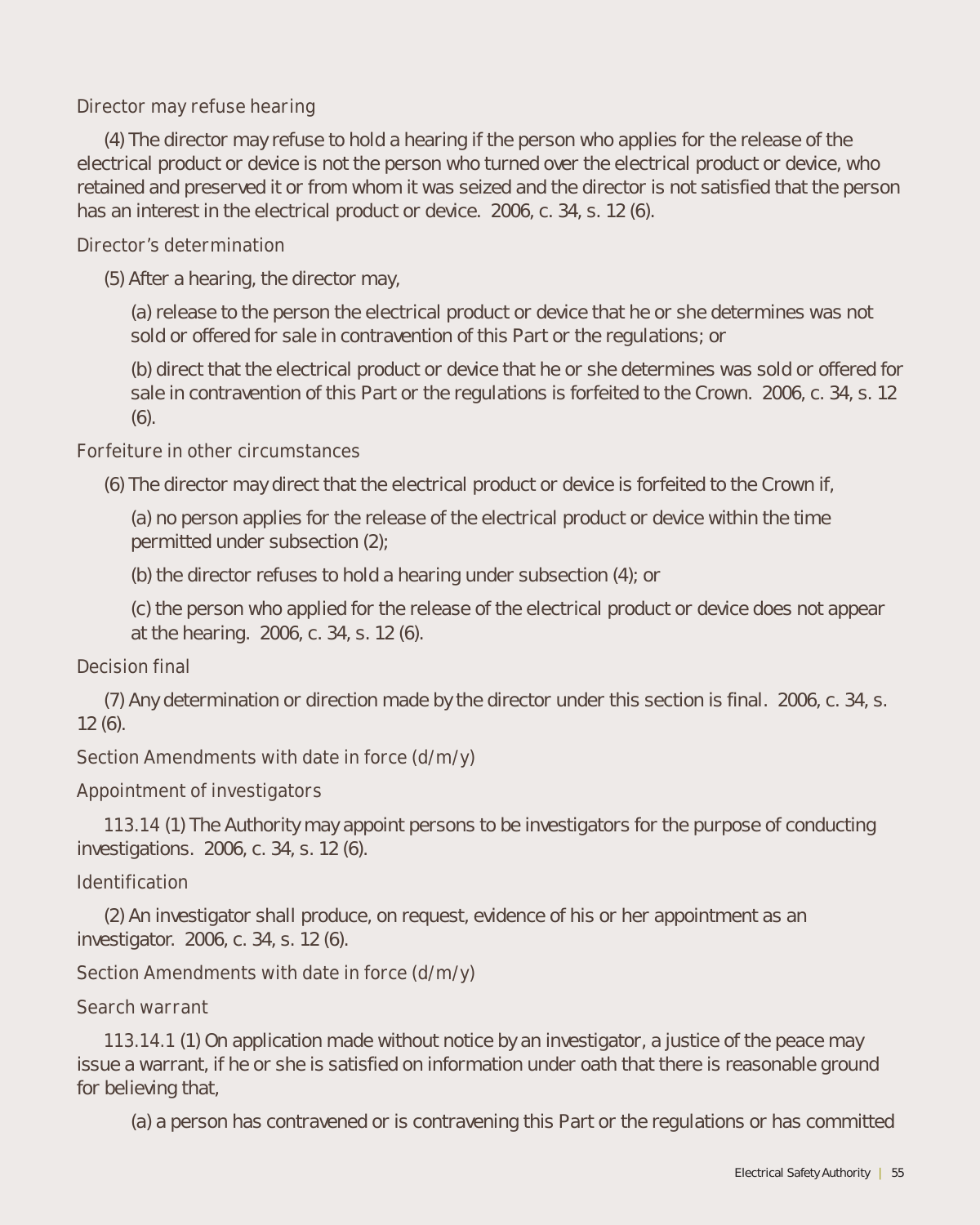an offence that is relevant to the person's fitness for holding an authorization under this Part; and

(b) there is,

(i) on any land or in any building, dwelling, container or place any thing relating to the contravention of this Part or the regulations or to the person's fitness for holding an authorizaton, or

(ii) information or evidence relating to the contravention of this Part or the regulations or the person's fitness for holding an authorization that may be obtained through the use of an investigative technique or procedure or the doing of anything described in the warrant. 2006, c. 34, s. 12 (6).

#### **Powers under warrant**

(2) Subject to any conditions contained in the warrant, a warrant issued under subsection (1) authorizes an investigator to,

 (a) enter or access the land, building, dwelling, container or place specified in the warrant, and examine and seize any thing described in the warrant;

 (b) use any data storage, processing or retrieval device or system used in carrying on business in order to produce information or evidence described in the warrant, in any form;

 (c) require a person to produce the information or evidence described in the warrant and to provide whatever assistance is reasonably necessary, including using any data storage, processing or retrieval device or system to produce, in any form, the information or evidence described in the warrant; and

 (d) use any investigative technique or procedure described in the warrant or do anything described in the warrant. 2006, c. 34, s. 12 (6).

## **Obligation to produce and assist**

(3) A person who is required to do so by an investigator under clause (2) (c) shall produce information or evidence described in the warrant and shall provide whatever assistance is reasonably necessary to produce the information or evidence in any form. 2006, c. 34, s. 12 (6).

## **Entry of dwelling**

(4) Despite subsection (2), an investigator shall not exercise the power under a warrant to enter a place, or part of a place, used as a dwelling unless,

 (a) the justice of the peace is informed that the warrant is being sought to authorize entry into a dwelling; and

(b) the justice of the peace authorizes the entry into the dwelling. 2006, c. 34, s. 12 (6).

## **Conditions on search warrant**

(5) A warrant shall contain such conditions as the justice of the peace considers advisable to ensure that any search authorized by the warrant is reasonable in the circumstances. 2006, c. 34, s.  $12(6)$ .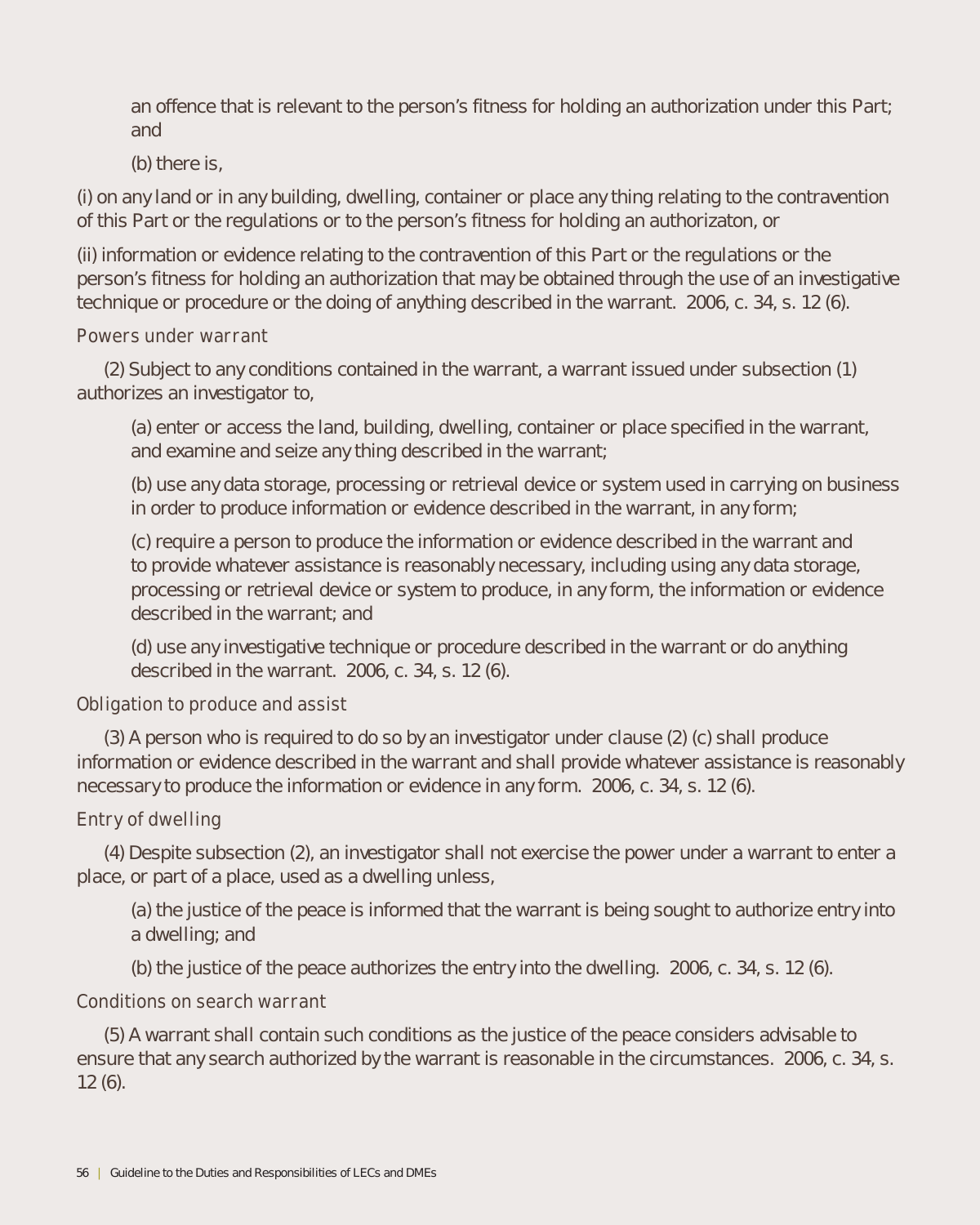## **Assistance**

(6) A warrant may authorize persons who have special, expert or professional knowledge, and such other persons as may be necessary, to accompany and assist the investigator in respect of the execution of the warrant. 2006, c. 34, s. 12 (6).

## **Time of execution**

(7) An entry or access under a warrant shall be made between 6 a.m. and 9 p.m., unless the warrant specifies otherwise. 2006, c. 34, s. 12 (6).

## **Expiry of warrant**

(8) A warrant shall name a date of expiry, which shall be no later than 30 days after the warrant is issued, but a justice of the peace may, on application without notice by the investigator, extend the date of expiry for an additional period of no more than 30 days. 2006, c. 34, s. 12 (6).

## **Use of force**

(9) An investigator may call upon police officers for assistance in executing a warrant and the investigator may use whatever force is reasonably necessary to execute the warrant. 2006, c. 34, s.  $12(6)$ .

## **Obstruction**

(10) No person shall obstruct an investigator executing a warrant or withhold from him or her or conceal, alter or destroy anything relevant to the investigation. 2006, c. 34, s. 12 (6).

## **Return of seized things**

(11) Subject to subsection (12), an inspector who seizes any thing under this section may make a copy of it and shall return it within a reasonable time. 2006, c. 34, s. 12 (6).

## **Return of seized things not required**

(12) An investigator is not required to return an electrical product or device seized under this section where the investigator believes on reasonable grounds that the electrical product or device was sold or offered for sale in contravention of this Part or the regulations. 2006, c. 34, s. 12 (6).

## **Admissibility of copies**

(13) A copy of a document or record certified by an inspector to be a true copy of the original is admissible in evidence to the same extent as the original and has the same evidentiary value. 2006, c. 34, s. 12 (6).

## **Section Amendments with date in force (d/m/y)**

## **No warrant required in exigent circumstances**

**113.14.2** (1) Although a warrant issued under subsection 113.14.1 (1) would otherwise be required, an investigator may exercise any of the powers described in subsection 113.14.1 (2) without a warrant if the conditions for obtaining the warrant exist but because of exigent circumstances it would be impracticable to obtain the warrant. 2006, c. 34, s. 12 (6).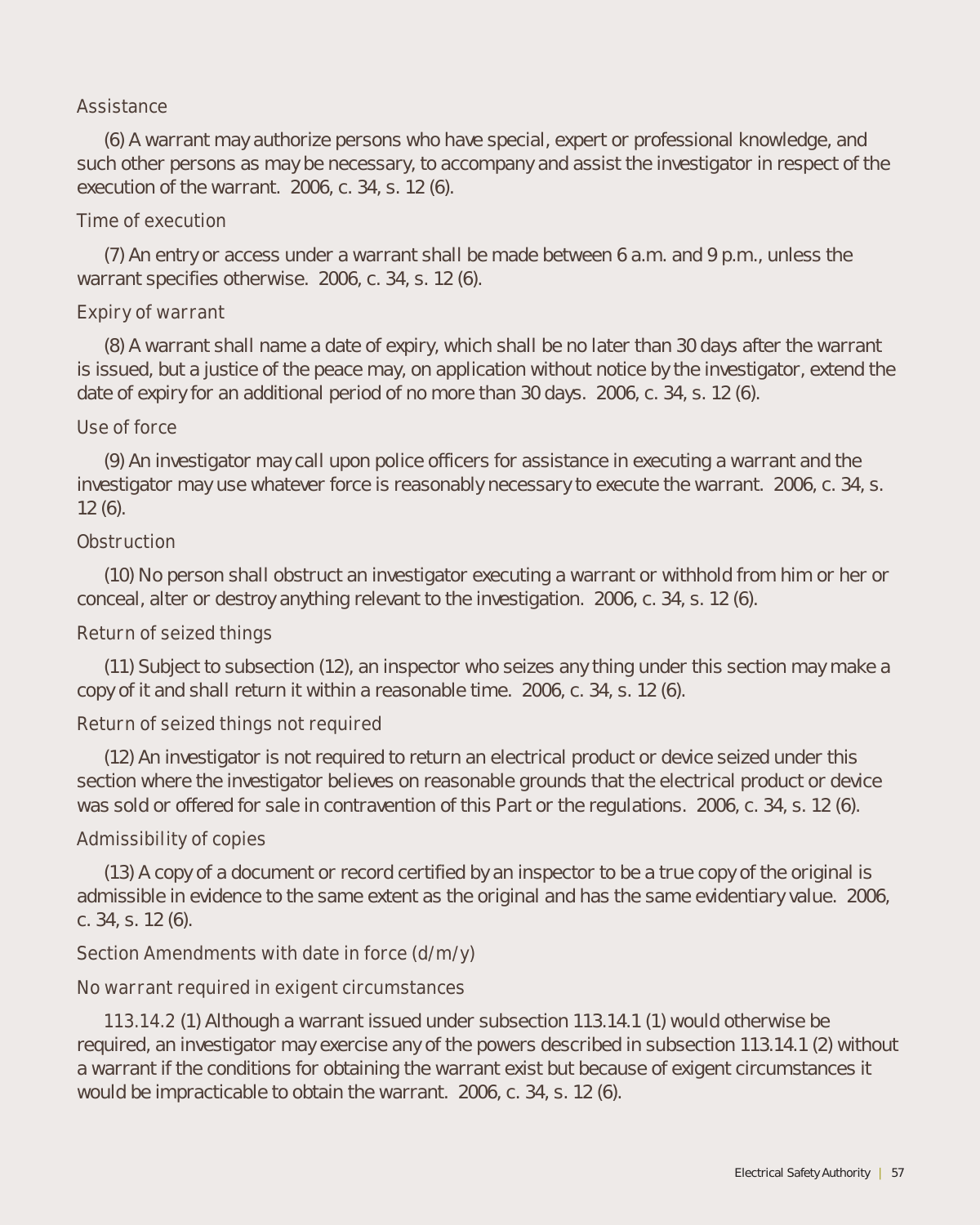## **Dwellings**

(2) Subsection (1) does not apply to any part of a building that is being used as a dwelling. 2006, c. 34, s. 12 (6).

## **Use of force**

(3) An investigator may, in executing any authority given by this section, call upon police officers for assistance and use whatever force is reasonably necessary. 2006, c. 34, s. 12 (6).

## **Application of other provisions**

(4) Subsections 113.14.1 (6), (10), (11), (12) and (13) apply, with necessary modifications, to the exercise of powers under this section. 2006, c. 34, s. 12 (6).

## **Section Amendments with date in force (d/m/y)**

## **Seizure of things in plain view**

**113.14.3** (1) An investigator who is lawfully present in a place under a warrant may seize any thing that is in plain view if the investigator believes on reasonable grounds that the thing will afford evidence of a contravention of this Part or the regulations. 2006, c. 34, s. 12 (6).

## **Return of seized thing**

(2) Subsections 113.14.1 (11), (12) and (13) apply, with necessary modifications, to any thing seized under this section. 2006, c. 34, s. 12 (6).

## **Section Amendments with date in force (d/m/y)**

## **Information confidential**

**113.15** (1) This section applies to a document or information obtained in the course of an inspection conducted for a purpose set out in clause 113.13 (1) (a) or (b). 2004, c. 19, s. 12 (5); 2006, c. 34, s. 12 (7).

## **Disclosure prohibited**

(2) Subject to subsection (3), an inspector shall not disclose any document or information obtained in the course of an inspection except,

(a) for the purposes of carrying out his or her duties under this Act; or

(b) as authorized under the Regulatory Modernization Act, 2007. 2007, c. 4, s. 29.

## **Compellability in civil proceeding**

(3) Subject to subsection (4), an inspector is a compellable witness in a civil proceeding respecting any document or information obtained in the course of an inspection. 2004, c. 19, s. 12 (5).

## **Refusal or conditional permission**

(4) A Director may,

(a) on reasonable grounds, refuse to permit an inspector to attend as a witness; or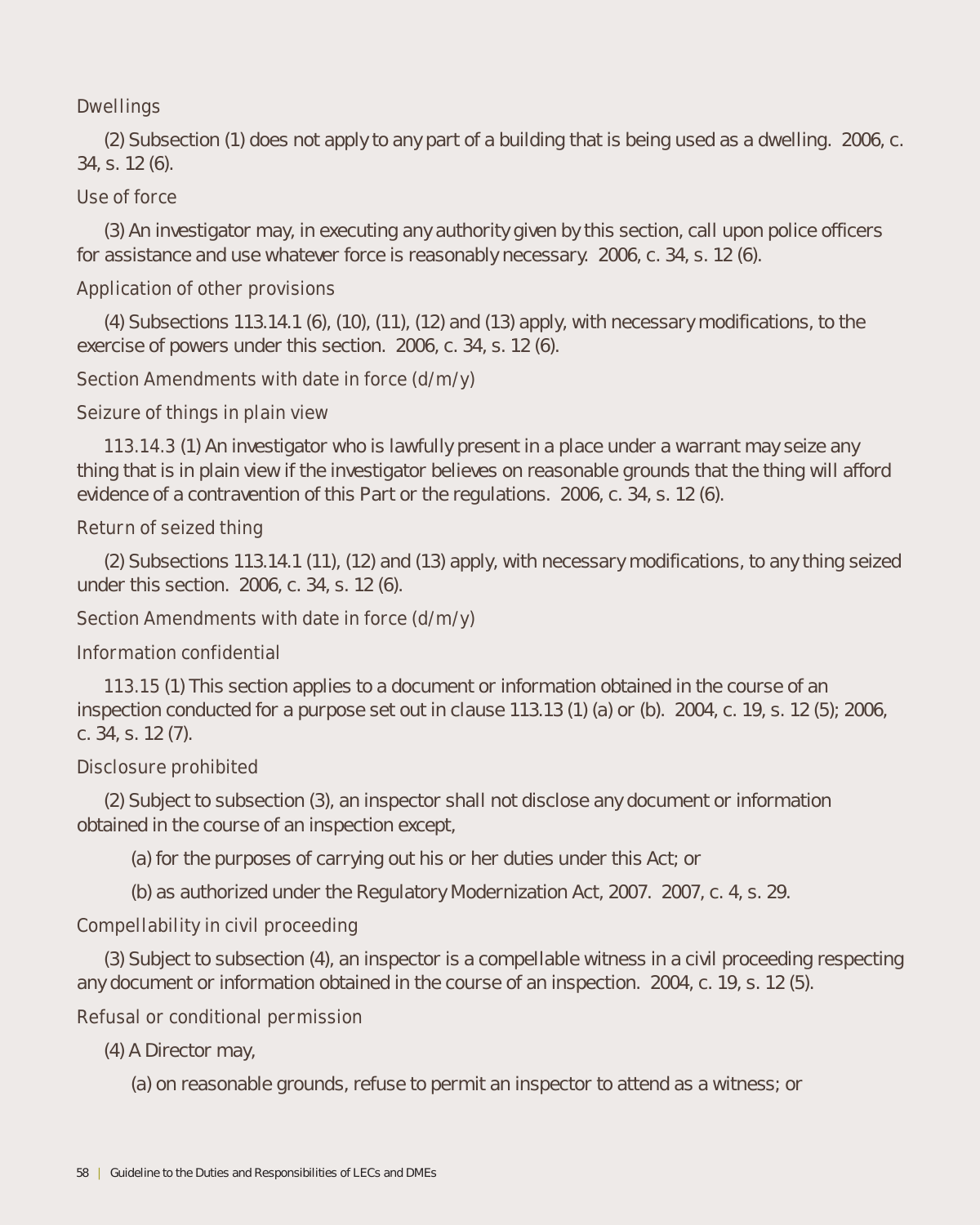(b) require that an inspector's attendance as a witness be subject to such conditions as are reasonable and necessary for the proper administration of this Part and the regulations. 2004, c. 19, s. 12 (5).

#### **Limitation**

- (5) Subsection (4) does not apply if,
	- (a) the court orders that the inspector attend as a witness;
	- (b) the proceeding is a proceeding under the Provincial Offences Act; or
	- (c) the Authority is a party to the proceeding. 2004, c. 19, s. 12 (5).

## **Written decision**

(6) A Director who makes a decision referred to in subsection (4) shall issue the decision in writing. 2004, c. 19, s. 12 (5).

## **Disclosure by Director**

(7) A Director may publish or otherwise disclose documents or information obtained under the powers conferred on the Director under this Part. 2004, c. 19, s. 12 (5).

## **Section Amendments with date in force (d/m/y)**

#### **Director's confirmation**

**113.16** (1) A Director may issue a written confirmation with respect to,

 (a) the granting or non-granting of an authorization, the renewal or non-renewal of an authorization, or the revocation or suspension of an authorization;

(b) the restrictions, limitations and conditions to which an authorization is subject;

 (c) the filing or non-filing of any document or material required or permitted to be filed with the Director; or

(d) any other matter prescribed by the regulations. 2004, c. 19, s. 12 (5).

## **Effect of confirmation**

(2) A confirmation that purports to have been issued by a Director is proof, in the absence of evidence to the contrary, of the facts stated in it, without any proof of appointment or signature. 2004, c. 19, s. 12 (5).

## **Section Amendments with date in force (d/m/y)**

## **Fees, etc.**

**113.17** (1) If the Authority does so in accordance with the process and criteria that it establishes and that the Minister responsible for the administration of this Part has approved, the Authority may establish fees, administrative penalties, costs or other charges related to the administration of this Part and may require that such fees, administrative penalties, costs and other charges be paid at the times and in the manner directed by it. 2004, c. 19, s. 12 (5).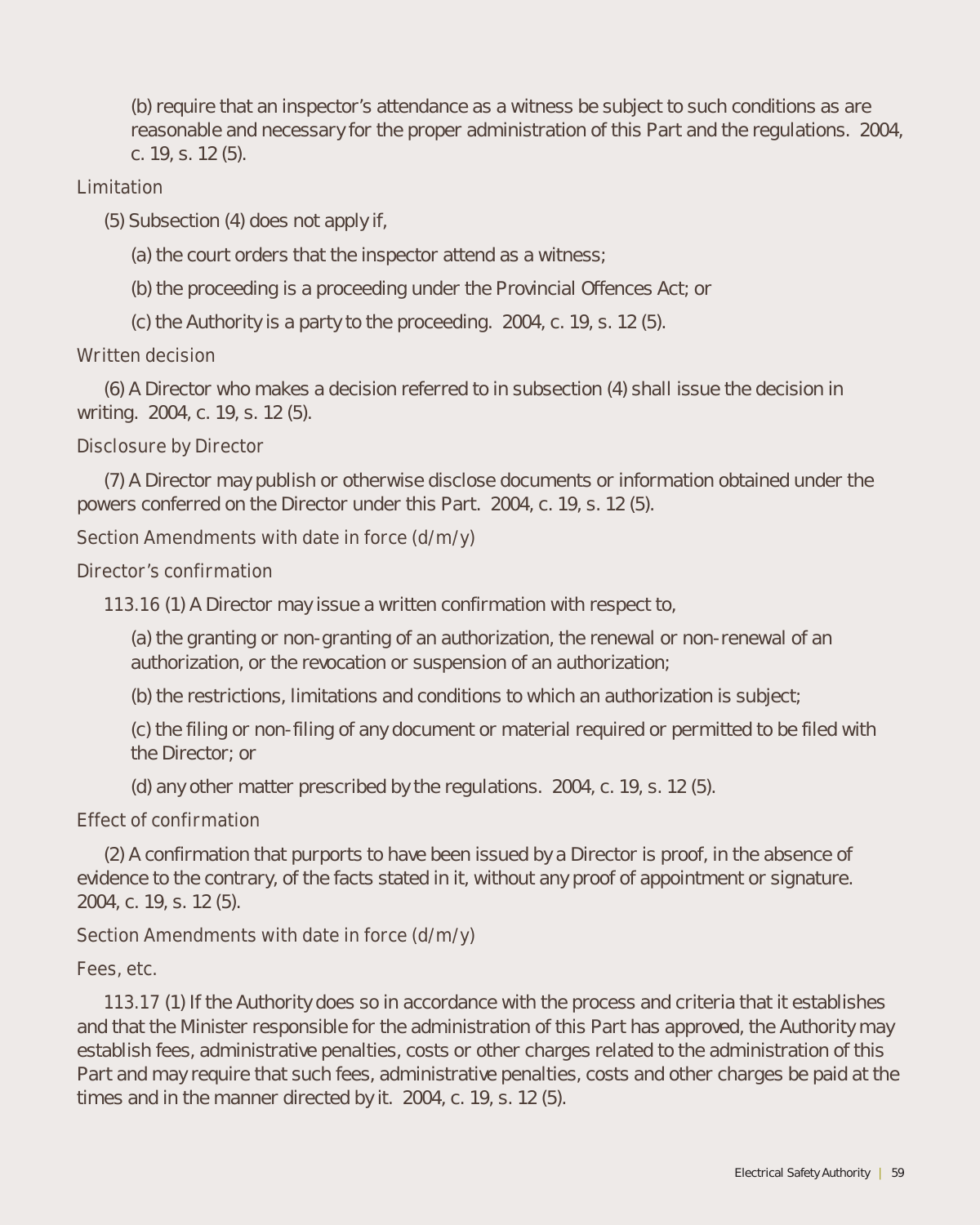## **Collection and application of fees**

(2) The Authority shall collect the fees, administrative penalties, costs and other charges that it requires to be paid under this section and shall apply them to the expenses incurred by the Authority in administering this Part. 2004, c. 19, s. 12 (5).

## **Section Amendments with date in force (d/m/y)**

## **Agreement to exercise Authority's powers**

**113.18** The Authority may enter into agreements with any person or body prescribed by the regulations authorizing the person or body to exercise and perform any of the powers and duties of the Authority under subsection 113 (11) or section 113.13 or 113.17 and, for that purpose, a reference in section 113.19 or 113.20 to the Authority shall be deemed to be a reference to the person or body. 2004, c. 19, s. 12 (5); 2006, c. 34, s. 12 (8).

## **Section Amendments with date in force (d/m/y)**

## **Liability**

**113.19** (1) No action or other civil proceeding shall be commenced against a director, an officer, an employee or an agent of the Authority, or a Director, an inspector or an officer appointed under this Part, for any act done in good faith in the exercise or performance or the intended exercise or performance of a power or duty under this Part, or for any neglect or default in the exercise or performance in good faith of such a power or duty. 2004, c. 19, s. 12 (5).

## **Same**

(2) Subsection (1) does not relieve the Authority of any liability to which it would otherwise be subject in respect of a cause of action arising from any act, neglect or default referred to in subsection (1). 2004, c. 19, s. 12 (5).

## **Section Amendments with date in force (d/m/y)**

## **Offences**

**113.20** (1) Every person,

 (a) that refuses or neglects to comply with section 113 or with any regulation, plan or specification made under its authority is guilty of an offence and on conviction is liable to a fine of not more than \$50,000 or to imprisonment for a term of not more than one year, or to both;

 (b) that refuses or neglects to comply with an order issued by the Authority under subsection 113 (11) is guilty of an offence and on conviction is liable to a fine of not more than \$50,000 or to imprisonment for a term of not more than one year, or to both, and a further fine of not more than \$5,000 for each day upon which the refusal or neglect is repeated or continued;

 (c) that refuses or neglects to comply with subsection 113.13 (6), 113.13.1 (2), 113.13.2 (3) or 113.14.1 (3) or (10) or disturbs or interferes with an inspector, investigator or other officer in the performance of a duty the inspector, investigator or officer was appointed to perform under this Part is guilty of an offence and on conviction is liable to a fine of not more than \$50,000 or to imprisonment for a term of not more than one year, or to both;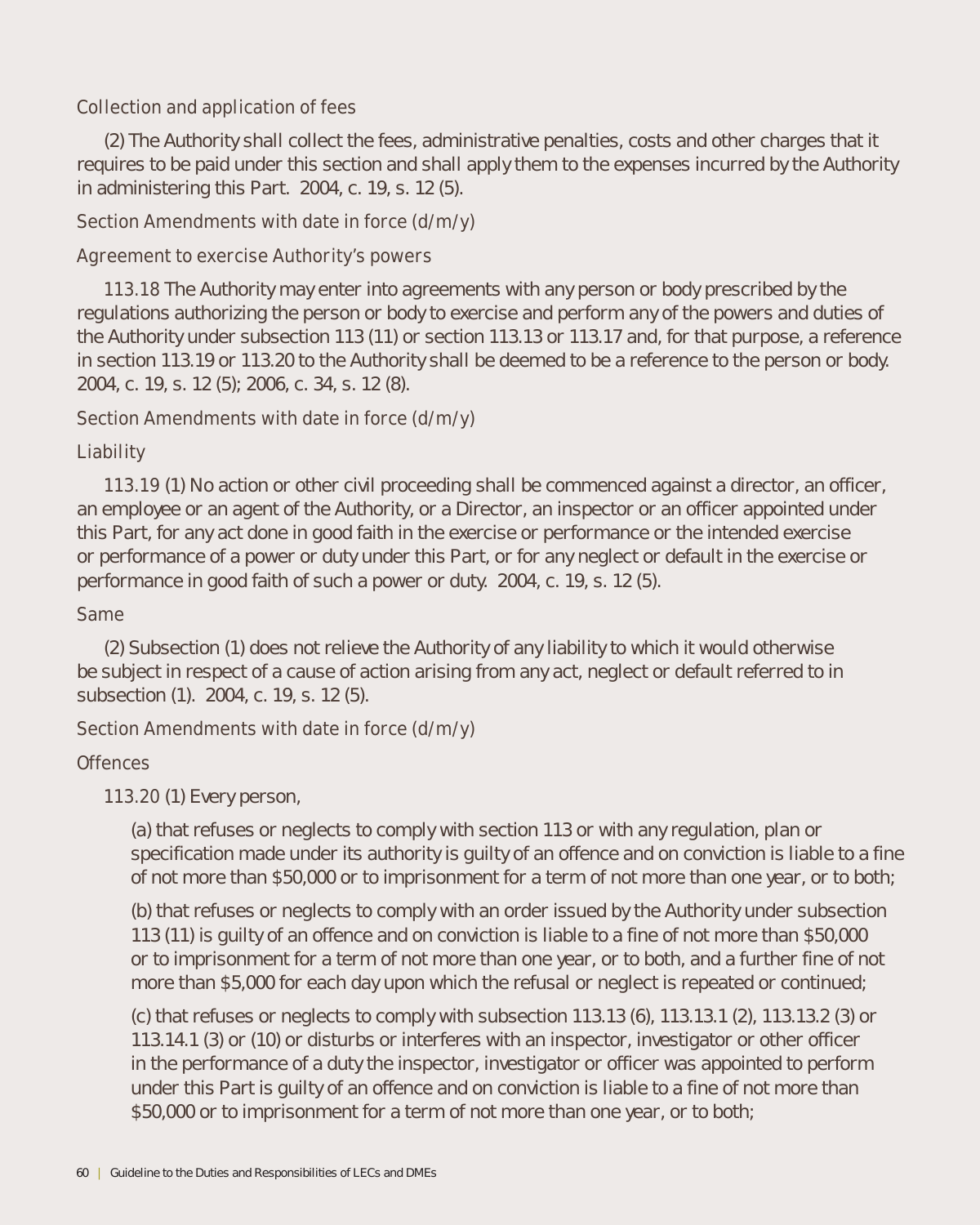(c.1) that contravenes or fails to comply with section 113.0.1 is guilty of an offence and on conviction is liable to a fine of not more than \$50,000 or to imprisonment for a term of not more than one year, or to both;

 (d) that contravenes or fails to comply with subsection 113.2 (1) is guilty of an offence and on conviction is liable to a fine of not more than \$50,000 or to imprisonment for a term of not more than one year, or to both, and a further fine of not more than \$5,000 for each day upon which the offence is repeated or continued;

 (e) that contravenes or fails to comply with any regulation made under the authority of clause 113.22 (1) (a), (e), (e.1) or (j) is guilty of an offence and on conviction is liable to a fine of not more than \$50,000 or to imprisonment for a term of not more than one year, or to both, and a further fine of not more than \$5,000 for each day upon which the offence is repeated or continued;

 ((f) that contravenes or fails to comply with a restriction, limitation or condition of an authorization is guilty of an offence and on conviction is liable to a fine of not more than \$50,000 or to imprisonment for a term of not more than one year, or to both, and a further fine of not more than \$5,000 for each day upon which the offence is repeated or continued;

 (g) that knowingly makes a false statement or furnishes false information to a Director under this Part is guilty of an offence and on conviction is liable to a fine of not more than \$50,000 or to imprisonment for a term of not more than one year, or to both;

 (h) that knowingly holds out as genuine any document, certificate, identification card or any other document issued under this Part or the regulations is guilty of an offence and on conviction is liable to a fine of not more than \$50,000 or to imprisonment for a term of not more than one year, or to both;

(i) that holds themself out as a holder of an authorization, an inspector, investigator or other official under this Part is guilty of an offence and on conviction is liable to a fine of not more than \$50,000 or to imprisonment for a term of not more than one year, or to both. 2005, c. 33, s. 7 (3); 2006, c. 34, s. 12 (9-13).

## **Same, corporations**

(2) A corporation that is guilty of an offence described in subsection (1) is liable, on conviction, to a fine of not more than \$1,000,000. 2005, c. 33, s. 7 (3).

## **Duty of director or officer**

(3) Every director or officer of a corporation has a duty to take all reasonable care to prevent it from committing an offence under subsection (2). 2006, c. 34, s. 12 (14).

## **Offence**

(4) Every director or officer who has a duty under subsection (3) and fails to carry out that duty is guilty of an offence and on conviction is liable to a fine of not more than \$50,000 or to imprisonment for a term of not more than one year, or to both. 2006, c. 34, s. 12 (14).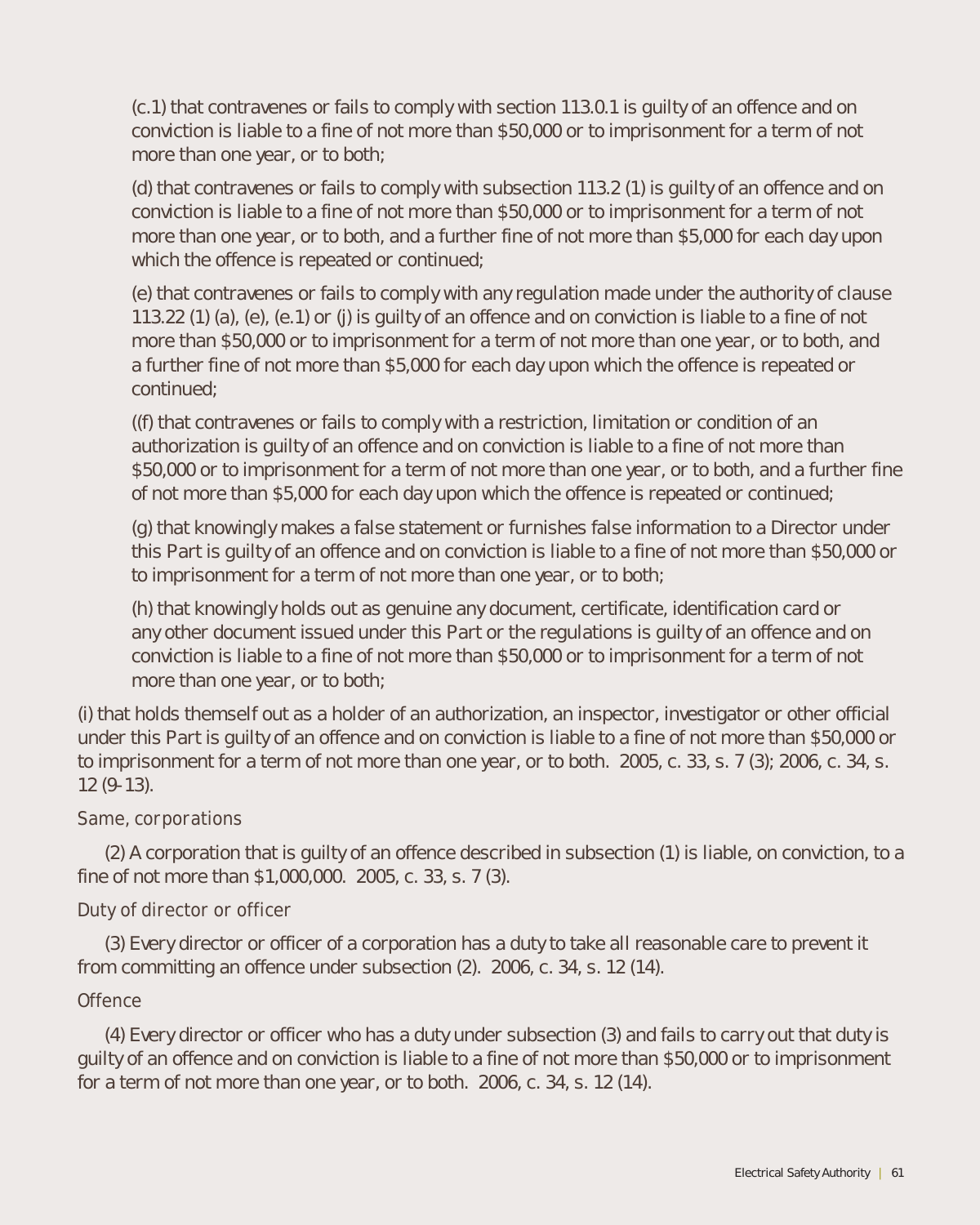## **Separate offence**

(5) Where a person contravenes any of the provisions of this Part, the regulations or any notice or order made under them on more than one day, the continuance of the contravention on each day shall be deemed to constitute a separate offence. 2006, c. 34, s. 12 (14).

## **Administrative penalty**

(6) A person against whom an administrative penalty has been levied by a designated administrative authority or, in the absence of such authority, by the Minister does not preclude a person from being charged with, and convicted of, an offence under this Part for the same matter. 2006, c. 34, s. 12 (14).

## **Note: On a day to be named by proclamation of the Lieutenant Governor, subsection (6) is repealed and the following substituted:**

## **Administrative penalty**

(6) The fact that an administrative penalty has been levied against a person by a delegated administrative authority or, in the absence of such authority, by the Minister does not preclude the person from being charged with, and convicted of, an offence under this Part for the same matter. 2012, c. 8, Sched. 11, s. 46 (3).

See: 2012, c. 8, Sched. 11, ss. 46 (3), 54 (1).

## **Time limit**

(7) No proceeding in respect of an alleged offence under this Part may be commenced after two years following the date on which the facts that gave rise to the alleged offence first came to the attention of the Director. 2006, c. 34, s. 12 (14).

## **Section Amendments with date in force (d/m/y)**

## **Conflict**

**113.21** This Part and the regulations prevail over any municipal by-law. 2004, c. 19, s. 12 (5).

## **Section Amendments with date in force (d/m/y)**

## **Regulations**

**113.22** (1) The Lieutenant Governor in Council may make regulations,

 (a) prescribing activities that require an authorization, classifying the activities, the persons who carry out the activities and the authorizations, and prescribing the classes of authorizations that are required for different classes of activities or for different classes of persons;

 (b) prescribing the training, experience, qualifications or skills that persons must have and the other requirements that persons must meet in order to obtain and retain a class of authorization;

 (c) prescribing the period, or the manner of determining the period, for which a class of authorization is valid;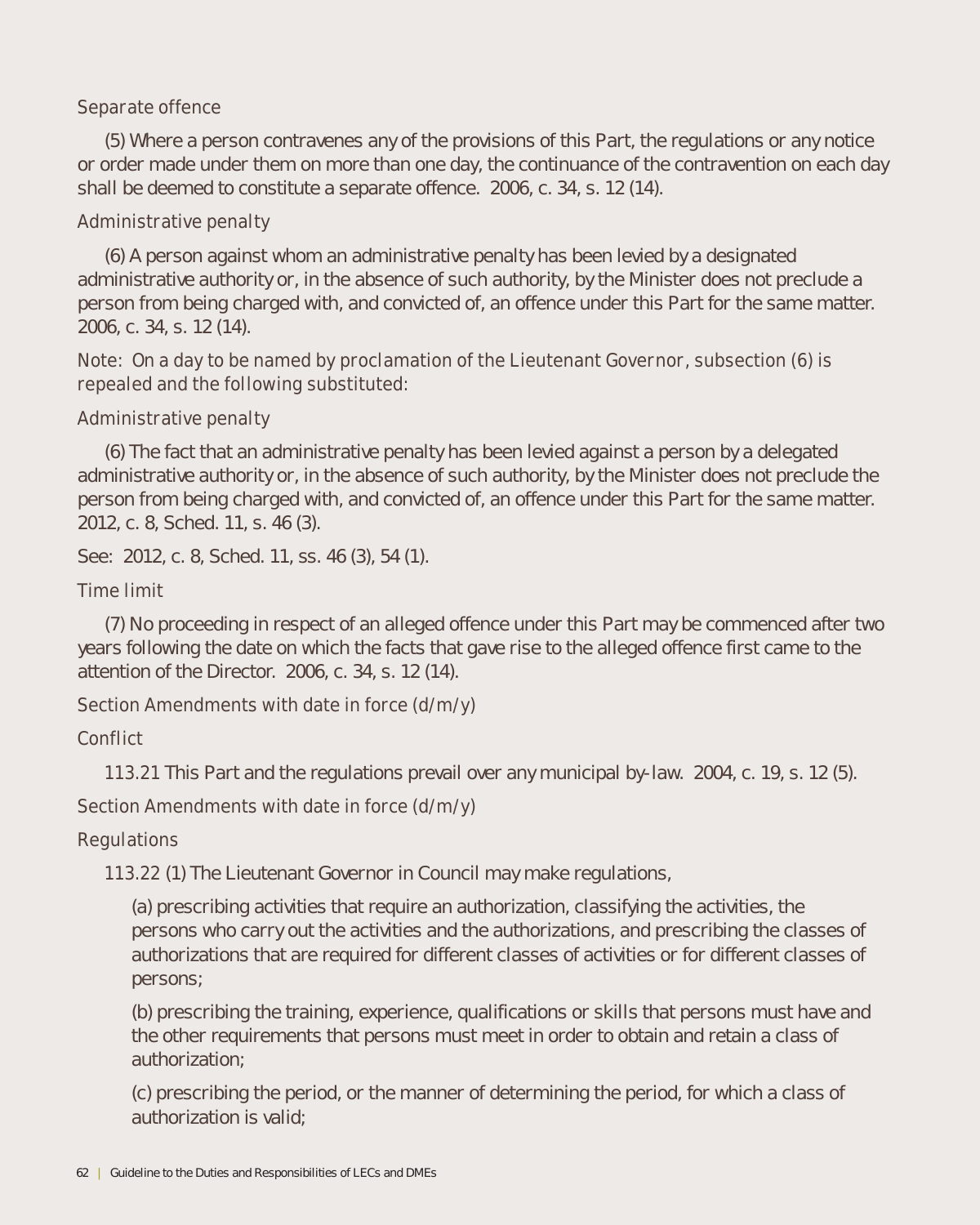(d) governing applications for authorization and applications for renewal of authorization, including prescribing procedures and timing requirements for making such applications;

(e) prescribing duties, powers and prohibitions that apply to holders of an authorization;

 (e.1) governing the documents and records that must be kept by holders of authorizations, including the manner and location in which they are kept and the time periods for retaining such information and authorizing the Director to specify the location at which they must be kept;

 (f) prescribing rules with which a Director must comply in imposing a restriction, limitation or condition on an authorization;

 (g) prescribing anything that must or may by this Part be done in accordance with the regulations or that is referred to in this Part as prescribed by, required by, provided in or referred to in the regulations;

 (h) exempting any person, work, matter or thing from any provision of this Part or the regulations;

(i) defining electrical incidents or accidents and classes of incidents or accidents;

(j) providing for the reporting to the Authority of the electrical incidents or accidents referred to in clause (i), including the manner and time for reporting, and prescribing classes of persons who are required to make such reports;

 (k) respecting any matter necessary or advisable to carry out effectively the intent and purpose of this Part. 2004, c. 19, s. 12 (5); 2006, c. 34, s. 12 (15, 16).

## **General or particular**

(2) A regulation made under subsection (1) may be general or particular in its application. 2004, c. 19, s. 12 (5).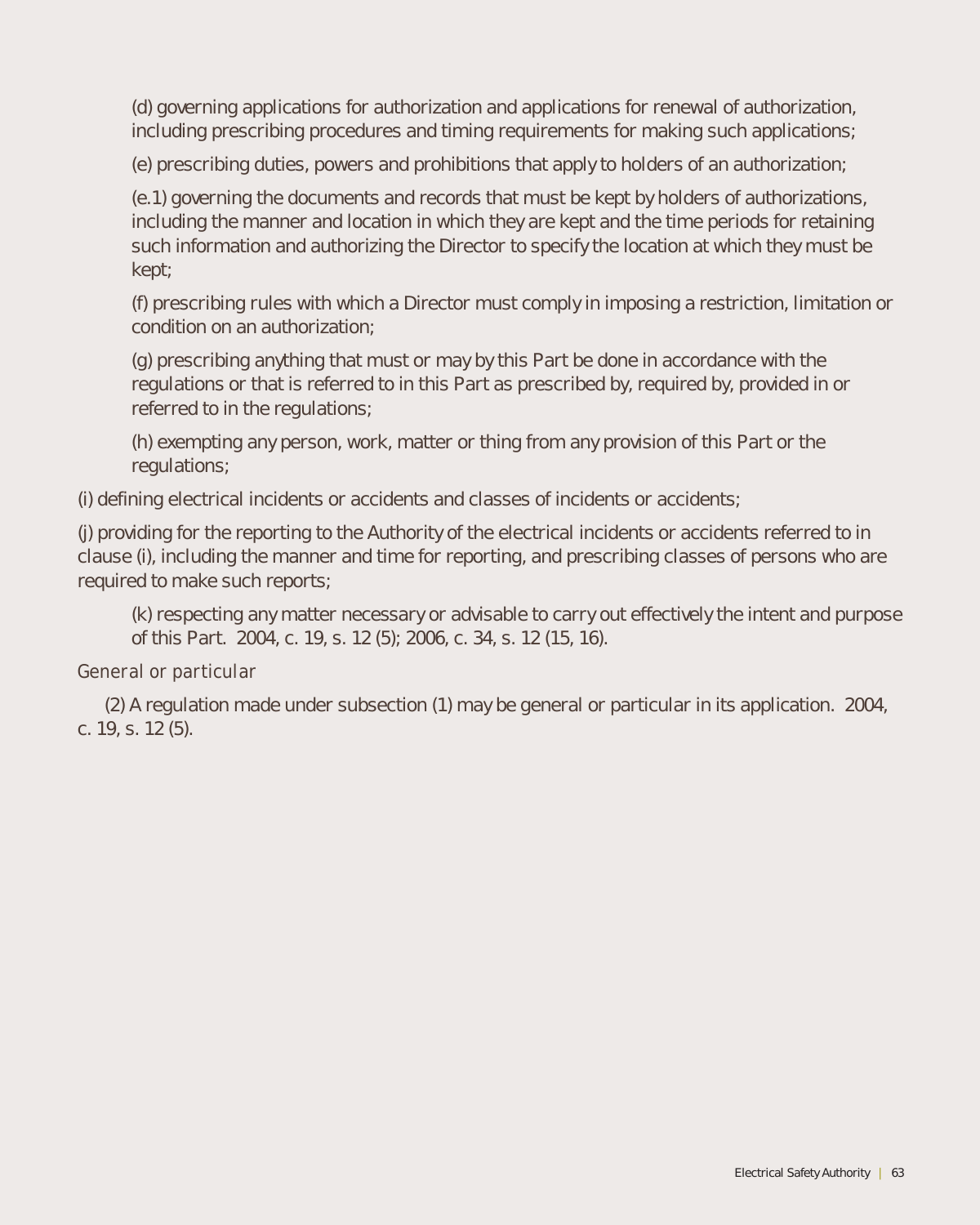# **APPENDIX C – ONTARIO REGULATION 570/05**

## Electricity Act, 1998 Loi de 1998 sur l'électricité

## ONTARIO REGULATION 570/05

## LICENSING OF ELECTRICAL CONTRACTORS AND MASTER ELECTRICIANS

Consolidation Period: From January 1, 2022 to the e-Laws currency date

Last amendment: 896/21.

Legislative History: 187/11, 439/12, 221/17, 196/19, 896/21.

*This is the English version of a bilingual regulation.*

## INTERPRETATION AND APPLICATION

#### **Definitions**

1. (1) In this Regulation,

"certificate of qualification" means a certificate of qualification issued under the *Building Opportunities in the Skilled Trades Act, 2021*; ("certificat de qualification")

"electrical contracting business" means a business that is engaged in the carrying out of electrical work; ("entreprise d'électricité")

"electrical contractor" means a person who is licensed to operate an electrical contracting business under this Regulation; ("entrepreneur en électricité")

"electrical equipment" means any apparatus, appliance, device, instrument, fitting, fixture, machinery, material or thing used in or for, or capable of being used in or for, the generation, transformation, transmission, distribution, supply or utilization of electric power or energy, and, without restricting the generality of the foregoing, includes any assemblage or combination of materials or things which is used, or is capable of being used or adapted, to serve or perform any particular purpose or function when connected to an electrical installation, notwithstanding that any of such materials or things may be mechanical, metallic or non-electric in origin; ("matériel électrique")

"electrical installation" means the installation of any wiring in or upon any land, building or premises from the point or points where electric power or energy can be supplied from any source to the point or points where such power or energy can be used in or on the land, building or premises by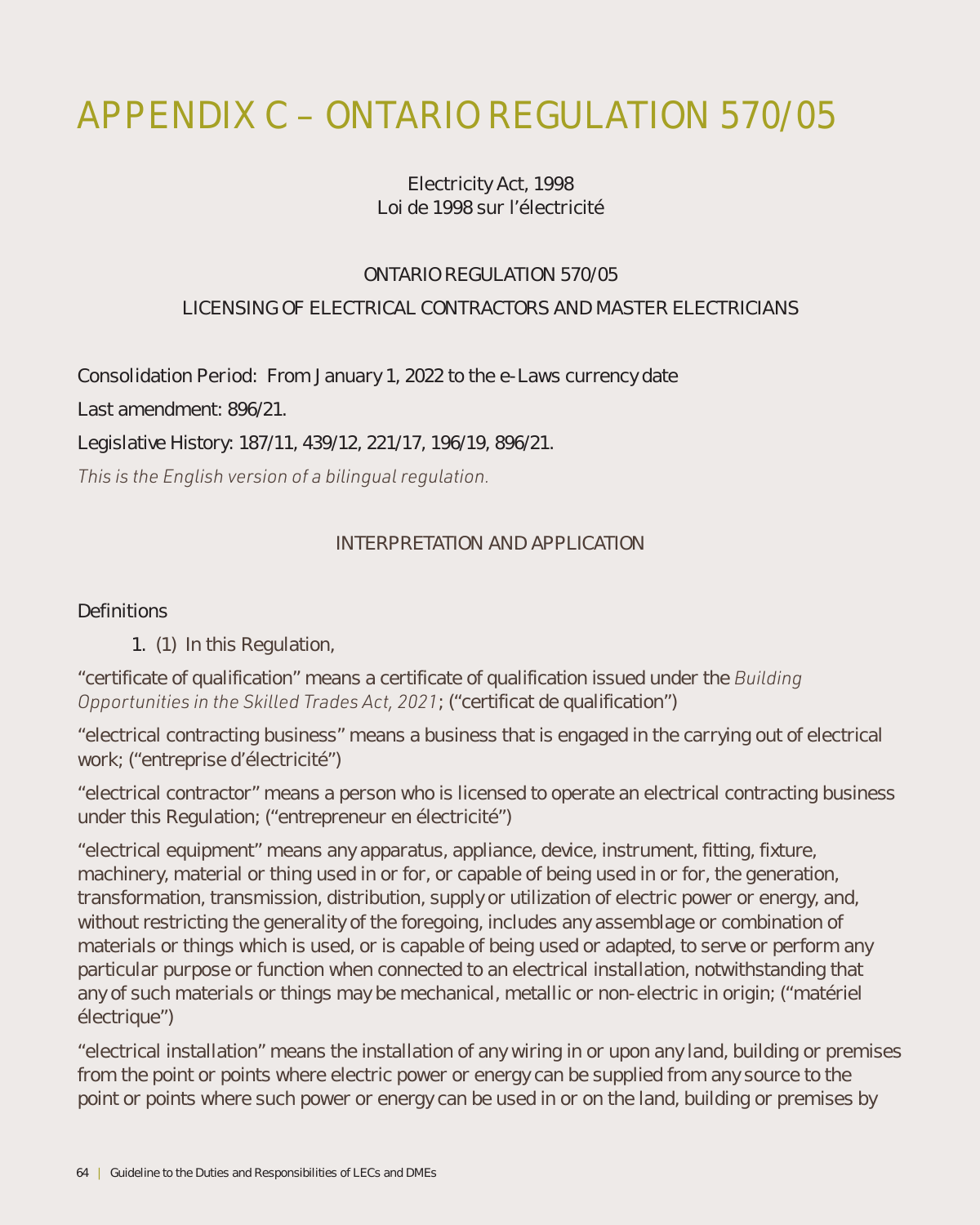any electrical equipment, including the connection of any such wiring with any of that equipment, and any part of the wiring, and the maintenance, alteration, extension and repair of such wiring; ("installation électrique")

"Electrical Safety Code" means the Electrical Safety Code adopted by reference in section 1 of Ontario Regulation 164/99 (Electrical Safety Code) made under the Act; ("code de sécurité relatif aux installations électriques")

"electrical work" means work within the scope of the Electrical Safety Code that consists of constructing, installing, protecting, maintaining, repairing, extending, altering, connecting or disconnecting any electrical installation or electrical equipment; ("travaux d'électricité")

"industrial establishment" means an office building, factory, arena, shop or office, and any land, buildings and structures appertaining thereto; ("établissement industriel")

"master electrician" means an individual who is licensed under this Regulation to assume the responsibilities set out in section 6 for the carrying out of electrical work on behalf of an electrical contractor; ("maître-électricien")

"professional engineer" means a holder of licence, a limited licence or a temporary licence issued under the *Professional Engineers Act*; ("ingénieur")

"provisional certificate of qualification" means a provisional certificate of qualification issued under the *Building Opportunities in the Skilled Trades Act, 2021*. ("certificat de qualification temporaire") O. Reg. 570/05, s. 1 (1); O. Reg. 439/12, s. 1; O. Reg. 221/17, s. 1; O. Reg. 896/21, s. 1.

(2) The use in this Regulation of "employ" and "employee" refers to the employer-employee relationship and not to an arrangement whereby a person engages an independent contractor to work on the person's behalf. O. Reg. 570/05, s. 1 (2).

## **Non-application of regulation**

**2.** This Regulation does not apply to a person engaged in the following types of electrical work:

- 1. Work done on original equipment of a manufacturer if done by an employee or agent of the original electrical equipment manufacturer who has been trained by the manufacturer to perform maintenance, service or repair on the equipment and if the work being done does not include extending or altering the equipment or installing, extending, altering or repairing any electrical wiring connected to that equipment.
- 2. Work done on electrical equipment or electrical installations within an industrial establishment or on a farm if done by an owner, an operator or an employee of the owner or operator.
- 3. Work done on electrical equipment or electrical installations within a residential dwelling if done by an owner or occupant of the dwelling.
- 4. Work done within the scope of practice for the trade of refrigeration and air conditioning systems mechanic or residential air conditioning systems mechanic by a person authorized under the *Building Opportunities in the Skilled Trades Act, 2021* to practise the applicable trade.
- 5. Work done within the scope of practice for the trade of sprinkler and fire protection installer by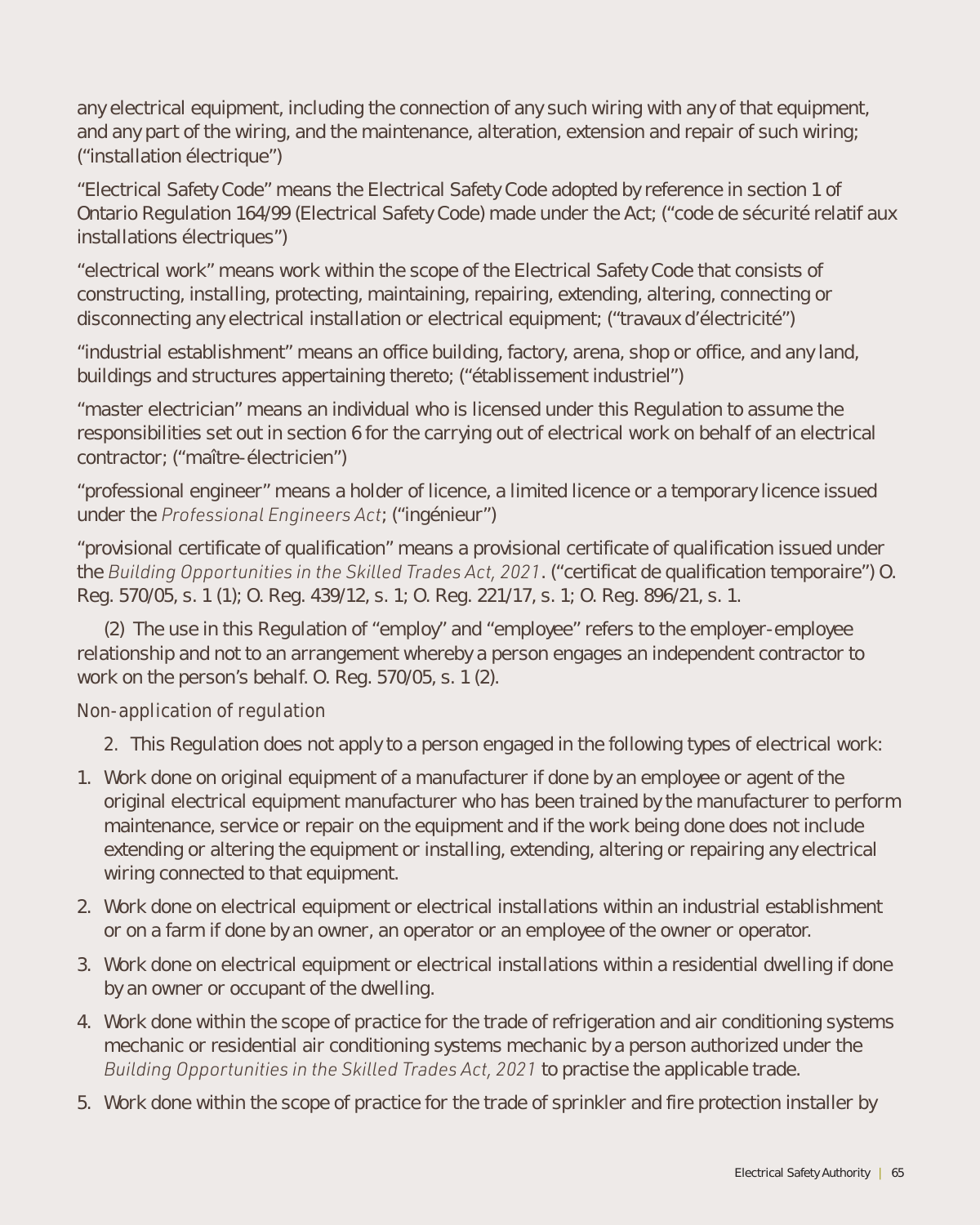a person authorized under the *Building Opportunities in the Skilled Trades Act, 2021* to practise that trade.

- 6. Work done on elevators and escalators by a person authorized to do such work under Ontario Regulation 209/01 (Elevating Devices) made under the T*echnical Standards and Safety Act, 2000*.
- 7. Work done on electrical components of appliances by a person authorized to do such work under Ontario Regulation 210/01 (Oil and Gas Pipeline Systems), Ontario Regulation 211/01 (Propane Storage and Handling) and Ontario Regulation 215/01 (Fuel Industry Certificates) made under the *Technical Standards and Safety Act, 2000.*
- 8. Work done on electrical equipment that plugs into an electrical source if the work being done constitutes maintenance, service or repair of the equipment that does not include extending or altering the equipment or installing, extending, altering or repairing any electrical wiring connected to that equipment.
- 9. Work done that falls within the scope of Ontario Regulation 22/04 (Electrical Distribution Safety) made under the *Electricity Act, 1998*.
- 10. Work done on any electrical equipment or electrical installation that is specifically excluded by Rule 2-000 of the Electrical Safety Code. O. Reg. 570/05, s. 2; O. Reg. 439/12, s. 2; O. Reg. 196/19, s. 1; O. Reg. 896/21, s. 2.

## LICENCES

## **Licence required, electrical contractor**

**3.** No person shall operate an electrical contracting business without an electrical contractor licence issued under this Regulation. O. Reg. 570/05, s. 3.

## **Duties of electrical contractor**

**4.** (1) An electrical contractor shall ensure that all electrical work carried out on the electrical contractor's behalf is carried out in accordance with all applicable laws, including the Electrical Safety Code and the laws relating to health and safety, employment standards, consumer protection, business tax and business practices. O. Reg. 570/05, s. 4 (1).

 (2) An electrical contractor shall designate one or more master electricians to assume the responsibilities set out in section 6 for the carrying out of electrical work on the contractor's behalf. O. Reg. 570/05, s. 4 (2).

 (3) An electrical contractor shall not designate a master electrician under subsection (2) if the designation will result in the master electrician acting as a designated master electrician on behalf of more than one electrical contractor at the same time. O. Reg. 570/05, s. 4 (3).

## **Licence required, master electrician**

 **5.** No person shall assume the responsibilities set out in section 6 for the carrying out of electrical work on behalf of an electrical contractor without a master electrician licence issued under this Regulation. O. Reg. 570/05, s. 5.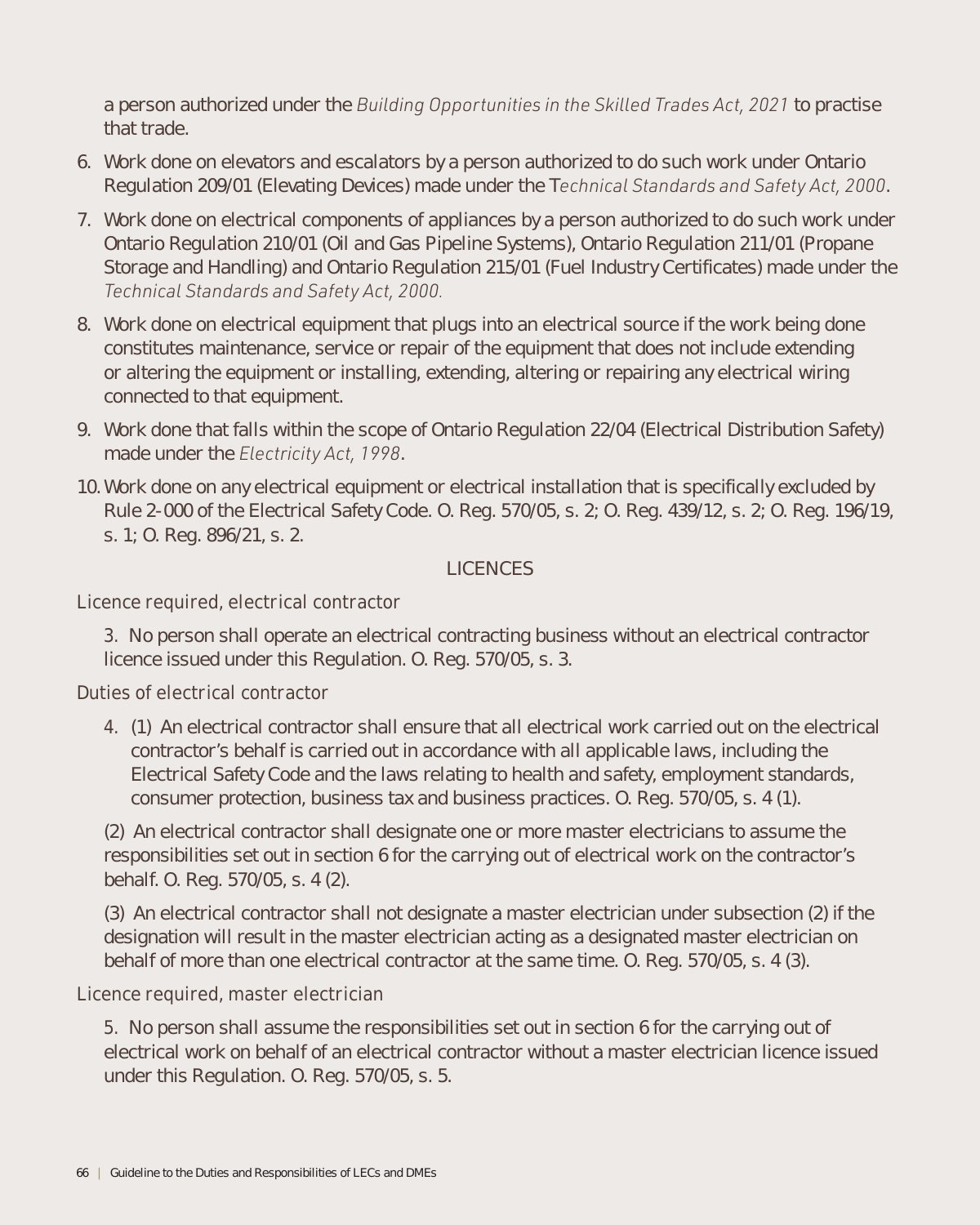## **Responsibilities of designated master electrician**

 **6.** A master electrician designated by an electrical contractor is, within the scope of the designation, responsible,

 (a) for the personal planning and direct supervision of electrical work carried out on behalf of the electrical contractor;

 (b) for ensuring that the electrical work is carried out in accordance with applicable law, including the Electrical Safety Code and the laws relating to health and safety and consumer protection, on behalf of the electrical contractor; and

(c) for other matters of a similar nature. O. Reg. 570/05, s. 6.

## **Prohibitions, master electrician**

 **7**. (1) A master electrician shall not accept a designation from an electrical contractor unless the master electrician is actively employed by the designating electrical contractor. O. Reg. 570/05, s.  $7(1)$ .

 (2) A master electrician designated by an electrical contractor shall not accept a designation from another electrical contractor if accepting the second designation will result in the master electrician acting in this capacity on behalf of more than one electrical contractor at the same time. O. Reg. 570/05, s. 7 (2).

 (3) A master electrician shall not carry out electrical work unless he or she holds a certificate of qualification that is not suspended and that authorizes the carrying out of the electrical work. O. Reg. 439/12, s. 3.

## **Electrical contractor licence: requirements**

 **8.** A person who applies for an electrical contractor licence shall not be issued the licence unless the applicant,

(a) in the case of an individual, is at least 18 years old;

 (b) is a master electrician or, if the applicant is not a master electrician, the applicant employs at least one master electrician whom the applicant has designated as having the responsibilities set out in section 6 for the carrying out of electrical work on the applicant's behalf;

(c) has an address for service in Ontario;

(d) has public liability and property damage insurance coverage of at least \$2,000,000;

 (e) has registered with the Workplace Safety and Insurance Board, if the applicant is required to register under the *Workplace Safety and Insurance Act, 1997*;

 (f) is not in default of filing a return with the Minister of Finance or the Canada Revenue Agency or of paying any tax, penalty or interest assessed under the *Excise Tax Act* (Canada), the *Retail Sales Tax Act* or the *Corporations Tax Act*, if applicable, for which payment arrangements have not been made; and

 (g) does not owe the Authority any money for which payment arrangements have not been made. O. Reg. 570/05, s. 8; O. Reg. 221/17, s. 2.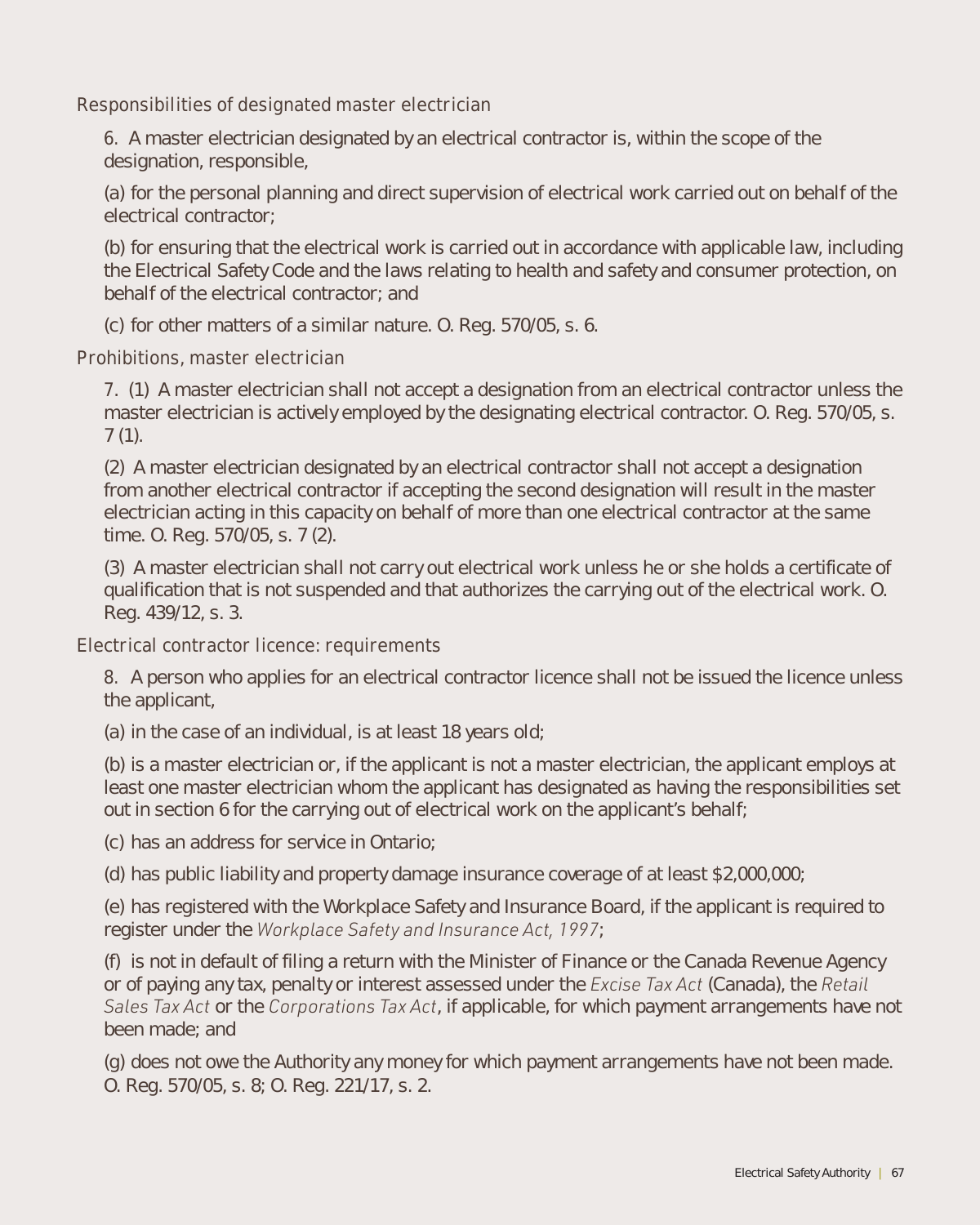## **Application for electrical contractor licence**

**9.** An application for an electrical contractor licence shall,

 (a) be in the form established by the Authority under clause 12 (1) (a) of the *Safety and Consumer Statutes Administration Act, 1996* and be completed in full;

(b) be accompanied by the fee set by and payable to the Authority;

 (c) include a certificate of insurance for public liability and property damage insurance coverage of at least \$2,000,000;

 (d) include the applicant's employer account number issued by the Workplace Safety and Insurance Board if the applicant is required to have one. O. Reg. 570/05, s. 9.

## **10., 10.1 REVOKED:** O. Reg. 221/17, s. 3.

## **Master electrician licence: requirements**

**11.** An individual who applies for a master electrician licence shall not be issued the licence unless the applicant,

(a) is at least 18 years old;

(b) demonstrates at least three years experience,

- (i) practising the trade of electrician construction and maintenance, electrician domestic and rural or industrial electrician under a certificate of qualification or a provisional certificate of qualification in the applicable trade that is not suspended,
- (ii) working for an electrical contractor as a licensed professional engineer registered with the Professional Engineers of Ontario,
- (iii)working for an electrical contractor in the capacity of a certified engineering technician or a certified engineering technologist registered with the Ontario Association of Certified Engineering Technicians and Technologists, or
- (iv) practising the trade of powerline technician under a certificate of qualification or a provisional certificate of qualification in that trade that is not suspended;

 (c) has passed the master electrician qualifying examination within the 12-month period preceding the date of the application; and

 (d) does not owe the Authority any money for which payment arrangements have not been made. O. Reg. 570/05, s. 11; O. Reg. 187/11, s. 3; O. Reg. 439/12, s. 4; O. Reg. 896/21, s. 3.

## **Application for master electrician licence**

**12.** An application for a master electrician licence shall,

 (a) be in a form established by the Authority under clause 12 (1) (a) of the *Safety and Consumer Statutes Administration Act, 1996* and be completed in full;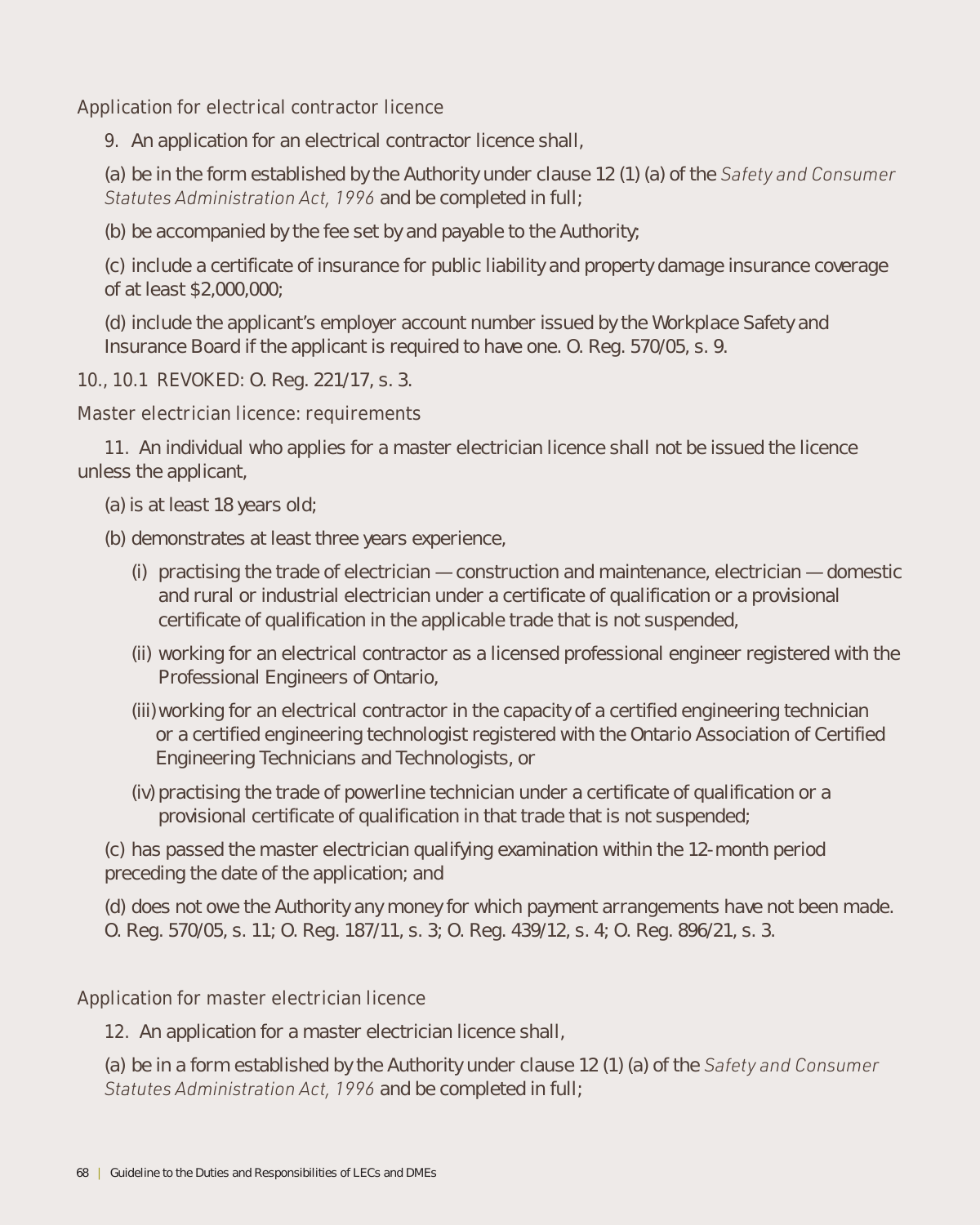(b) be accompanied by the fee set by and payable to the Authority;

 (c) include proof that the applicant passed the master electrician qualifying examination within the 12-month period preceding the date of the application;

 (d) if the applicant practises the trade of electrician — construction and maintenance, electrician — domestic and rural, industrial electrician or powerline technician, include a copy of a certificate of qualification in the applicable trade that is not suspended and proof of at least three years experience in practising that trade;

 (e) if the applicant is a licensed professional engineer, include a copy of a valid licence issued under the Professional Engineers Act and proof of at least three years experience working for an electrical contractor as a professional engineer; and

 (f) if the applicant is a certified engineering technician or a certified engineering technologist, include a copy of a valid certificate indicating that the applicant is a certified engineering technician or a certified engineering technologist, a copy of a valid registration with the Ontario Association of Certified Engineering Technicians and Technologists and proof of at least three years experience working for an electrical contractor as a certified engineering technician or a certified engineering technologist. O. Reg. 570/05, s. 12; O. Reg. 439/12, s. 5.

## **Licences**

 **13.** (1) An electrical contractor licence shall be in the form of a certificate that includes the following information:

- 1. REVOKED: O. Reg. 221/17, s. 4 (2).
- 2. The legal name of the business and the name under which it operates.
- 3. The number of the licence.
- 4. The date the licence takes effect and its expiry date. O. Reg. 570/05, s. 13 (1); O. Reg. 221/17, s.  $4(1-3)$ .

(2) A master electrician licence shall be in the form of a card bearing a recent photograph of the licence holder, that includes the following information:

- 1. The name of the licence holder.
- 2. The type of certificate or licence relied upon by the licence holder to obtain the licence under this Regulation.
- 3. The number of the licence.
- 4. The date the licence takes effect and its expiry date. O. Reg. 570/05, s. 13 (2).
- (3) A licence is valid throughout Ontario. O. Reg. 570/05, s. 13 (3).
- (4) A licence is not transferable. O. Reg. 570/05, s. 13 (4).
- (5) REVOKED: O. Reg. 221/17, s. 4 (4).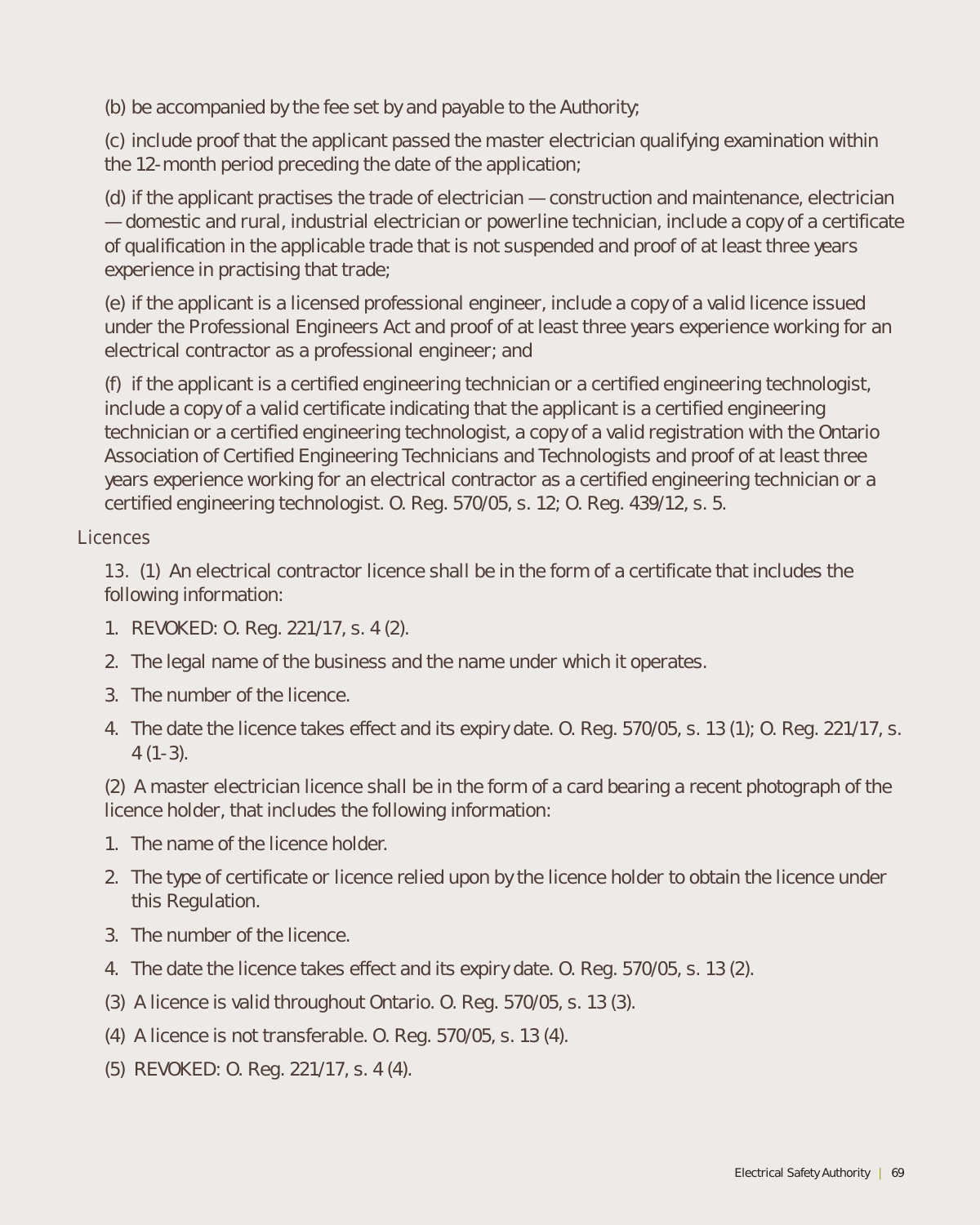## **Contractor failure to continue to meet requirements for licence**

 **14.** (1) The holder of an electrical contractor licence shall immediately cease to operate the electrical contracting business in respect of which the licence is issued if any of the requirements for obtaining the licence, as set out in section 8, or a restriction, limitation or condition of the licence that is imposed by a Director or specified in sections 17 to 24 ceases to be met during the currency of the licence. O. Reg. 221/17, s. 5 (1).

 (2) Subsection (1) does not apply to the holder of an electrical contractor licence who ceases to meet the requirement to employ at least one designated master electrician, as set out in clause 8 (b) if the electrical contractor notifies the Director of the loss of the last designated master electrician within five days of the occurrence, in which case the electrical contractor may continue to operate for a period of 60 days after the occurrence. O. Reg. 570/05, s. 14 (2); O. Reg. 221/17, s. 5 (2).

 (3) Despite subsection (2), if the expiry date indicated on the licence falls within the 60-day period and the electrical contractor has been unable to employ and designate a master electrician before the expiry date indicated on the licence, the licence expires on the expiry date. O. Reg. 570/05, s. 14 (3).

 (4) If, within the 60-day period, the electrical contractor employs and designates a master electrician and notifies the Director of the designation, the electrical contractor may continue to operate beyond the end of the 60-day period. O. Reg. 570/05, s. 14 (4).

 (5) If, within the 60-day period, the electrical contractor fails to employ and designate a master electrician, the electrical contractor shall cease to operate at the end of that period unless, at the request of the electrical contractor made at any time within the 60-day period, the Director permits the electrical contractor to continue to operate for up to 60 further days on being satisfied that,

- (a) the electrical contractor has made all reasonable efforts to employ and designate a master electrician during the first 60-day period; and
- (b) it is likely that the electrical contractor will be able to employ and designate a master electrician within the period of the extension. O. Reg. 570/05, s. 14 (5).
- (6) If the period of operation is extended under subsection (5) and the electrical contractor fails to employ and designate a new master electrician within the extension period, the electrical contractor shall cease immediately to operate until a master electrician has again been employed and designated and the Director is notified of the designation. O. Reg. 570/05, s. 14 (6).

## **Expiry and renewal of licences**

 **15.** (1) An electrical contractor licence expires on the date indicated on the licence. O. Reg. 570/05, s. 15 (1); O. Reg. 221/17, s. 6 (1).

 (2) Despite subsection (1), the licence expires on the date the electrical contractor ceases to operate the business for which the licence was issued if that date is earlier than the expiry date indicated on the licence. O. Reg. 570/05, s. 15 (2).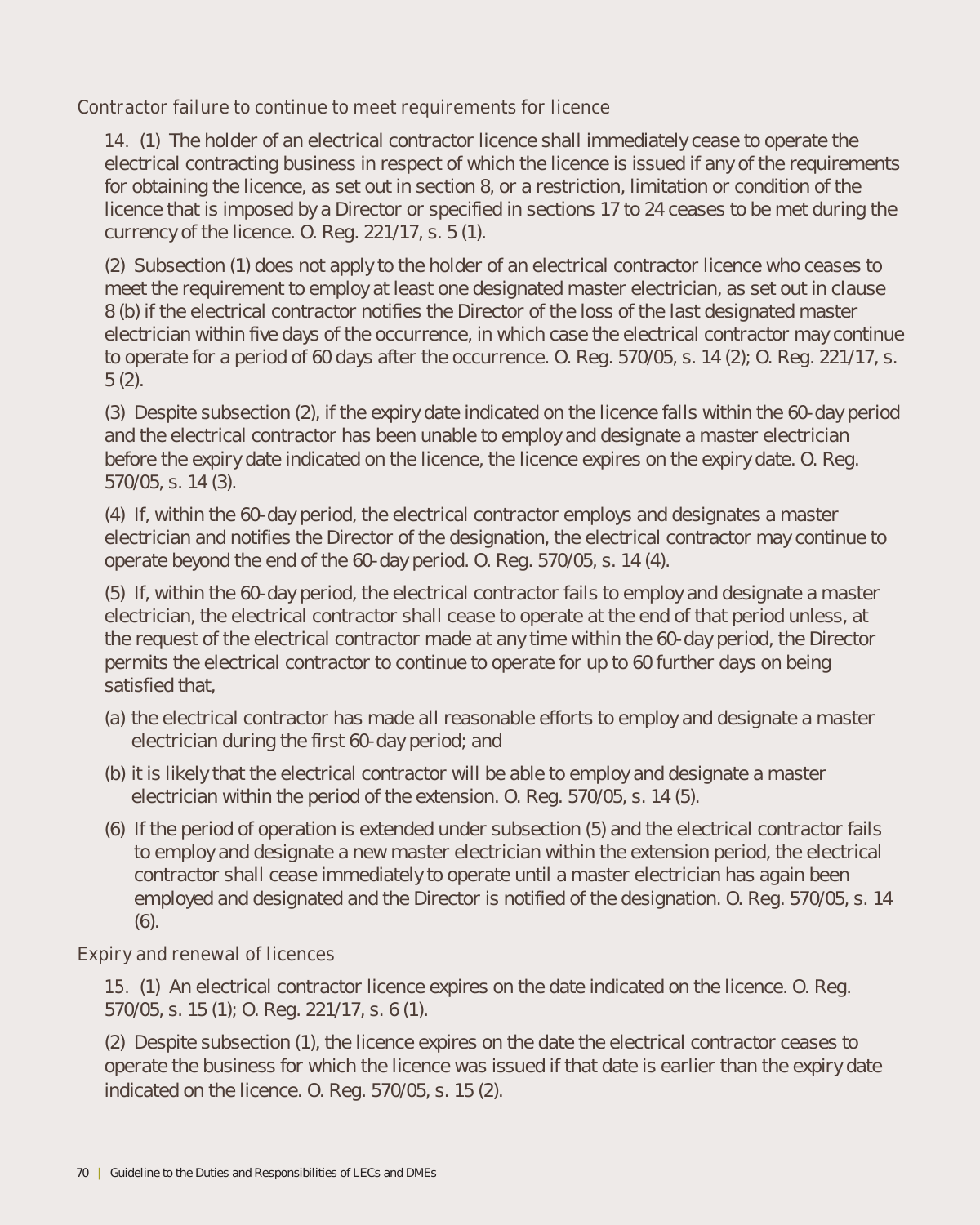(3) A master electrician licence expires on the date indicated on the licence. O. Reg. 570/05, s. 15 (3).

 (4) An application for the renewal of an electrical contractor licence or a master electrician licence shall be made no later than 30 days before the expiry date of the licence, shall be in the form established by the Authority and be accompanied by the fee set by and payable to the Authority. O. Reg. 570/05, s. 15 (4); O. Reg. 221/17, s. 6 (2).

 (5) An applicant for the renewal of an electrical contractor licence shall meet the requirements set out in clauses 8 (b) to (g) and, for that purpose, shall provide the information and proof required by clauses 9 (c) and (d). O. Reg. 570/05, s. 15 (5); O. Reg. 221/17, s. 6 (3).

(6) REVOKED: O. Reg. 221/17, s. 6 (4).

 (7) An applicant for the renewal of a master electrician licence shall meet the requirement set out in clause 11 (d) and provide a copy of a certificate of qualification in the trade of electrician — construction and maintenance, electrician — domestic and rural, industrial electrician or powerline technician under clause 12 (d), a valid licence under clause 12 (e) or a valid certificate and valid registration under clause 12 (f). O. Reg. 439/12, s. 6.

 (8) If the licence holder applies for a renewal less than thirty days before the expiry date but no later than 14 days after that date, the licence holder shall submit the information or documents described in subsection (5) or (7), as applicable, and pay the renewal fee, calculated from the date of expiry of the expired licence. O. Reg. 570/05, s. 15 (8); O. Reg. 221/17, s. 6 (5).

 (9) If the licence holder applies for a renewal more than 14 days but less than one year after the expiry date, the holder shall submit the information or documents described in subsection (5) or (7), as applicable, pay the renewal fee, calculated from the date of expiry of the expired licence, and the late filing fee established by the Authority. O. Reg. 570/05, s. 15 (9); O. Reg. 221/17, s. 6 (5).

 (10) Subject to subsection (10.1), an application for a renewal of a master electrician licence submitted one year or more after the expiry date of the expired licence shall be treated as a new application and all requirements relating to new applications apply, including the requirement to pass the master electrician qualifying examination within the 12-month period preceding the date of the application. O. Reg. 570/05, s. 15 (10); O. Reg. 221/17, s. 6 (6); O. Reg. 196/19, s. 2 (1).

 (10.1) If the licence holder applies for the renewal of a master electrician licence one year or more after the expiry date of the expired licence and a Director has reason to believe that the licence holder did not make the application before that expiry date because of extenuating circumstances that created undue hardship for the licence holder, the Director may accept the application if it contains the information or documents described in subsection (7) and the licence holder pays the fee that would have been payable if the licence holder had made the application in accordance with subsection (4). O. Reg. 196/19, s. 2 (2).

 (10.2) If a Director grants an application for the renewal of a master electrician licence under subsection (10.1), the Director may impose terms, conditions and limitations on the renewal as the Director sees fit if they relate to eligibility of the applicant for the original licence. O. Reg. 196/19, s. 2 (2).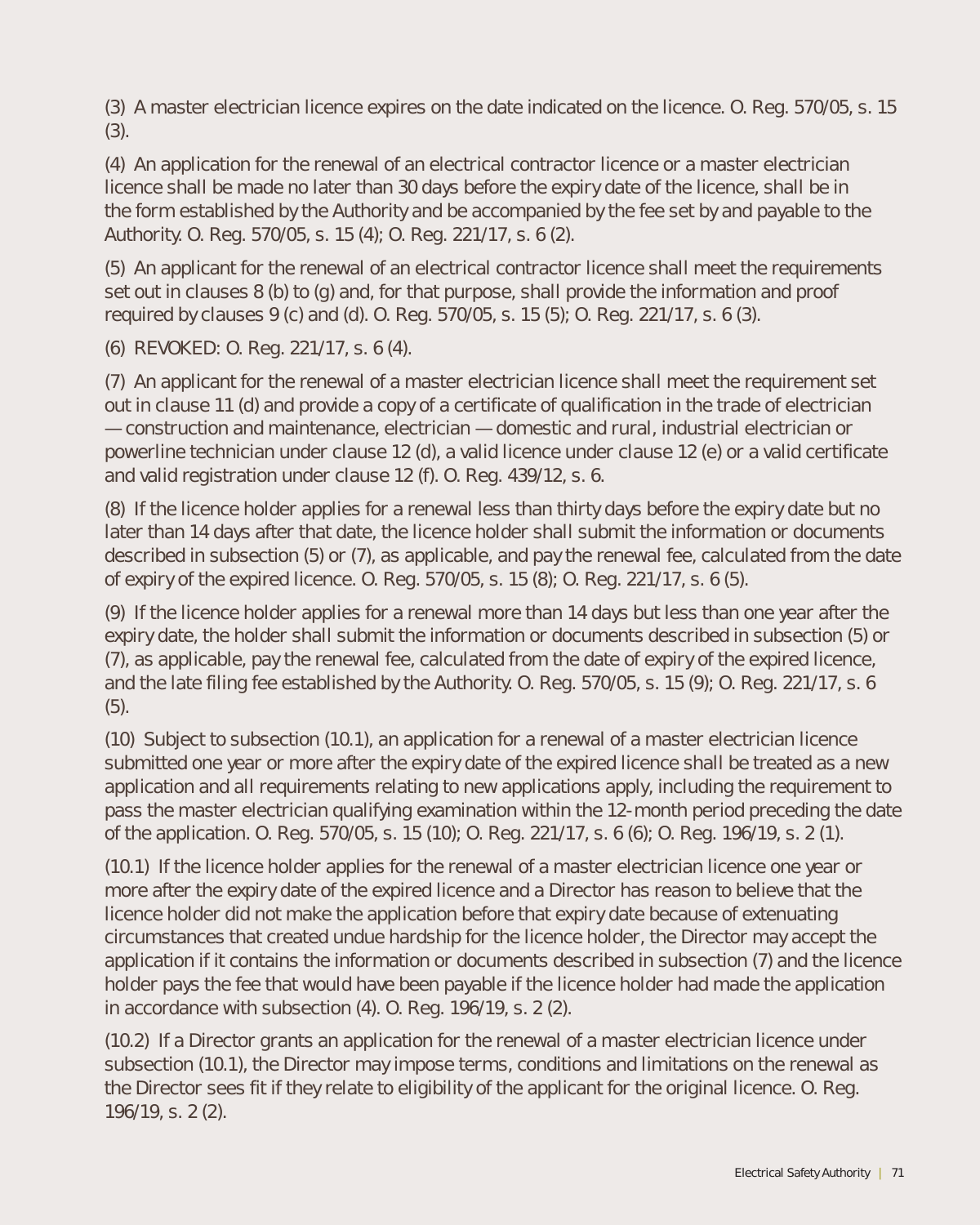(11) An application for a renewal of an electrical contractor licence submitted one year or more after the expiry date of the expired licence shall be treated as a new application and all requirements relating to new applications apply. O. Reg. 570/05, s. 15 (11).

(12), (13) REVOKED: O. Reg. 221/17, s. 6 (7).

# **CONDITIONS OF LICENCES**

# **Conditions of electrical contractor licences**

 **16.** Sections 17 to 24 state conditions of an electrical contractor licence. O. Reg. 570/05, s. 16; O. Reg. 221/17, s. 7.

# **Posting of licence**

 **17.** (1) An electrical contractor shall post the licence in a prominent location at the contractor's principal place of business in a manner that the public is likely to see it. O. Reg. 570/05, s. 17 (1).

(2) An electrical contractor shall post a copy of the licence in a prominent location at any other place of business at or from which the contractor carries on business. O. Reg. 570/05, s. 17 (2).

## **Business name**

 **18.** An electrical contractor shall not carry on business in a name other than the name indicated on the licence. O. Reg. 570/05, s. 18.

## **Display of licence number**

 **19.** An electrical contractor shall prominently display the licence number in all correspondence, contracts and advertisements, on business vehicles and, generally, in all situations where they are communicating with the public. O. Reg. 570/05, s. 19.

# **Retention of application information**

 **20.** An electrical contractor shall retain every document provided in the application for the licence or a renewal of the licence until the expiry of the licence or renewal. O. Reg. 570/05, s. 20.

## **Designations to be recorded**

 **21.** (1) An electrical contractor shall keep a record of all designations of master electricians, irrespective of the number of designations made. O. Reg. 570/05, s. 21 (1).

(2) The record mentioned in subsection (1) shall include the name of the designated master electrician, the date on which the designation is made, the period of time for which the designation is effective and the scope of the designation. O. Reg. 570/05, s. 21 (2).

# **Notice of changes to information**

**22.** An electrical contractor shall notify the Director in the form obtained from him or her of any change to the information provided in the licence application or renewal of licence application, including any change in the designated master electrician for the purpose of clause 8 (b), within five business days of the change. O. Reg. 570/05, s. 22; O. Reg. 221/17, s. 8.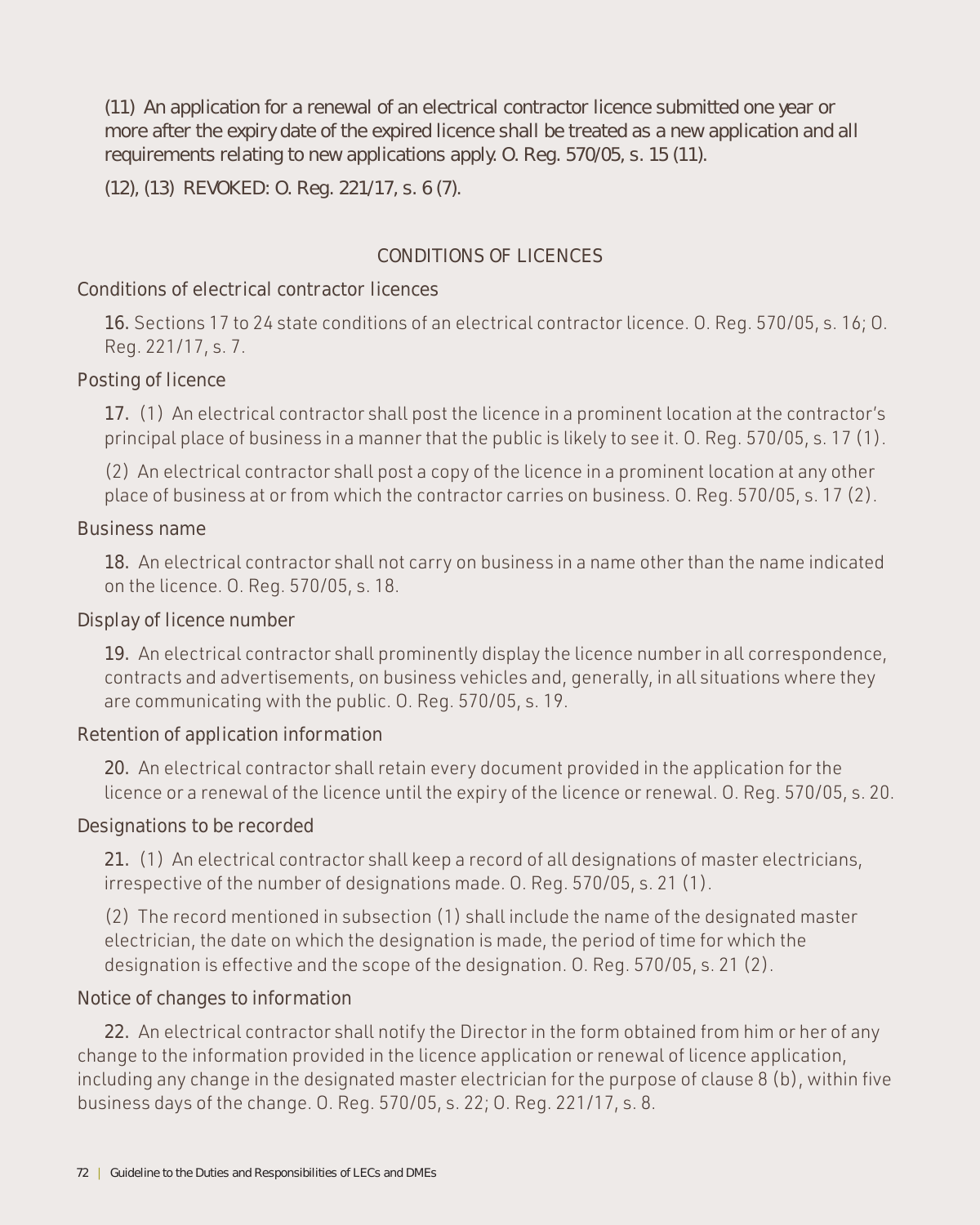## **Notice of failure to meet licence requirements**

 **23.** An electrical contractor shall notify the Director immediately of any failure to continue to meet the requirements for the relevant type of electrical contractor licence during the currency of the licence. O. Reg. 570/05, s. 23.

## **Return of licence**

 **24.** An electrical contractor shall return the electrical contractor licence to the Director within five business days of its suspension, revocation or expiry using a form of delivery that provides proof of delivery. O. Reg. 570/05, s. 24; O. Reg. 221/17, s. 9.

## **Conditions of master electrician licence**

 **25.** Sections 26 to 28 state conditions of a master electrician licence. O. Reg. 570/05, s. 25.

## **Carrying of licence**

 **26.** A master electrician shall carry the licence while engaged in activities requiring the licence. O. Reg. 570/05, s. 26.

## **Retention of application information**

 **27.** A master electrician shall retain every document provided in the application for the licence or a renewal of the licence until the expiry of the licence or renewal. O. Reg. 570/05, s. 27.

## **Notice of changes to information**

 **28.** A master electrician shall notify the Director in the form obtained from him or her of any change to the information provided in the licence application or renewal of licence application, including the fact of ceasing to act as a designated master electrician for an electrical contractor, within five business days of the change. O. Reg. 570/05, s. 28; O. Reg. 221/17, s. 10.

## **Notice of failure to meet licence requirements**

 **29.** A master electrician shall notify the Director immediately of any failure to continue to meet the requirements for the licence during the currency of the licence. O. Reg. 570/05, s. 29.

## **Return of licence**

 **30.** A master electrician shall return the master electrician licence to the Director within five business days of its suspension, revocation or expiry, using a form of delivery that provides proof of delivery. O. Reg. 221/17, s. 11.

**31., 32.** REVOKED: O. Reg. 221/17, s. 12.

 **33.** OMITTED (PROVIDES FOR COMING INTO FORCE OF PROVISIONS OF THIS REGULATION). O. Reg. 570/05, s. 33.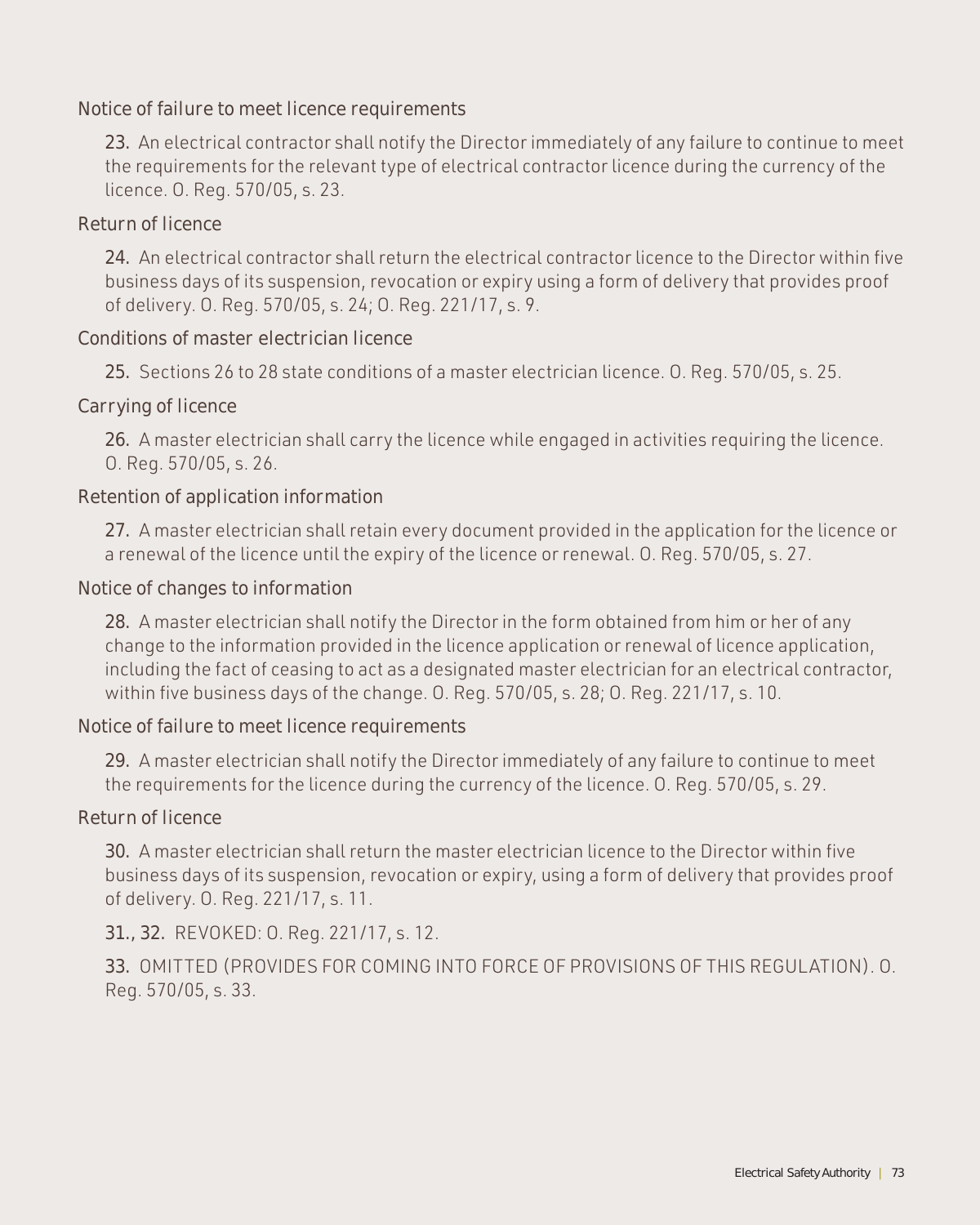# **APPENDIX D – LICENCE HOLDER STANDARDS OF CONDUCT**





**Licence Holder Standards of Conduct**

Licensed Electrical Contractors and Master Electricians who are granted a licence are provided with a legal right to perform certain tasks related to electrical work. In return for this right, licence holders are expected to conduct themselves in accordance with their associated legal obligations when carrying out such rights granted by their licence. Section 113.2(2) of the *Electricity Act*, 1998, R.S.O. c.15 formalizes such expectations by identifying nine categories of conduct which could result in disciplinary action against a licence holder by a Director if:

- a) The licence holder engages in one or more of the below listed categories of conduct in the course of performing tasks authorized by way of his or her licence; and
- b) The Director deems discipline to be an appropriate action under the particular circumstances involved.

More specifically, in accordance with the *Electricity Act (s.113.2(2) (a) to (i))*, the Director may propose to take discipline action against a licence holder if the Director has reason to believe that,

#### **(a) the licence holder will not carry out the activities in accordance with the law;**

A licence holder is expected to carry out all activities relating to their licence in accordance with all applicable laws, including but not limited to, the Ontario Electrical Safety Code, and the laws relating to health and safety, employment standards, consumer protection, business tax and business practices.

*Examples may include but are not limited to,* 

- taking out applications for inspection (electrical permits) and requesting inspections where required by the Ontario Electrical Safety Code.
- ensuring electrical work is performed by those with a valid trade certificate of qualification or by registered apprentices.
- performing electrical installations in accordance with current Ontario Electrical Safety Code requirements.
- abiding by applicable consumer protection laws.
- only conducting electrical contracting business with a valid licence.
- obtaining any required utility and Electrical Safety Authority ("ESA") authorization before reconnecting a consumer service.

#### **(b) the licence holder will not carry out the activities safely;**

A licence holder is expected to carry out all activities relating to their licence safely and in a manner that protects the health and safety of workers and the public.

*Examples may include but are not limited to,* 

- working on energized equipment only when appropriate and when it does not pose a risk to safety for themselves, other workers, or the public.
- using proper personal protective equipment when performing electrical work.
- **P** performing electrical work in accordance with the current Ontario Electrical Safety Code requirements.

#### **(c) the licence holder lacks the basic resources necessary to carry out the activities;**

A licence holder is expected to have the basic resources, training, experience, qualifications, and skills necessary to carry out the activities of the licence.

*Examples may include but are not limited to,* 

- maintaining the essential resources, assets, supplies or possessions required to ensure that activities authorized by the licence are carried out safely and lawfully in order to protect workers and consumers.
- possessing administrative capabilities that allow the ability to consistently follow required processes for permit application.
- having the resources to provide workers with the necessary training and related materials, or required safety equipment.

#### **(d) the licence holder will not conduct himself or herself with honesty and integrity or in accordance with the principle of protecting consumers;**

Licence holders are expected to conduct themselves with honesty and integrity and to follow the laws and principles established for safeguarding consumers.

*Examples may include but are not limited to,* 

- charging a consumer only for services actually provided.
- charging a consumer only for parts actually installed at the site.
- charging a consumer for a permit fee only when a permit was required to be taken out.
- not taking advantage of a consumer in an emergency situation and/or ensuring prices charged represent the price at which similar goods and services are readily available to like consumers.
- displaying the Electrical Contractor licence number in all correspondence, contracts and advertisements, on business vehicles and, generally, in all situations where the licence holder is communicating with the public.
- 74 | Guideline to the Duties and Responsibilities of LECs and DMEs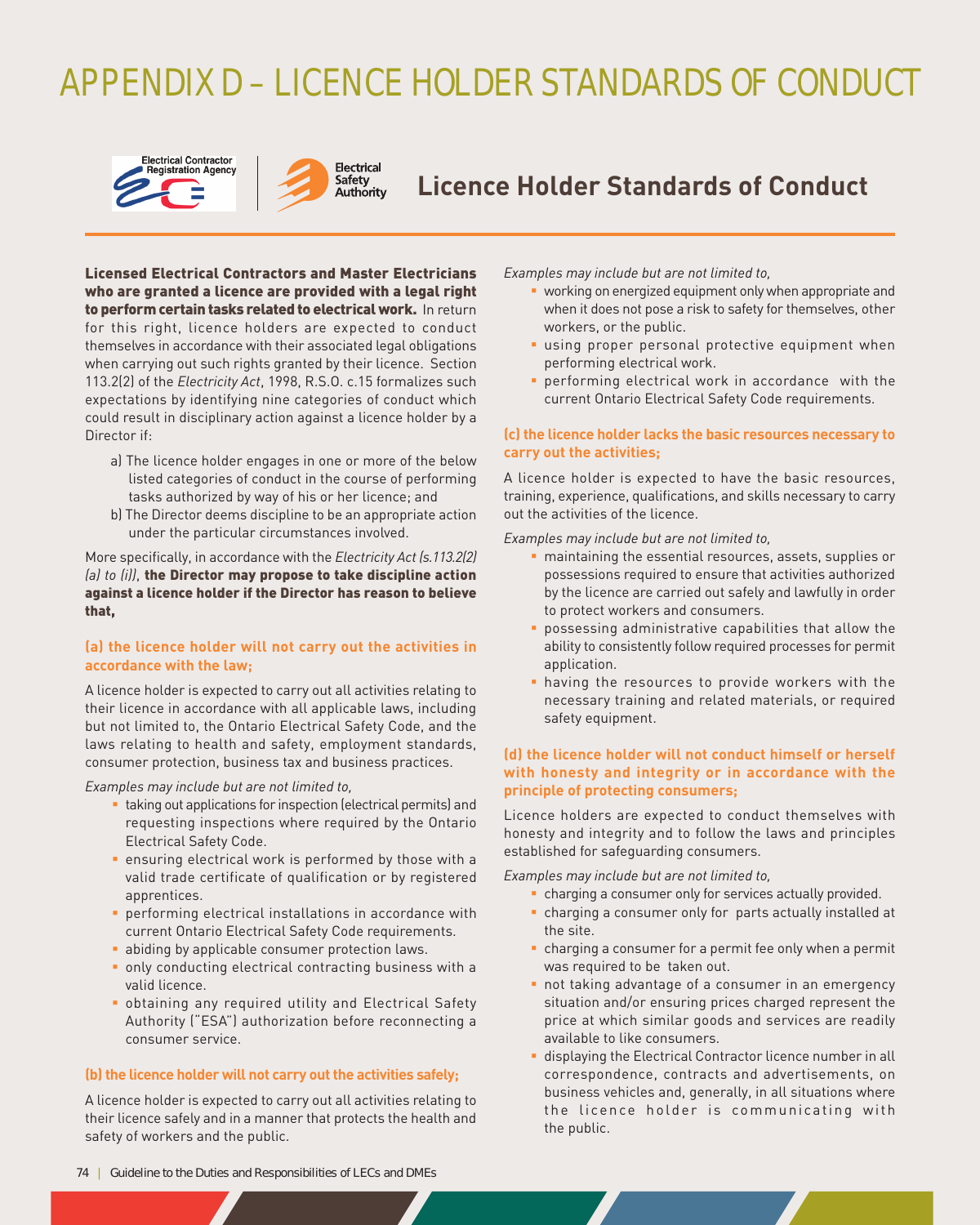



#### (e) the licence holder lacks the training, experience, qualifications or skills prescribed by the regulations;

It is expected that a licence holder has the required training, experience, qualifications and skills required to carry out the activities relating to the licence.

*Examples may include but are not limited to,*

- naintaining an appropriate working knowledge of the current rules of the Ontario Electrical Safety Code and the regulations.
- naintaining or employing someone with a valid trade certificate or membership (STO), or licence (P.Eng or CET) for which the Elctrical Contractor or Master Electrician's licence was obtained.
- ensuring that all business activities engaged in are within the limits of the licence holder's and any employees' knowledge, experience, skill-level and qualifications.

#### (f) the licence holder failed to comply with or to meet a requirement of this Part (Electricity Act), the regulations or an order of the Authority (Electrical Safety Authority);

Licence holders are expected to comply with all legal obligations for holding a licence.

*Examples may include but are not limited to,*

- actively employing a Designated Master Electrician as required.
- ensuring liability insurance and WSIB is maintained.
- carrying out responsibilities of an Electrical Contractor or Designated Master Electrician as defined in Regulation 570/05.
- cooperating with an inspection or investigation.

#### (g) the licence holder failed to comply with a restriction, limitation or condition of the authorization (licence);

Licence holders are expected to ensure that all licence stipulations are maintained and adhered to.

*Examples may include but are not limited to,*

- ensuring that all activities engaged in under the licence are within the scope of any restriction, limitation or condition placed on the licence.
- only undertaking electrical work for which the licence is limited to.
- neeting a condition of the licence within the prescribed timeframe.
- only engaging in activities that the licence is restricted to.

#### (h) the licence holder obtained the authorization (licence) through misrepresentation or fraud; or

License holders are expected to provide accurate and factual information and documentation on the licence application and renewal forms.

*Examples may include but are not limited to,*

- submitting truthful information on a licence or renewal application.
- providing factual and unaltered documentation or certifications with a licence or renewal application.
- truthfully attesting that a designated Master Electrician is actively employed by the Licensed Electrical Contractor.

#### (i) the licence holder permitted an unauthorized person to carry out the activities.

A licence holder is not permitted to allow an unauthorized person to carry out activities that requires a licence. A licence holder is expected to ensure that they use only qualified persons or business to carry out electrical work on their behalf.

*Examples may include but are not limited to,*

- only taking out an application for inspection (electrical permit) for licensed persons or businesses in order for them to undertake electrical work.
- subcontracting electrical work only to licensed contractors.
- ensuring that employees/workers undertaking electrical work on behalf of the licence holder are qualified to carry out the electrical work and not substituting unqualified labourers in place of certified trade employees.

For further information on licence holder roles and responsibilities refer to the "*Guideline to the Duties and Responsibilities of Licensed Electrical Contractors and Designated Master Electricians".*

This document has been prepared as a guideline only to assist Licensed Electrical Contractors, Designated Master Electricians, and prospective licence applicants with understanding their roles<br>and responsibilities under Pa and responsible used for informational, non-commercial purposes only. Although the information and materials are carefully prepared and are believed to be reliable and acceptance in the responsible to the reliable and the do not have the force of law. Where there is a conflict between information in this document and any legislation or regulation which may apply, the relevant law prevails. This document may be revised at any time without prior notice.